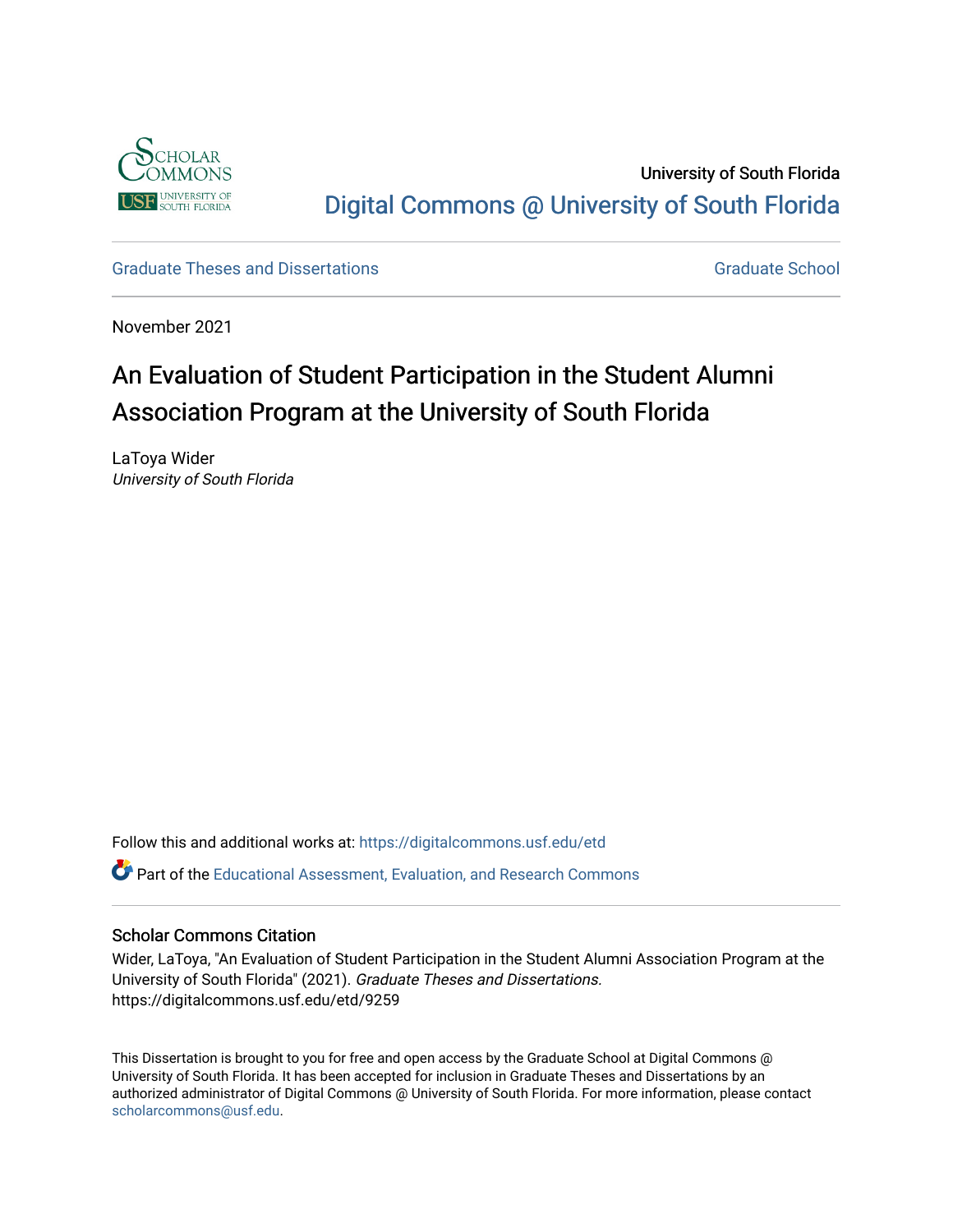An Evaluation of Student Participation in the

Student Alumni Association Program at the University of South Florida

by

# LaToya Wider

A dissertation submitted in partial fulfillment of the requirements for the degree of Doctor of Education with a concentration in Educational Program Development Department of Language, Literacy, Ed.D., Exceptional Education, and Physical Education College of Education University of South Florida

> Major Professor: Elizabeth Shaunessy-Dedrick, Ph.D. Howard Johnston, Ph.D. Sarah Kiefer Ph.D. Mary Beth Corace Ph.D.

> > Date of Approval: November 12, 2021

Keywords: Involvement, Engagement, Motivation, Student Success

Copyright© 2021, LaToya Wider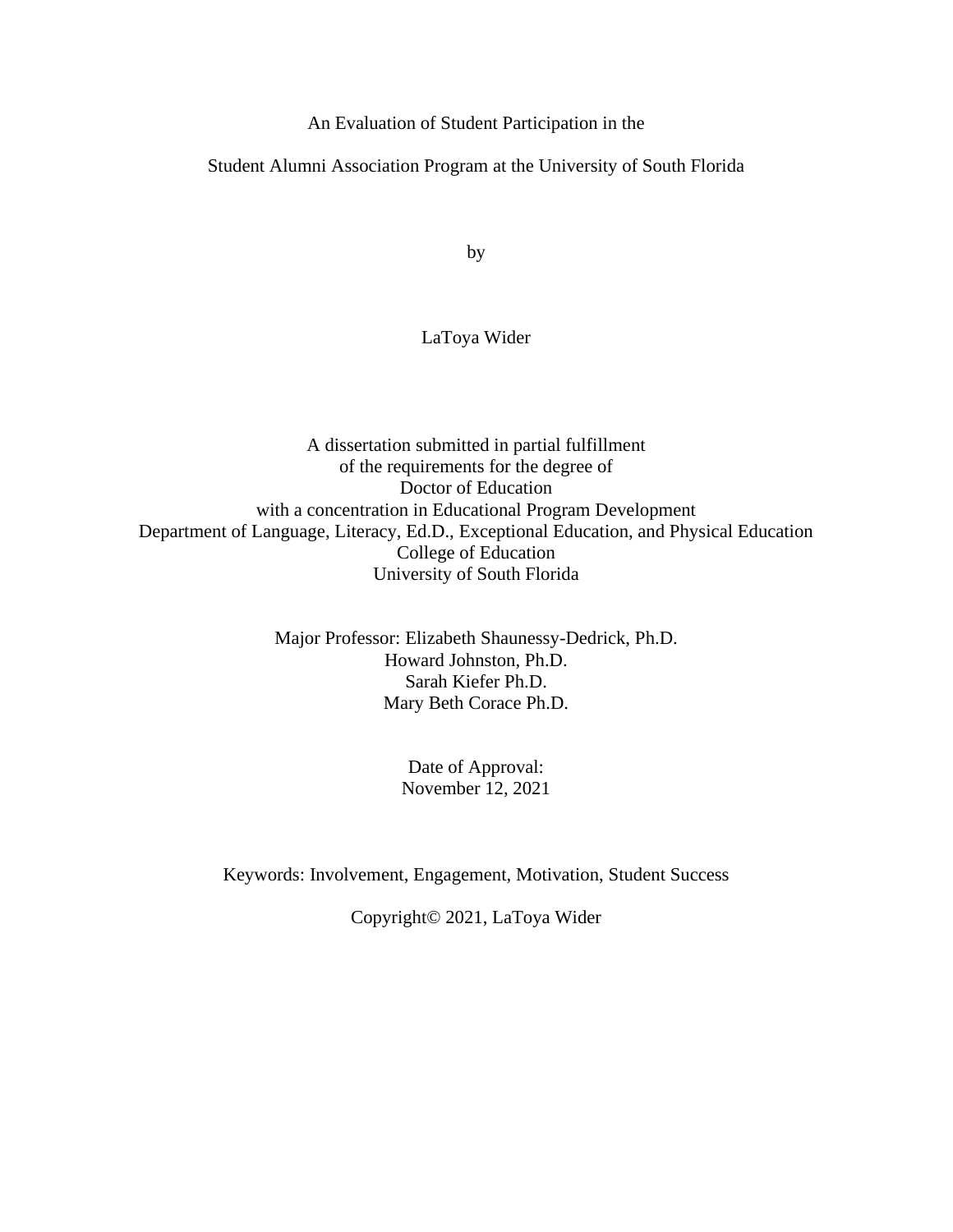# **Table of Contents**

| Potential Benefits to Participants | . 35 |
|------------------------------------|------|
|                                    |      |
|                                    |      |
|                                    |      |
|                                    |      |
|                                    |      |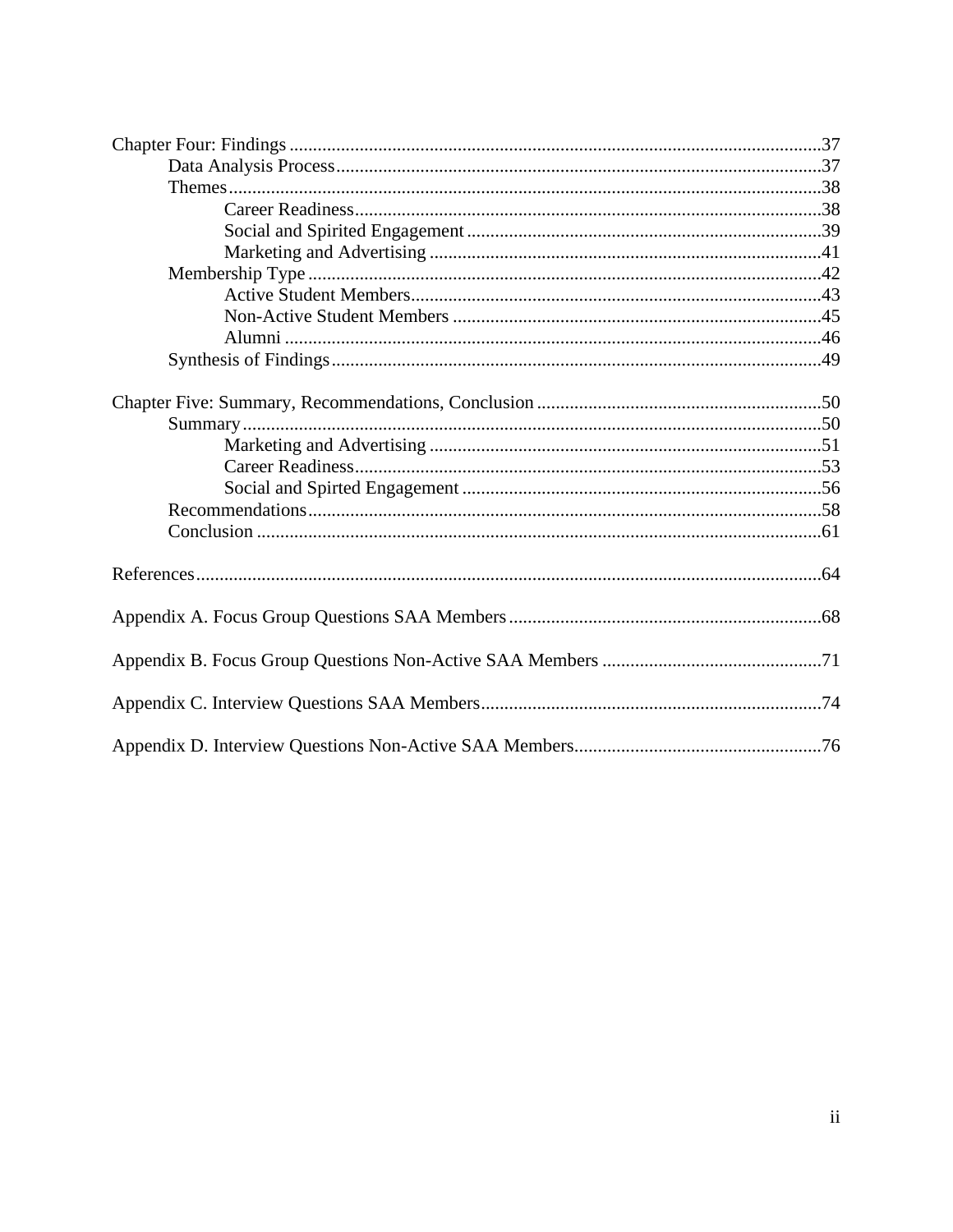# **List of Tables**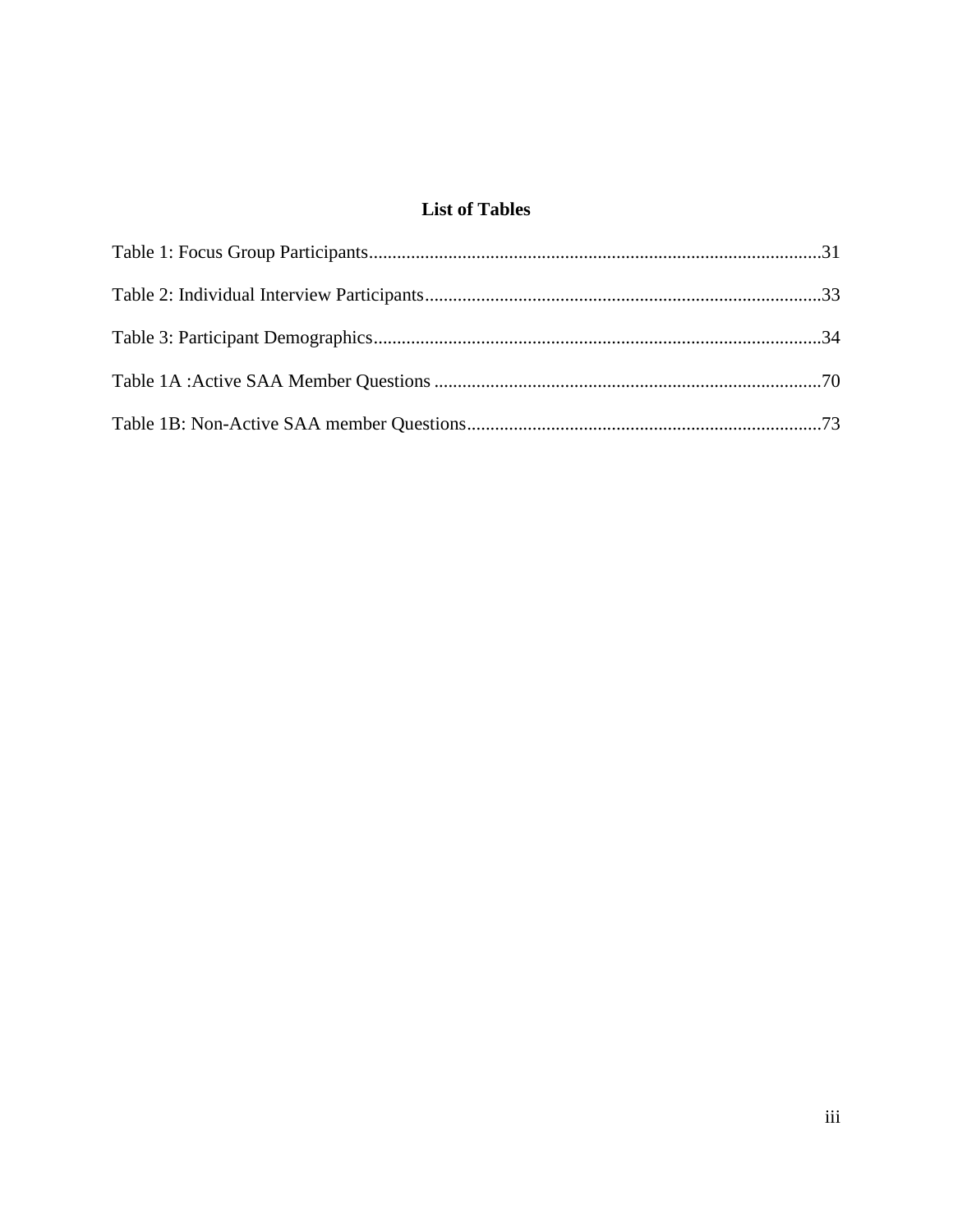## **Abstract**

This paper is an evaluation of undergraduate college students' participation in the Student Alumni Association (SAA) at the University of South Florida. I evaluated benefits of participating in the program, why students do not participate in the program, and if participation affected students' persistence through college. Undergraduate students and alumni who are or once were members of the SAA participated in focus groups and interviews to evaluate their involvement in the program. Questions addressed benefits of being involved in SAA, why students do not participate in SAA, and factors that contribute to students' involvement or lack of participation in SAA. Data from the evaluation were used to identify common themes within the framework of participation and involvement to determine students' perceptions of benefits from being involved and persistence through college. Recommendations for practices are provided based on the finding from this evaluation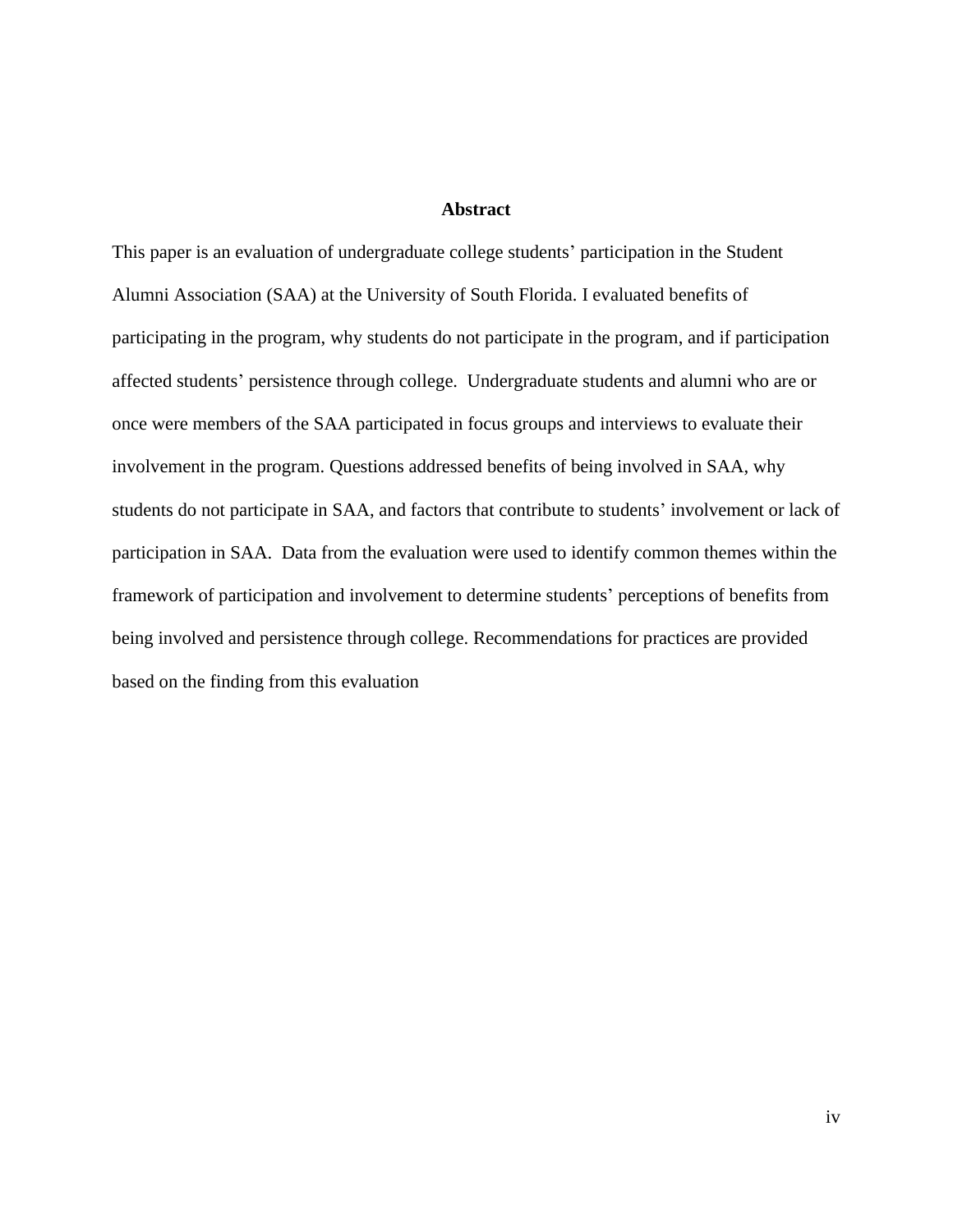#### **Chapter One**

# **Introduction**

Student motivation to be involved on campus is critical to student success in a college or university. Students need to be motivated to not only complete tasks but also excel in those tasks, which can have a significant effect on their long-term academic and career success. College student participation in extra-curricular activities directly correlates with student success, while lack of participation can have an adverse effect on the student (Astin, 1999). Through a previous research study conducted by Caruth (2018), student participation in and out of the classroom and its relationship to student persistence through college to graduation was evident. Students' engagement in extra-curricular experiences is an element of overall academic success (Caruth, 2018, p. 18).

#### *Background of Study*

The Student Alumni Association (SAA) is an organization sponsored by the Alumni Association at the University of South Florida. This organization provides current graduate and undergraduate students the opportunity to enhance their college experience through exclusive opportunities to network with alumni, attend professional development workshops, and connect with their peers. Students pay a one-time membership fee that supports the funding of activities for the alumni program. The goal of the alumni association is for these students to interact with alumni and get a better understanding of the Alumni Association so that when they graduate, they will experience a natural transition into alumni members.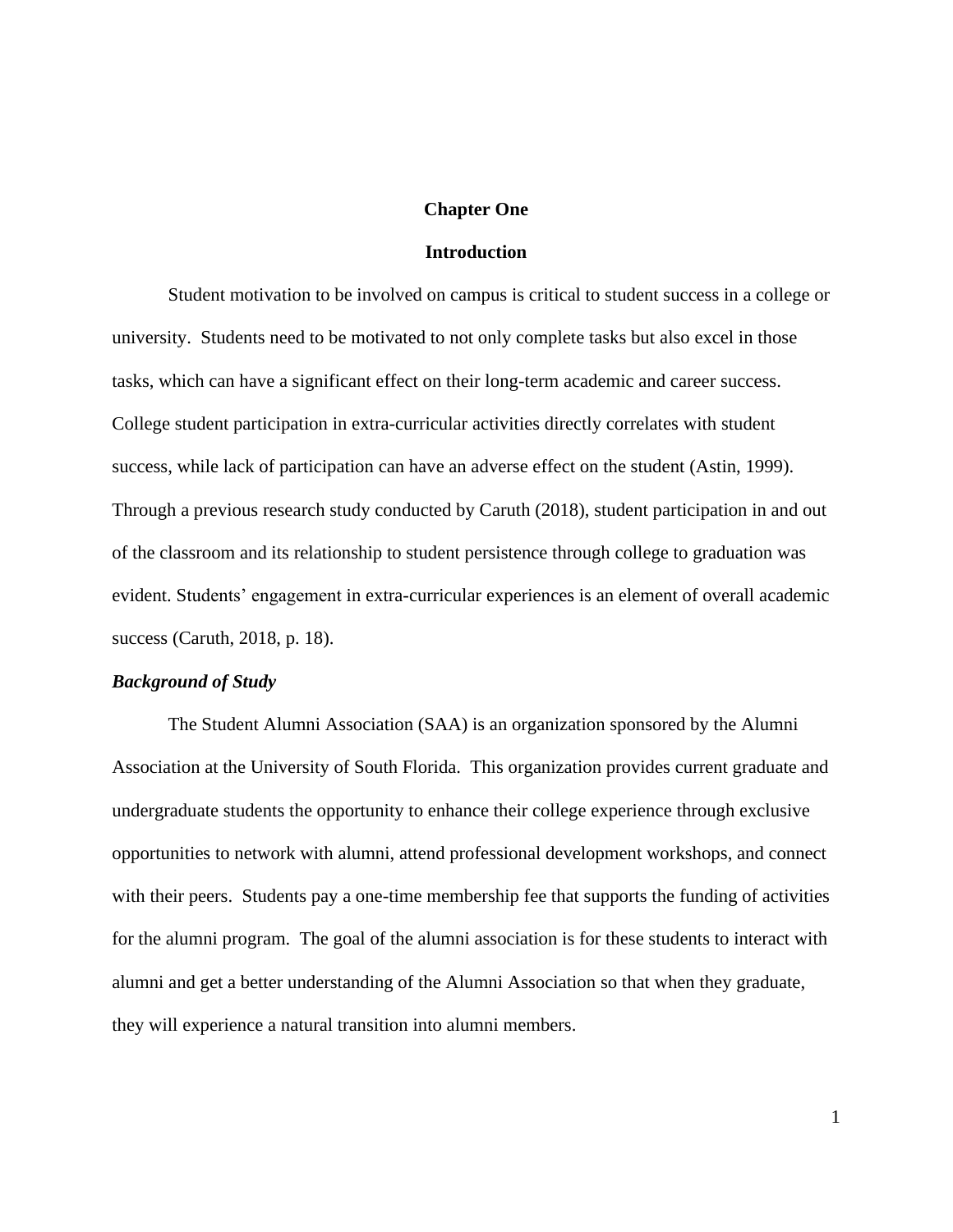Students who become members of the alumni association have accesses to alumni from various career fields through networking events and dinners, professional development workshops hosted by companies in the area, and attend school spirit events, such as watch parties for athletic events and socials. The SAA has approximately 3600 members, with the vast majority being undergraduates in their first or second year at USF.

The Student Alumni Association started in 2009 as a way to connect students to the Alumni Association before graduation so they would remain connected as alumni. The first year of SAA saw minimal growth, as students were trying to understand the concept of being a student alumni member and what that meant for them in terms of activity and programming. The pricing structure was initially an annual membership fee of \$25, but if the student purchased a four-year membership as a freshman, the student would get a year of membership for free, or \$75 for all four years. Student membership was relatively low (100) the first year and the program gained some traction, but at a slow rate.

After one year of the program, the Alumni Association decided to change the pricing structure in fall 2010 so that students paid one price for all four years and that price was reduced to \$20. The new price structure resulted in a dramatic increase in membership; it grew to just under 1000 members in two years. Upon establishing a new infinity partner with the USF Credit Union in 2013, the alumni association signed a contract allowing students who joined the credit union and opened a checking account to receive a free SAA membership paid by the USF Credit Union.

While this relationship with the USF Credit Union seemed like a great way to increase membership in the SAA, in reality the agreement created a system with over 4000 members who are relatively inactive in the different programs and activities. The Alumni Association benefited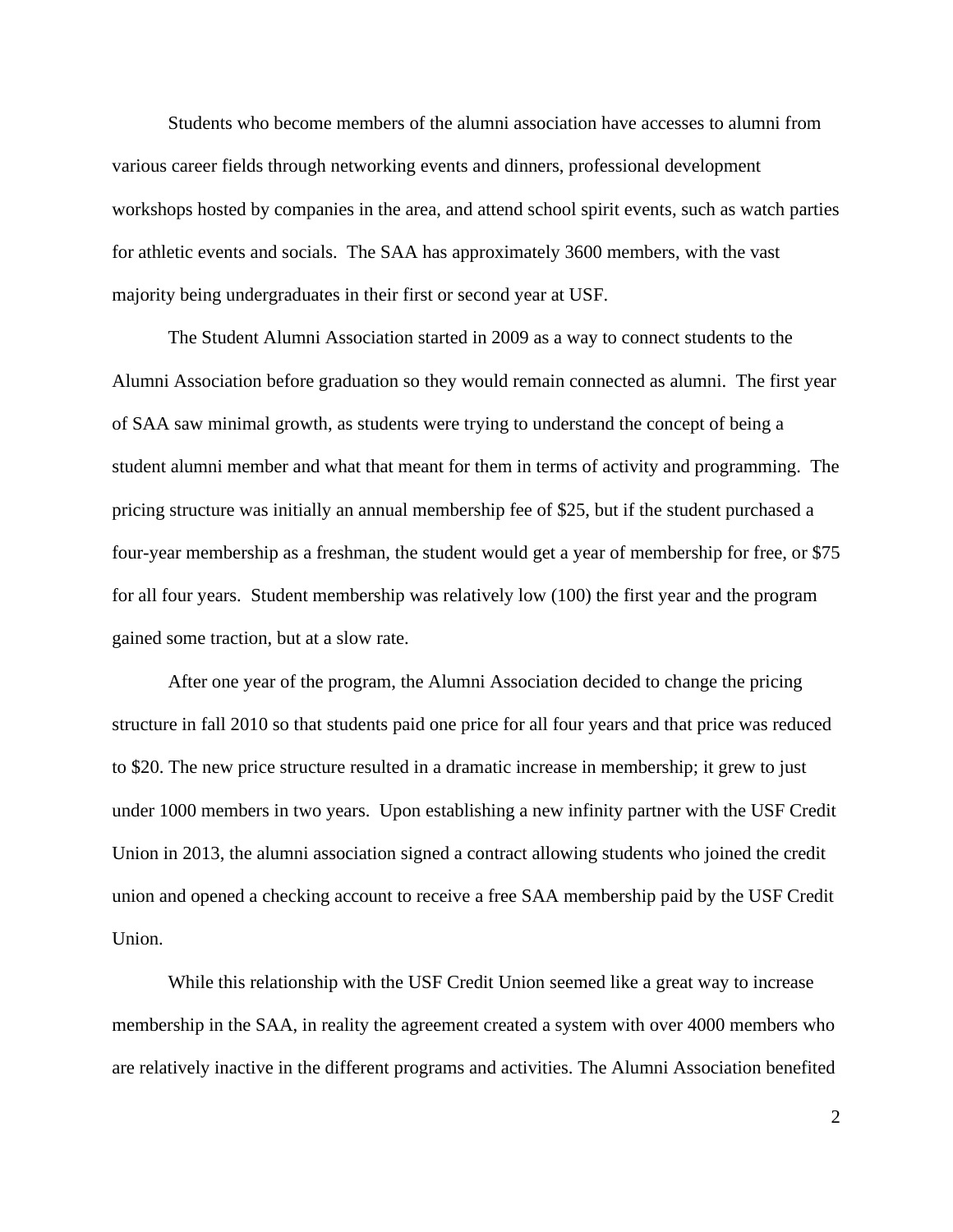from this agreement by have a huge increase in its student membership and having a larger audience of students to engage with without having to solicit for membership. This aspect of the agreement is a positive and saves alumni staff from having to "sell" memberships. However, the Alumni Association did not put a plan in place at the time of entering the agreement to communicate and engage with new its new members.

According to membership data provided from the USF Alumni Association (2020), the SAA has approximately 4,800 student members comprised of both undergraduate and graduate students, where 90% of those members are from the USF Credit Union and the other 10% are from students who paid the one-time membership fee. Of the 4,800 students, 75% are undergraduate students and the other 25% are graduate students. The goal of the SAA is to provide opportunities through events and activities for students to connect with alumni, cultivate relationships among each other, collaborate with other departments for events, and prepare for life after graduation.

#### *Statement of Problem*

The USF SAA lacks participation by a large proportion of its members in annual events and activities. The SAA has a large population of student members, but a very small percentage of those student members participate in the activities designed to promote their academic and career success. When looking at the dynamic of a large student membership organization with a low participation rate, several questions may be asked, including, a) Why are students not participating in the activities? b) What do SAA members perceive about the benefits of attending alumni activities?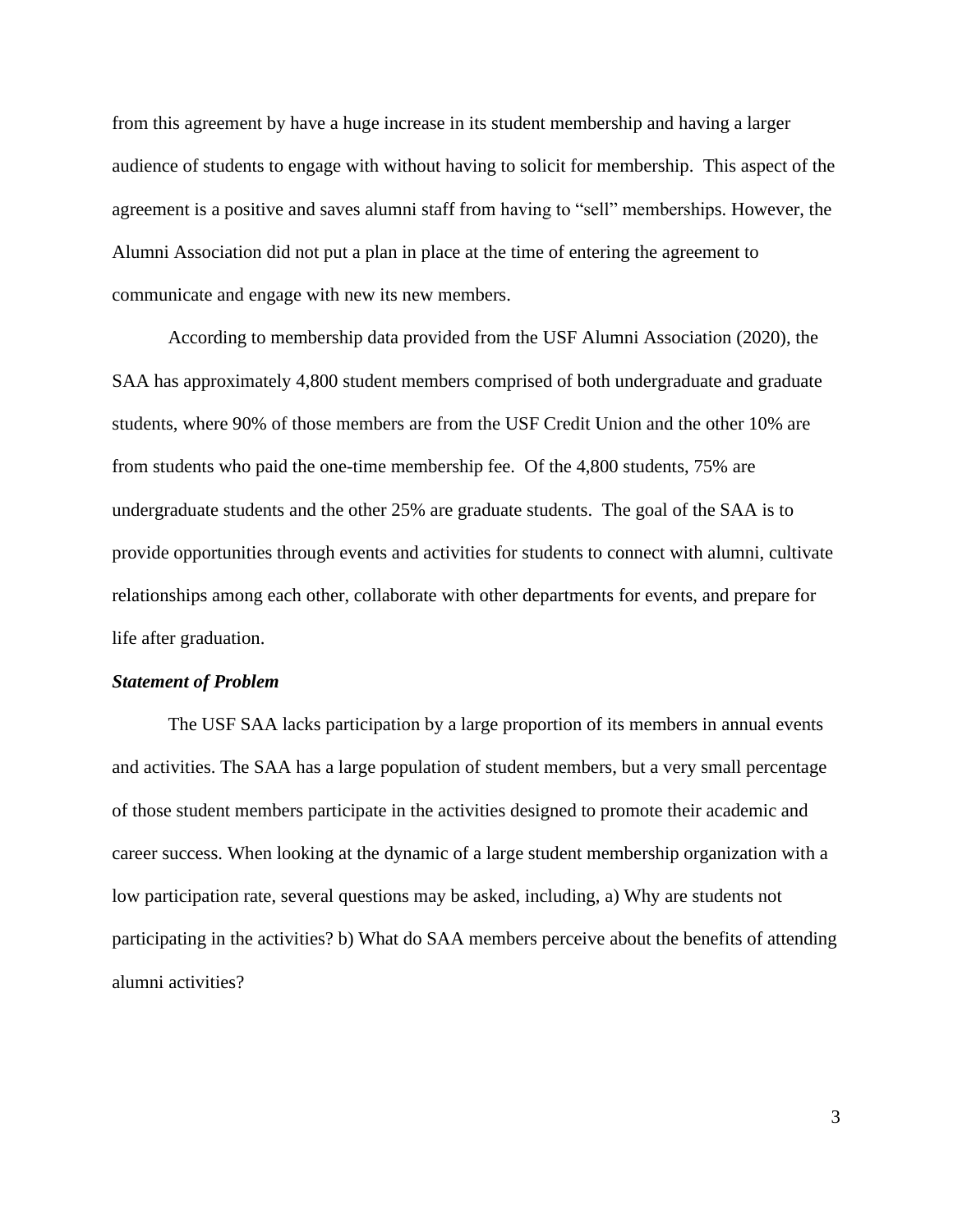# *Purpose*

The purpose of this paper is to examine the participation of undergraduate students in the Student Alumni Association (SAA) at the University of South Florida (USF) and the reasons undergraduates participate in the program. The evaluation identified undergraduate students who are not active participants in the SAA and their reasons for not participating. Lastly, the evaluation examined alumni who were once involved with the Student Alumni Association to learn about their participation and any impact the program had on their persistence through college. The evaluation examined student participation in the program and student opinions related to participation and college persistence. This evaluation was conducted via individual interviews and small focus groups with students and alumni in separate groups. Students were invited to participate in one of several small focus group, based on their involvement with SAA. Participants were assigned to focus group according to previous involvement in SAA; those with prior SAA activity were in one group, and those without SAA experience were in another. Selected focus group participants were later invited to participate in individual interviews. Alumni were also asked to participate in a focus group and interviews.

This evaluation is important because it addressed the critical area of student success and factors or resources that may be associated with students' persistence in college. Retention and graduation rates are directly related to performance-based funding and rankings among colleges in Florida. There are several student success attributes in post-secondary education. Some of these includes grades, persistence to the sophomore year, length of time to degree, and graduation, but most elements within the definition of student success consider degree attainment to be the definitive measure (Kuh et al., 2006). For this evaluation, persistence and retention were the primary indicators of student success.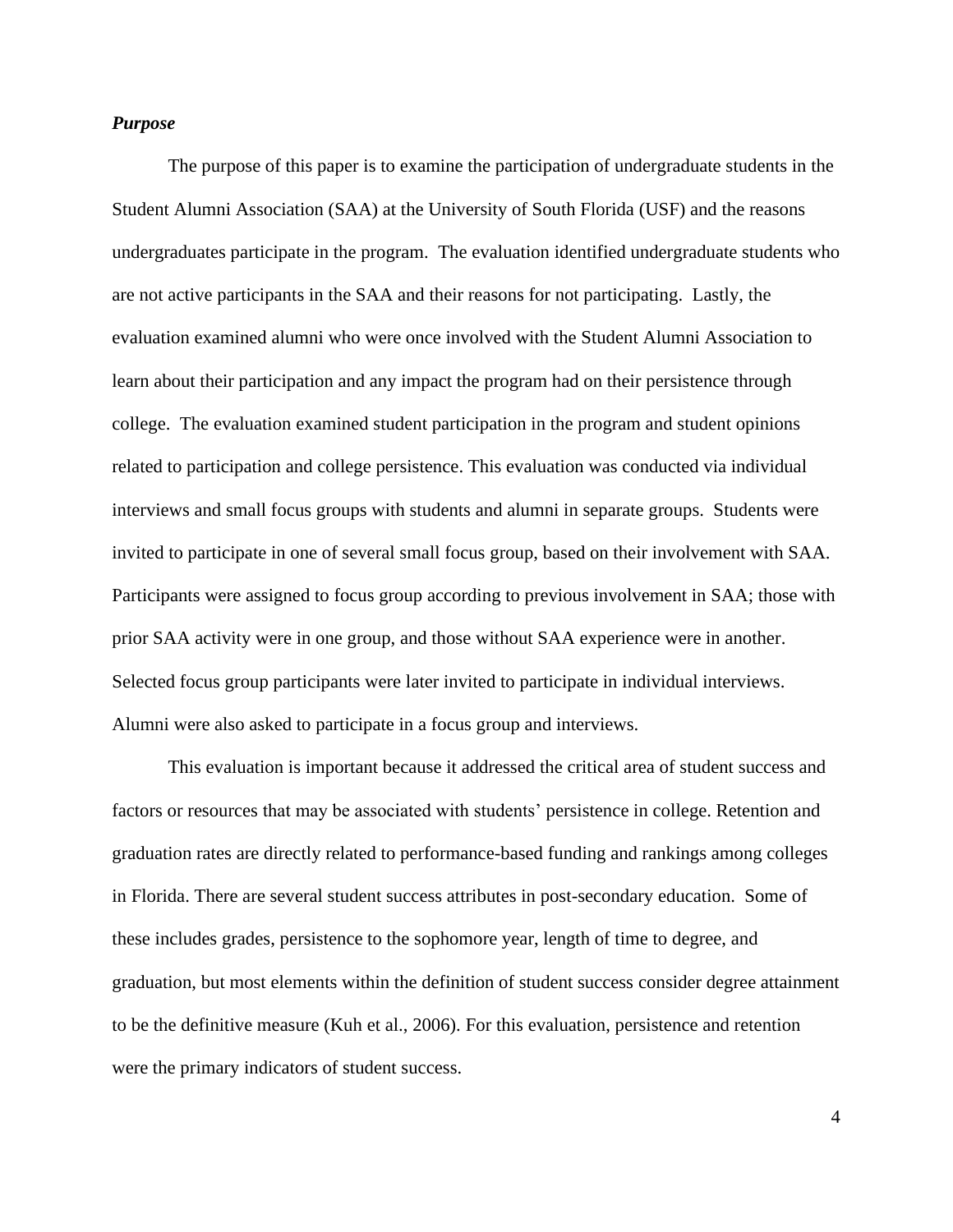Student involvement is defined as students who are attentive in their learning and involved with their classes, peers and the college (Caruth, 2018). Involvement and participation in campus activities out of the classroom can enhance a student's personal and professional development and motivate students to persist through college and graduate.

#### *Evaluation Questions*

In looking at participation in the SAA and how it affects persistence in college, three evaluation questions were proposed for this study:

- 1. Why do college students choose to participate in the Student Alumni Association at the University of South Florida?
- 2. What factors motivate college students to participate in activities with the Student Alumni Association?
- 3. Why do college students choose not to participate in the Student Alumni Association at the University of South Florida?

#### *Evaluation Design*

The evaluation design of the study is a program evaluation utilizing interviews and focus groups to compile data from current members and alumni of the SAA.

## *Stakeholders*

The stakeholders are the staff of the USF Alumni Association who sponsor and provide funding for the program to be successful and beneficial to the university. Additional stakeholders are the student members of the SAA who benefit from the program. The University of South Florida is a stakeholder, as the SAA can assist with student persistence and retention, which are key benchmarks for the university in securing performance-based funding. In addition, the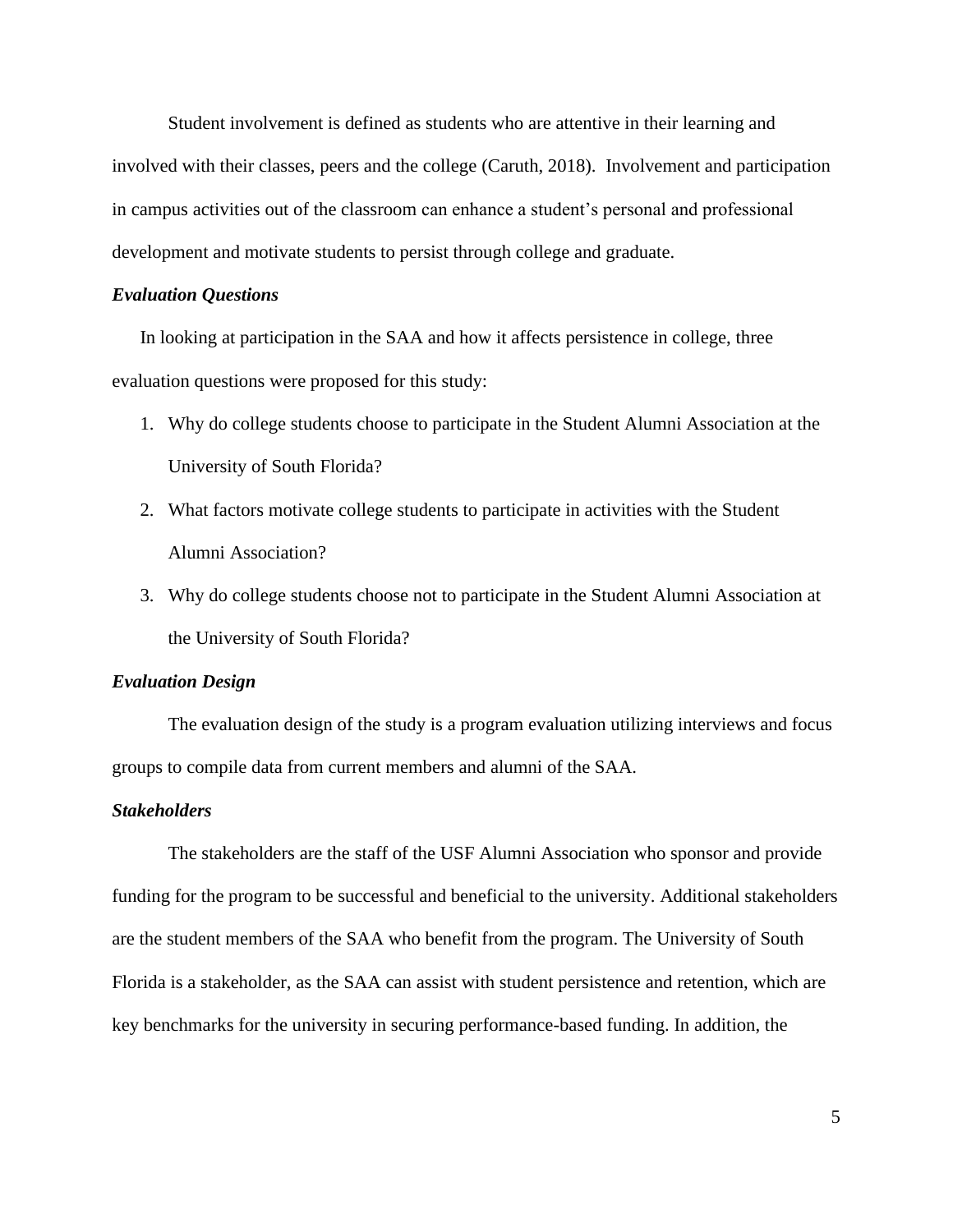students participating in the SAA are more likely to become involved alumni who are future contributors to the university

# *Significance of Study*

 Searches of the topic of student participation in extra-curricular activities and student motivation to participate in extra-curricular activities as it relates to self-efficacy, persistence through school and leadership within activities yielded numerous articles. When looking at motivation, particularly extrinsic motivation in middle and high school students, a study by Tyner and Petrilli (2018) indicates that, optimistically, to get students motivated intrinsically, schools would have to be very engaging and have a supportive student-teacher relationship in order for students to work hard and excel. While the study is optimistic as the best-case scenario for student success, it also states it is unrealistic in most school systems for every student. While the Tyner and Petrilli (2018) study relates to secondary education, how might these findings translate to post-secondary education and motivation for college students? When students have more freedom and autonomy in college, how is motivation affected and how does that affect student persistence? While autonomy may be more visible and student outreach more needed in college, how do programs like the Student Alumni Association increase involvement and participation among members?

Overall, there is limited studies on participation in SAA programs; however, there are some studies that support the significance and benefit of an SAA in a student's perception of college, satisfaction with student experience, and likelihood of being involved as an alum. For this study, the literature used to guide this evaluation informed different aspects of participation and motivation from a classroom learning environment and from involvement in extra-curricular activities. I also considered how participation in activities in and out of the classroom might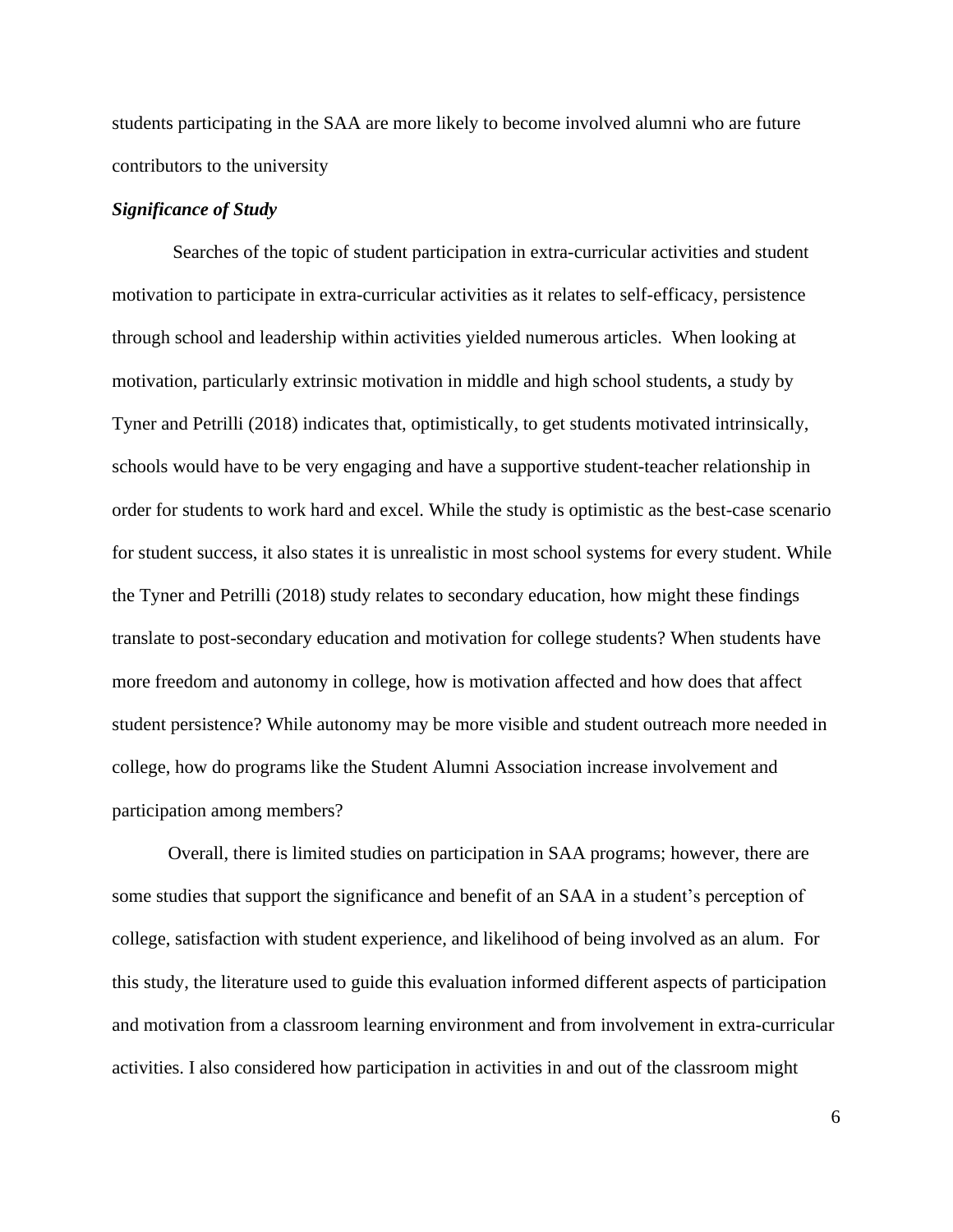affect student self-efficacy. Lastly, in the literature review I discuss student retention and persistence in college as it relates to motivation and student involvement.

## *Limitations*

There were limitations identified in this evaluation that may influence the findings. The first limitation is sample size. In this evaluation I conducted interviews and focus groups with students who have participated in the program to learn if there are benefits of participating in SAA. The evaluation also included students who have not participated in the program to understand why those students choose not to participate. Gathering enough students who have not participated in the program to volunteer for the interviews and focus groups was a perceived challenge but found to not be true. In fact, it was more challenging finding active students to participate in the evaluation than non-active students. The data from students who choose not to participate in the program provided insight as to why the decision to not participate was made and provided relevant and valuable data that can be used for enhancing future program activities.

The second limitation is self-reported data. The evaluation used interview and focus groups to collect data from students. The evaluation findings rely on students' interpretations of the activities they have participated in within the program and the perceived benefits and/or impact of these activities on students' persistence through college. Students were asked to give their personal assessment of the program through recollection of activities, which contain biases. The biases that could be most profound are selective memory, not recalling the events and activities, and attributing a negative experience to the overall assessment of the program without recalling positive experiences.

The last limitation of this evaluation is access. Due to the COVID-19 pandemic the ability to interview students individually and through focus groups was challenging. Interviews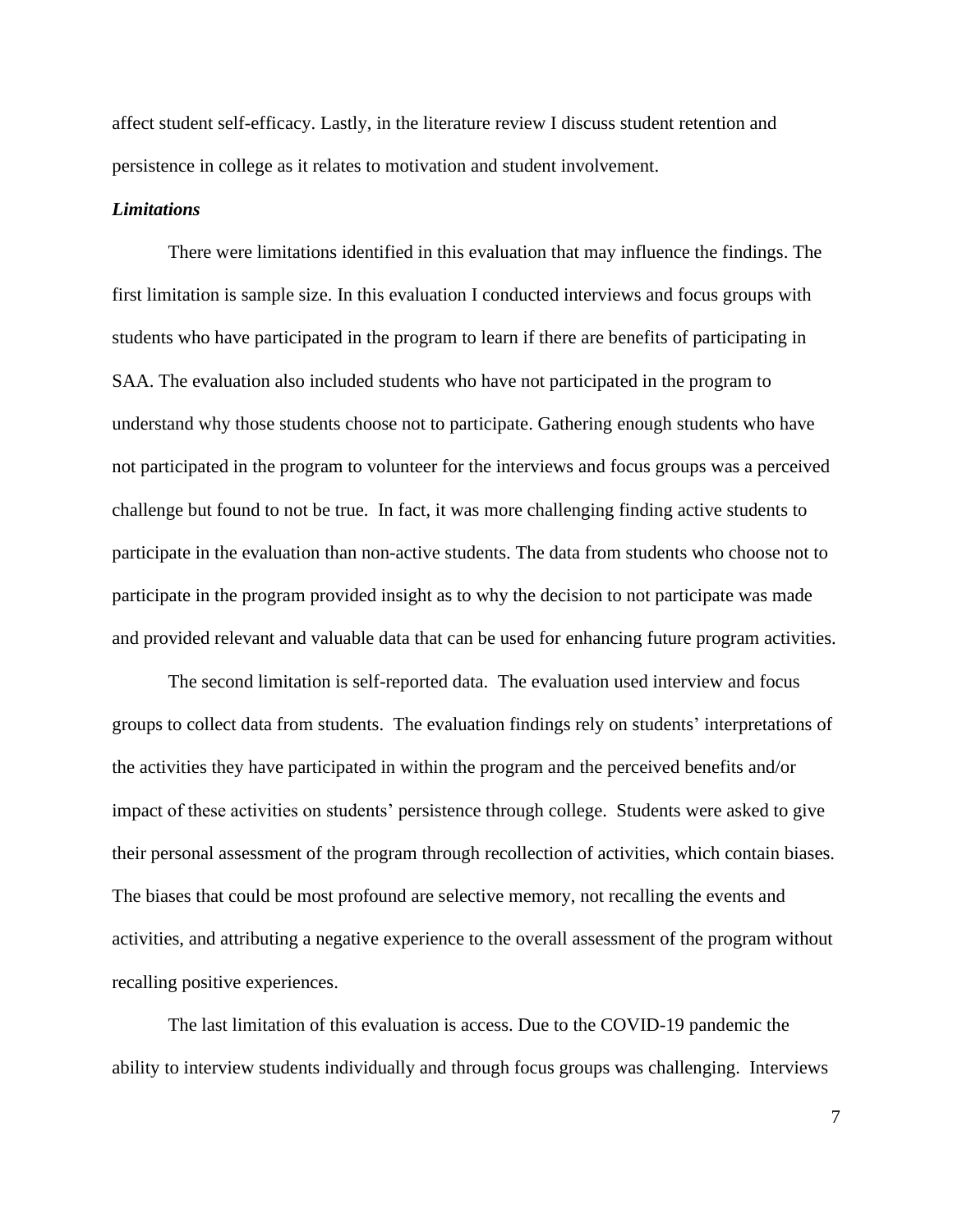and focus groups were conducted virtually through Microsoft Teams. Students did have virtual "fatigue" but most were receptive to being interviewed in this manner. In addition, it was more difficult to read body language to see if the students felt comfortable and receptive to the type of questions asked, especially if a student chose to turn off their video camera. Lastly, there was no controlled environment during the interviews and focus groups, where outside distractions for the students could have been eliminated. While access may have some challenges, prior to interviews and focus group meetings students were asked to find a quiet place during the meeting time and to have video cameras on for the duration of the meeting. Most students kept their video camera on, but there were a couple of alumni who chose to keep their camera off. Students were provided with this information at the time of requesting their assistance for the evaluation and in all reminder communications.

# *Definition of Terms*

- Undergraduate Student defined as any student in post-secondary education who is working towards completing his or her first bachelor's degree.
- Student Alumni Association- program within an alumni association at a college or university that provided programming to current students to introduce them to alumni and create long term relationships with the university or college
- Alumni Association defined as department within college or university that communicates with alumni of that college or university and provides opportunities for alumni to engage and continue to be involved through programs and/or giving
- Self-Efficacy defined as a person's feelings that they can successfully perform a behavior or task required to reach an outcome.
- Student Success**-** defined as college student's persistence through college and retention.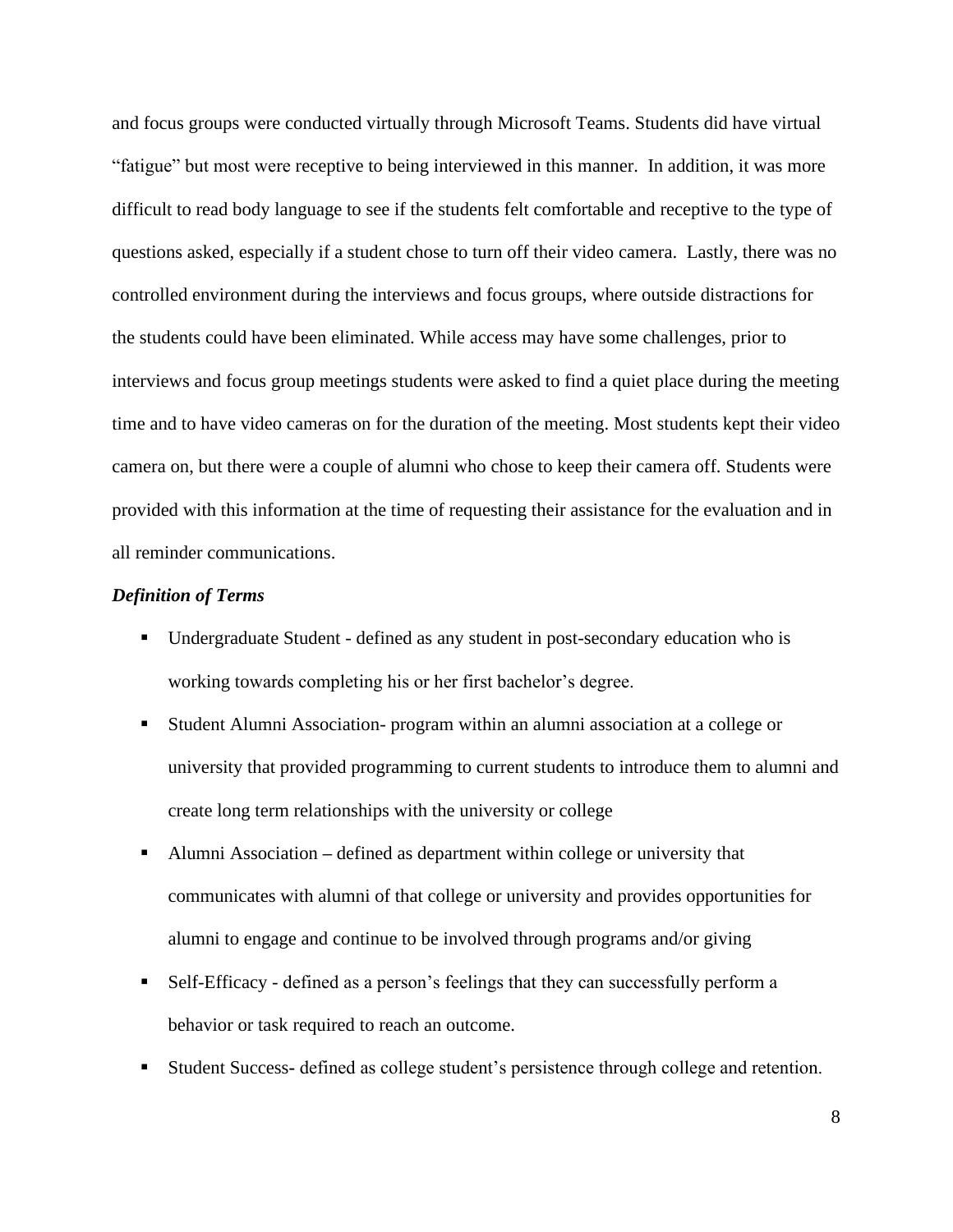- Participation/Involvement- defined as college students attending activities and/or events outside of the classroom.
- **•** Motivation- the student motivation will be generally defined as the likelihood of a student wanting to participate or engage in activities outside the classroom.

# *Organization of Study*

During this program evaluation, I worked closely with program stakeholders to determine the benefits of the Student Alumni Association and motivating factors for student participation through interviews and focus groups. What is of importance to the SAA is improving participation in the current activities and events with a predominately undergraduate population that became members through the partnership between the USF Alumni Association and the USF Federal Credit Union.

## *Summary*

Chapter 1 includes information on the background, problem, purpose and significance of the study. In addition, chapter 1 provided information on the evaluation design and definitions of the terms. Chapter 2 will provide a review of the literature on areas that are important to the study, such as college student participation and involvement, specifically within Student Alumni Association programs, and motivation to participate in extra-curricular of activities. Chapter 3 will discuss the proposed method for conducting the study. Results and Discussion of findings will follow.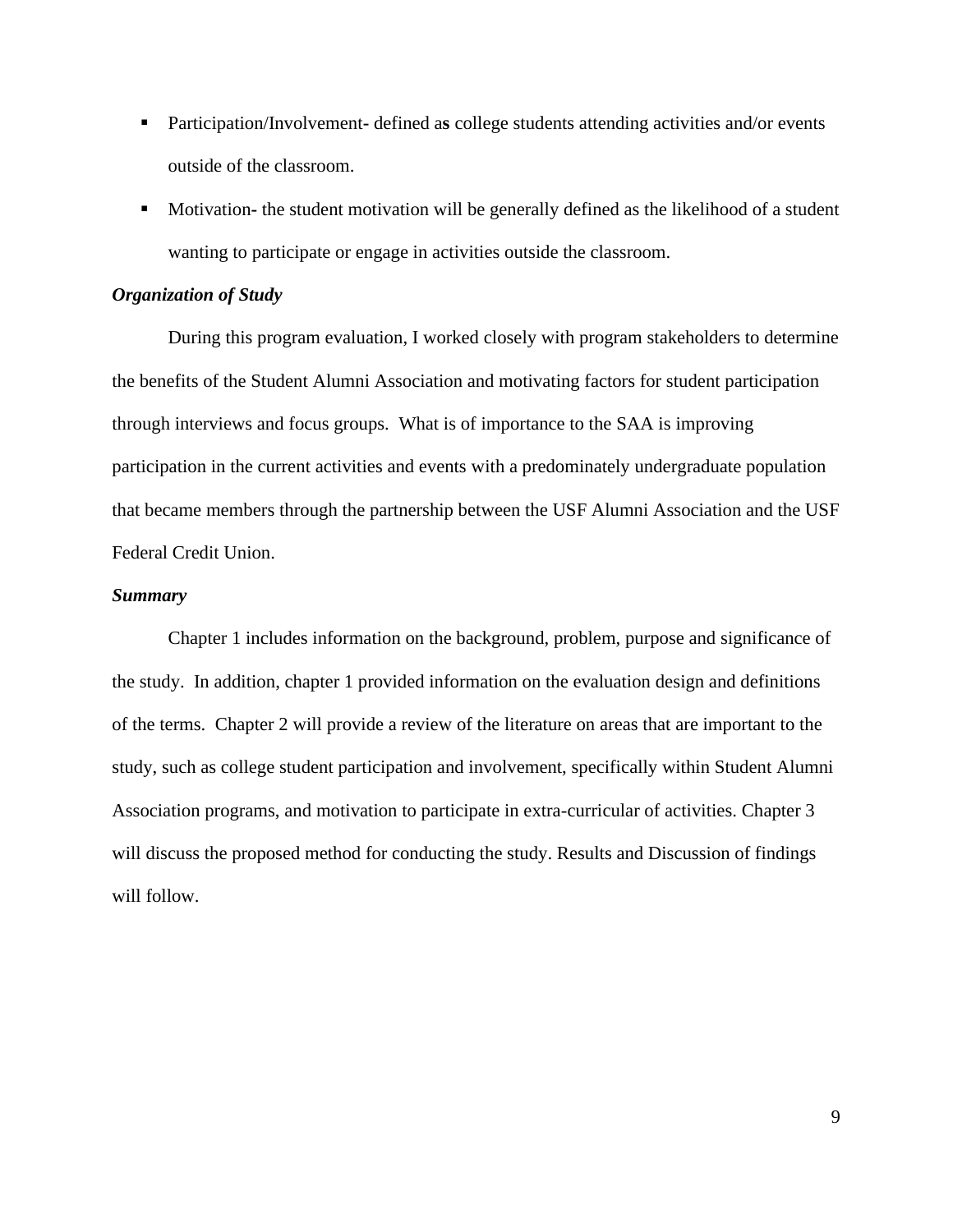#### **Chapter Two**

# **Review of Literature**

#### *History and Purpose of Student Alumni Associations*

Colleges and universities have existed to provide quality educational experiences and relied on external champions for advocacy, funding, and additional resources (Marshall, 2009). Alumni Associations, since their inception in the early 1800s by William and Mary College, have "been instrumental in providing another source of security to ensure the longevity of these institutions, public and private" (Marshall, 2009, p.11). Over the years many institutions have viewed alumni relations work as an extension of student activities and have created student organizations within Alumni Relations or Alumni Association departments to facilitate programs that involve both students and alumni. Alumni Associations have supported universities by providing a wide range of activities and events to engage and connect alumni back with their alma mater, which has been shown to lead alumni to give to a university. According Gaier's (2001) study on alumni involvement and giving, six factors influence alumni to support their alma mater: (a) undergraduate experiences, such as student involvement; (b) alumni involvement with their alma mater; (c) institution tradition and prestige; (d) economic success of individual alumni; (e) emotional attachment and quality of relationships between alumni and their alma mater; (f) academic success; (g) and overall satisfaction with the student experience. College experiences essentially shaped alumni's perceptions, opinions and relationships with their alma mater and directly correlate with the alumni's voluntary involvement with and support of their institution (Gaier, 2001).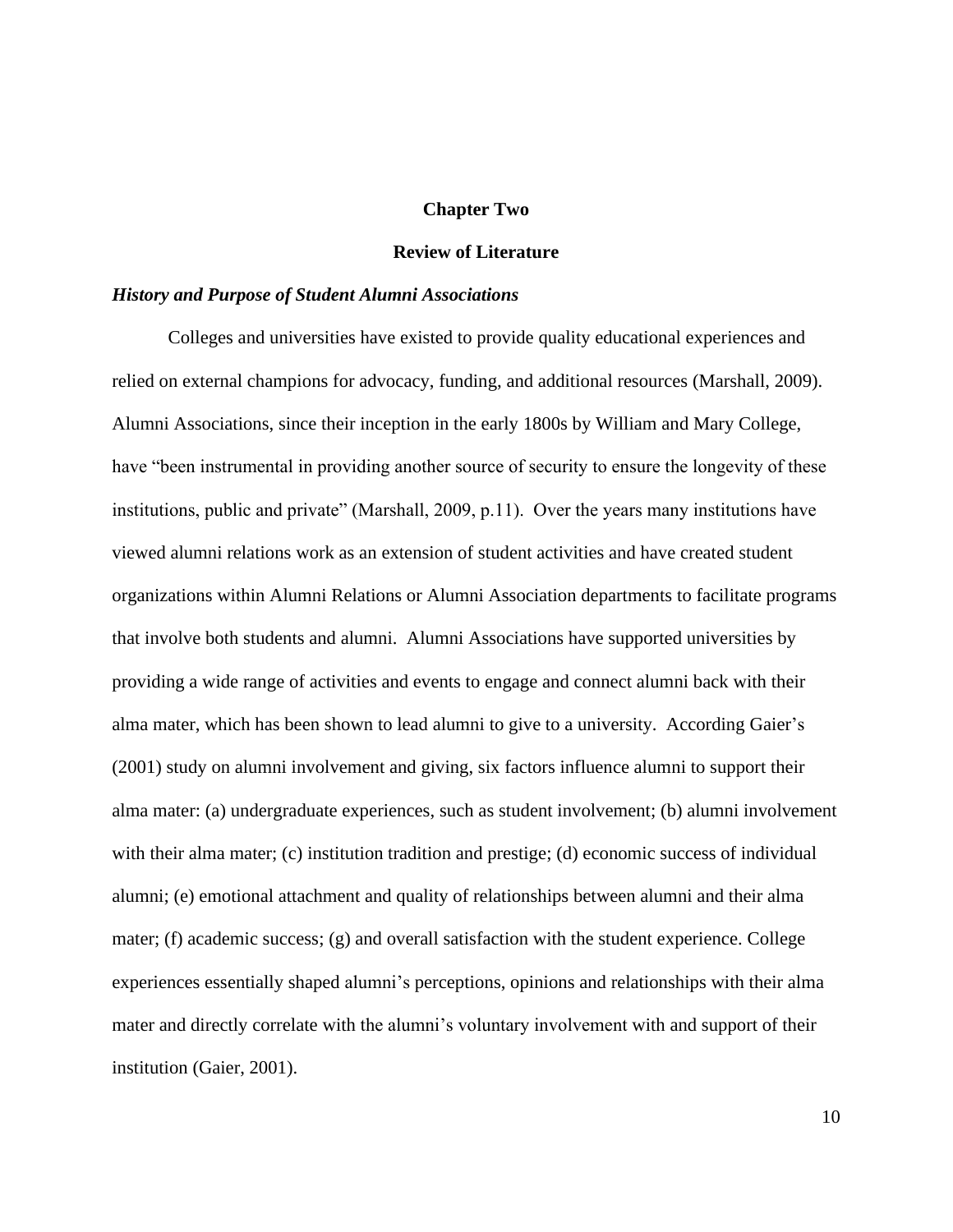One way that universities and colleges have helped to encourage the educational involvement from alumni beyond graduation is through Student Alumni Associations. Gaier (2001) used a mathematical formula, based on research and practice, to express reasons for creating a student alumni association:

Alumni Education + Student Involvement = Alumni Involvement

(where voluntary financial contribution is a function of Alumni Involvement)

The main goal of alumni associations is not to raise funds for the university but to raise friends. When looking at raising friends and having alumni engaged early on after graduation, alumni associations introduce undergraduate students to the benefits and services of alumni associations by creating student alumni organizations. By establishing relationships with students before they become alumni, alumni associations are more likely to increase the possibility that young alumni will have more involvement and build stronger connections with fellow alumni (Gaier, 2001). Alumni Associations started creating and implementing student organizations within alumni associations, with many using guidelines from research of student affairs literature and models, help from other campus organizations, and advice from established alumni associations. In the case of Purdue University's student alumni association, their research about initiating this organization addressed goal attainment, student involvement, student motivation, student outcomes, recruitment, group structure, and programming (Gaier, 2001). When looking at the purpose of student organizations, group size and characteristics were considered. At some universities, student alumni groups were made up of large student members and at the other end were student alumni associations limited to a small group of student leaders. Group size and characteristics reflected the purpose of the student organization. Of the many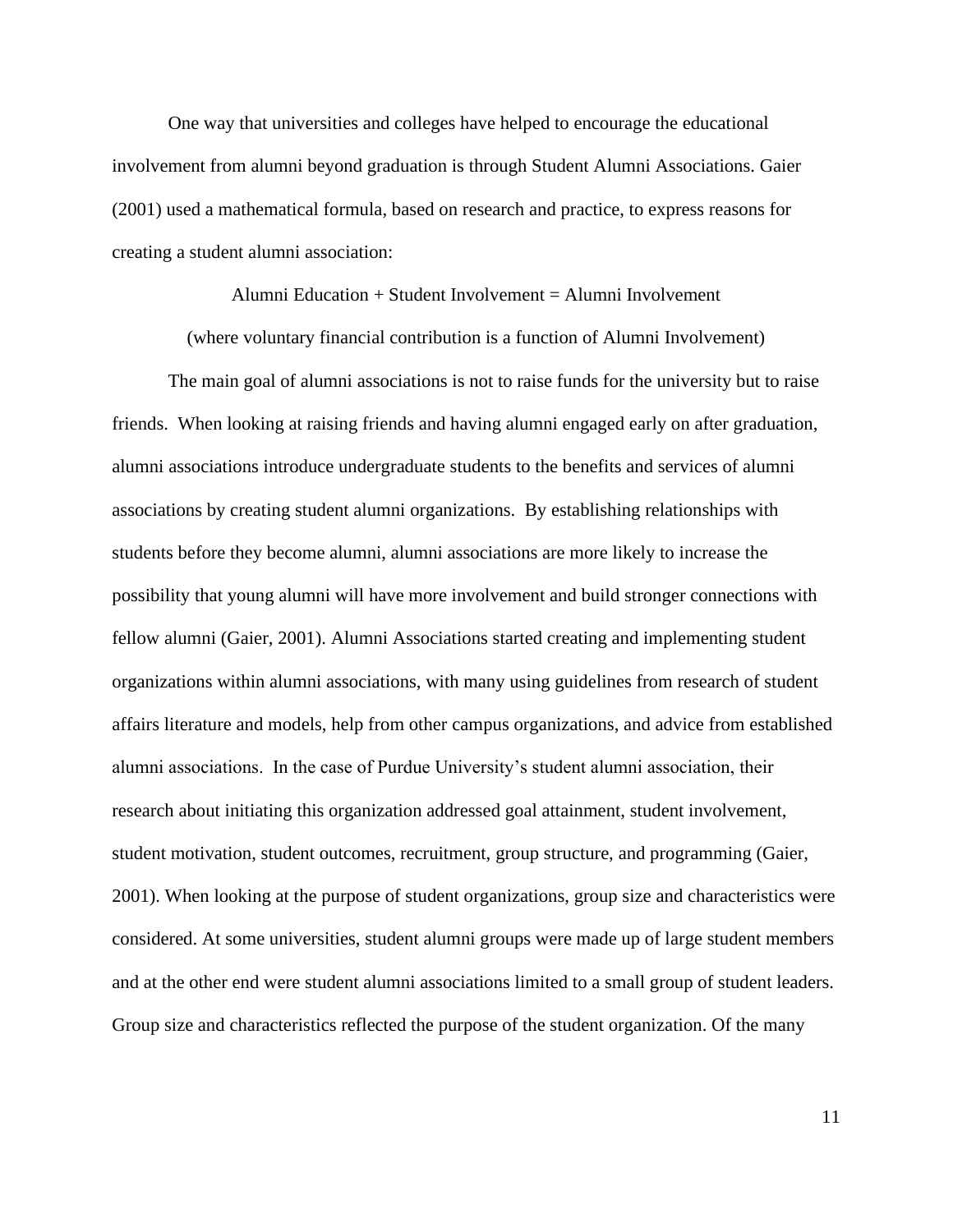types of student alumni associations, they all shared the same purpose and goal: interact and educate students regarding the alumni association (Gaier, 2001).

While having a student alumni association does not require a lot of financial resources from alumni associations, it is important to note that when starting a new student organization, financing and personnel are the two main concerns. Once the student alumni association is established, one important task is to increase visibility and interaction with students. Student alumni associations started doing this by partnering with other student organizations or providing support with student activities. One of the best methods reported for getting students involved in a student alumni association is by word of mouth or advertising in popular mediums such as the student newspaper (Gaier, 2001).

Recently colleges and universities have become more aware of the advantages of orienting and integrating academic affairs, student affairs and alumni services to a common goal. Both student affairs and alumni relations are concerned with enhancing the image of the university and the experiences of those who come in contact with the university. Student and alumni affairs professionals are constantly looking for ways to engage students in mutually beneficial activities. These activities include strategies to orient and welcome new students and initiatives designed to attract and retain students at the institution. Success in these areas is important to the university's goal to maintain strong enrollments of qualified students, guarantee high levels of academic quality and achievement, and ensure successful graduates (Singer & Hugley, 2002). There are unaddressed needs of all college students, particularly with students in their last undergraduate year that present opportunities for alumni relations professionals to partner with campus offices to provide services, which has been shown to increase a student's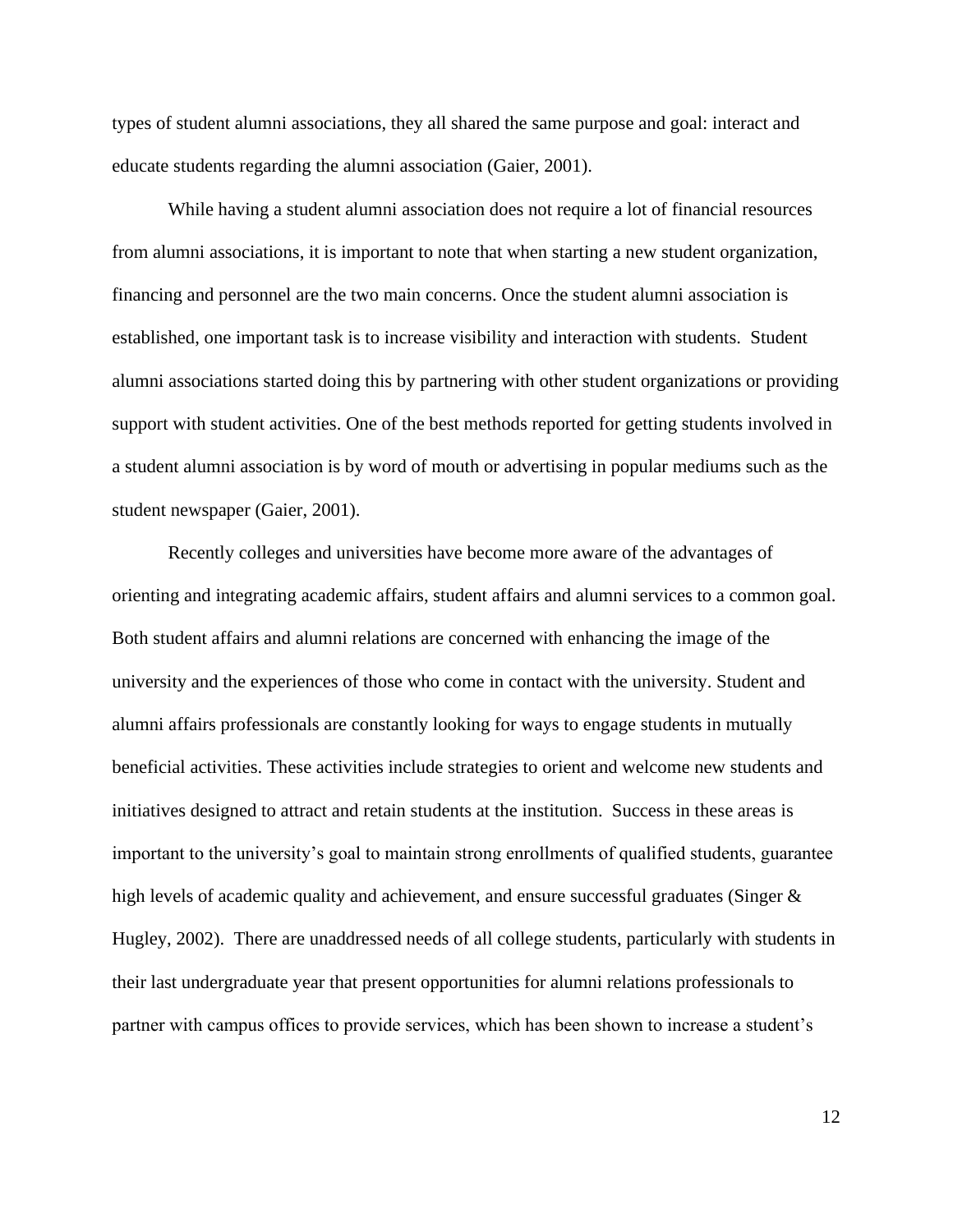affinity for the institution. The root of these programs is in student organizations or classrooms, which can spark additional opportunities for alumni engagement (Volin, 2016).

Student Alumni Associations are a successful way to involve students with alumni and are generally inexpensive but are "effective in educating the student on the institution and fostering interaction with alumni" (Singer & Hughey, 2002, p.57). These student groups influence campus life positively and are future alumni leaders in training. Alumni Associations consider the following important for generating a positive perception in students regarding alumni associations: visibility, interacting and getting involved in the life of students (Gaier, 2001). Several alumni associations strongly agree that their student alumni association helps to increase current student interest, understanding of alumni associations, have a positive impact on involvement from young alumni, and ease the interactions between current students and alumni  $(p.15)$ .

#### *Student Participation and Involvement*

 According to Bialek and Lloyd's (1998) study, "student involvement is viewed to increase social and political awareness, improve writing and interpersonal communication, strengthen organization skills, contribute to cognitive development, and it has been closely related to later job success" (p. 2). When aligning these benefits, student alumni associations look for opportunities to promote the concept of student involvement in the areas of alumni relations, communications, and philanthropy with the goal of students feeling empowered to strengthen all areas of education for the future (Bialek & Lloyd, 1998). Research has shown that participation in social activities increases social integration and interpersonal bonds with the institution. When looking at how students identify with their college or university, students will have positive feelings about their involvement in the organization, an expressed sentiment of loyalty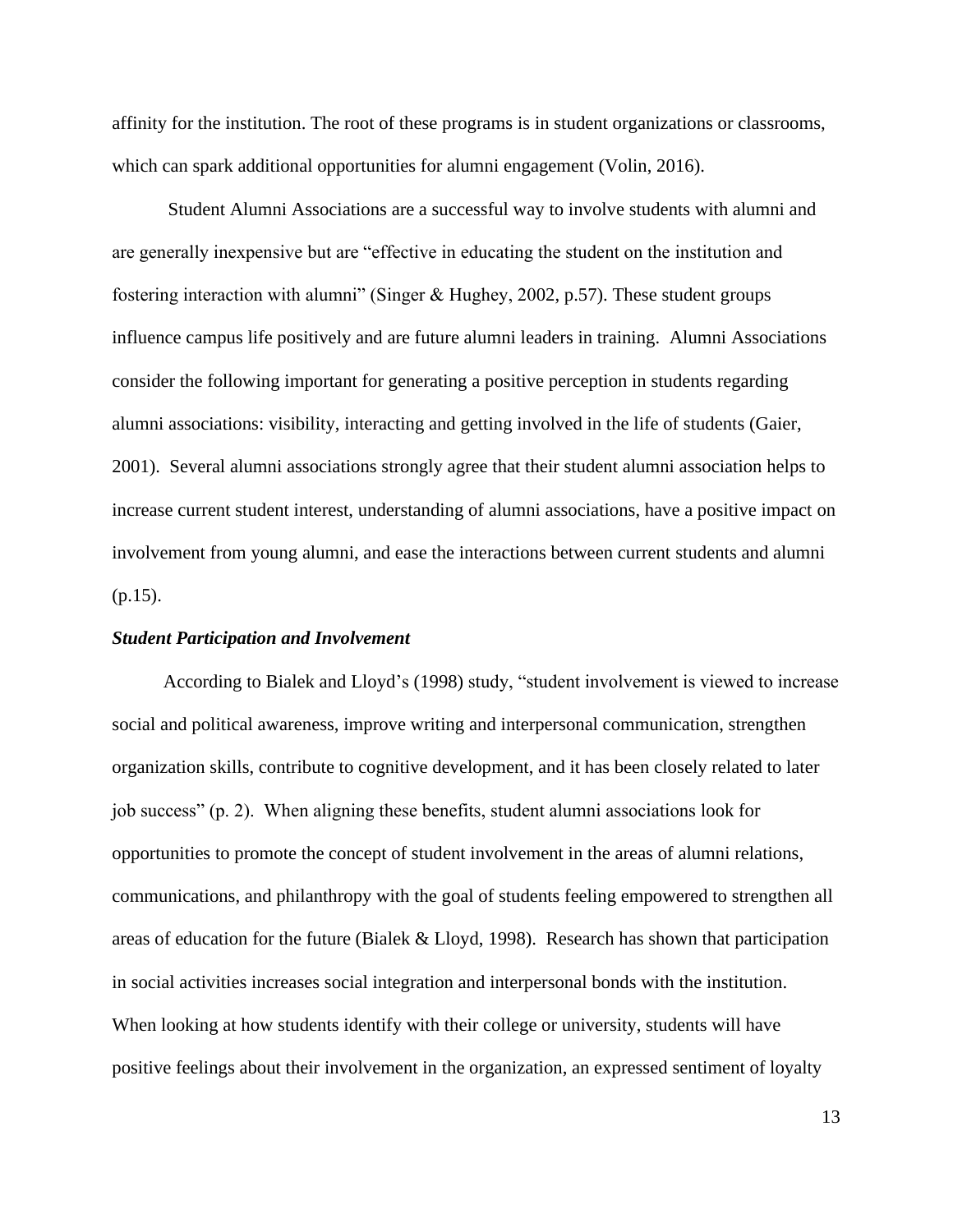and a desire to help the organization be successful (Newbold, 2010). According to the Council for Student Advancement and Support of Education (1997, as cited in Bialek & Lloyd, 1998), there is significant evidence that shows the college experience is enhanced when students are involved in out-of-class experiences like those sponsored by members of the Student Alumni Association and/or Student Foundation Network. Student participation in events and activities are strong indicators of student satisfaction at a college and participation in programs like student alumni association can have a positive impact on student success.

In a study on student involvement, retention and motivation, Caruth (2018) discussed five measurements for predicting student satisfaction and success as it relates to student involvement and motivation. Those five measurements are: degree of course demands, depth of student faculty relationships, level of inspirational scholastic experiences, quality of a helpful atmosphere and intensity of a caring college environment. The more students are involved and feel connected to their university, the higher the level of satisfaction and academic success within the student.

Partnerships between alumni and student affairs can provide students with significant opportunities. When considering the role of the alumni associations in student life, when the target population includes both students and alumni, research indicates that the benefits of brining the two populations together are generally very rewarding (Singer & Hughey, 2002). When looking at student's participation in and out the classroom, student success is tied to their level of involvement and more likely affects how they perceive the university and how they spent their time (p. 52).

When creating a student alumni association, student involvement factors are very important to understand. In the study conducted by Gaier (2001), which looked at increasing alumni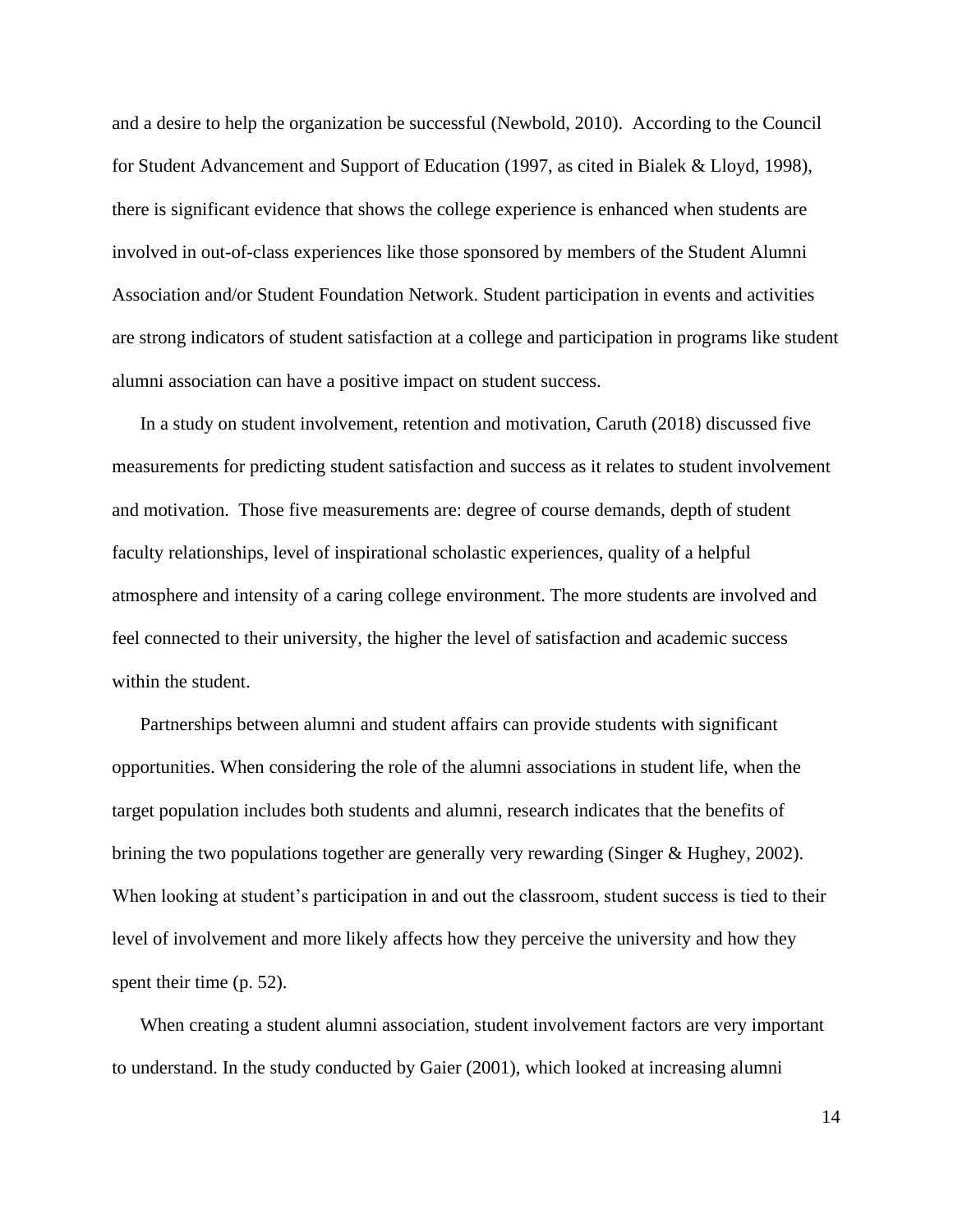involvement and financial support through student alumni associations, the researcher looked at various factors associated with student involvement and found that one of the factors is satisfaction with the college experience, which is linked to college involvement. Also, Gaier (2001) found that in and out-of-classroom involvement of non-traditional students had a positive effect on their self-confidence, and those students are more likely to be satisfied with their college experience than students who do not have involvements in and out of the classroom.

Another factor in student involvement is student development. According to Williams and Winston (1985), "through their participation in organized student activities, students seem to become more aware of the educational environment and of the resources and learning opportunities available to help them meet academic demands" (p.57). Student have reported from the study by Gaier (2001) that participation in extracurricular activities enhances college students' total development. In addition, Williams and Winston (1985) state that "students who participated in organized student activities and organizations showed statistically significantly greater developmental task achievement in the areas of interdependence, educational plans, career plans, and lifestyle plans than did students who did not participate" (p. 56). Student outcomes, including academic achievement and performance, course enrollment intentions, and school dropout, are tied to student engagement. Thus, it is imperative that colleges and universities have a good understanding of activities provided that engage students (Wu  $\&$  Fan, 2017).

Student groups, such as student alumni associations, take place out of the classroom; research suggests that these activities are an important part of the student's educational development. Involvement in these activities can impact current goals, understanding, concentration, attention, affect, and task difficulty (Gaier, 2001). One such study by Volin (2016) states that students who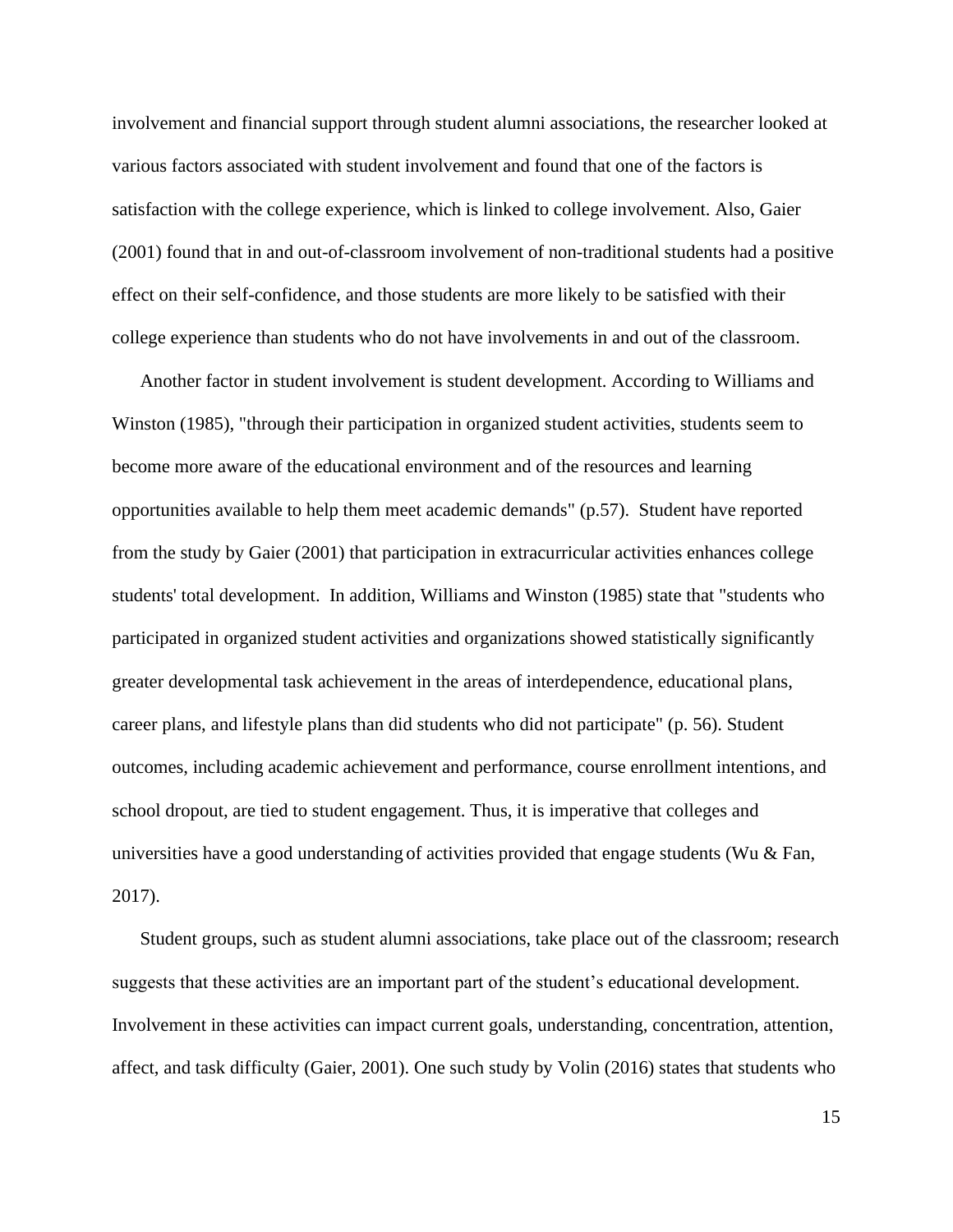participate in extracurricular clubs and organizations had "statistically higher levels of development in establishing and clarifying purpose, educational involvement, career planning, lifestyle management, and cultural participation" (p. 34). When looking at freshmen compared to sophomores, there is a higher level of involvement in sophomores, especially in leadership positions, which can inspire more alumni engagement (Volin, 2016). In addition, Volin (2016) found that "significant changes were reported in the frequency of engaging in leadership behaviors from freshman to senior years" (p. 34). There is a direct correlation between retention and student satisfaction among universities that connect and engage with students and consider these efforts important. Students are more likely to stay in school when they are able to form connections and are actively engaged with the campus community (Tinto, 1993).

The findings from the study by Volin (2016) support the need for more meaningful collaboration between the office of student affairs and the office of alumni relations in order to provide programs for students since expanding alumni engagement with students beyond their senior year has been proven to be beneficial (Volin, 2016). In a study by Astin (1984), student persistence increased with satisfaction for the university and was found to impact the student's level of engagement after graduation. Furthermore, alumni who had a positive student experience were more likely to give as alum (Astin, 1984). Lastly, Astin (1984) found that extracurricular involvement can positively affect a student's college experience.

Personal development is also part of student learning, which occurs not only in the classroom but also outside of the classroom. Such personal development activities are generally non-credit bearing, but may play a big part in the student experience at colleges and universities and are seen as life skills that employers see as valuable. In comparison to most formal experiences that take place in the classroom and are driven by learning outcomes, non-formal experiences offer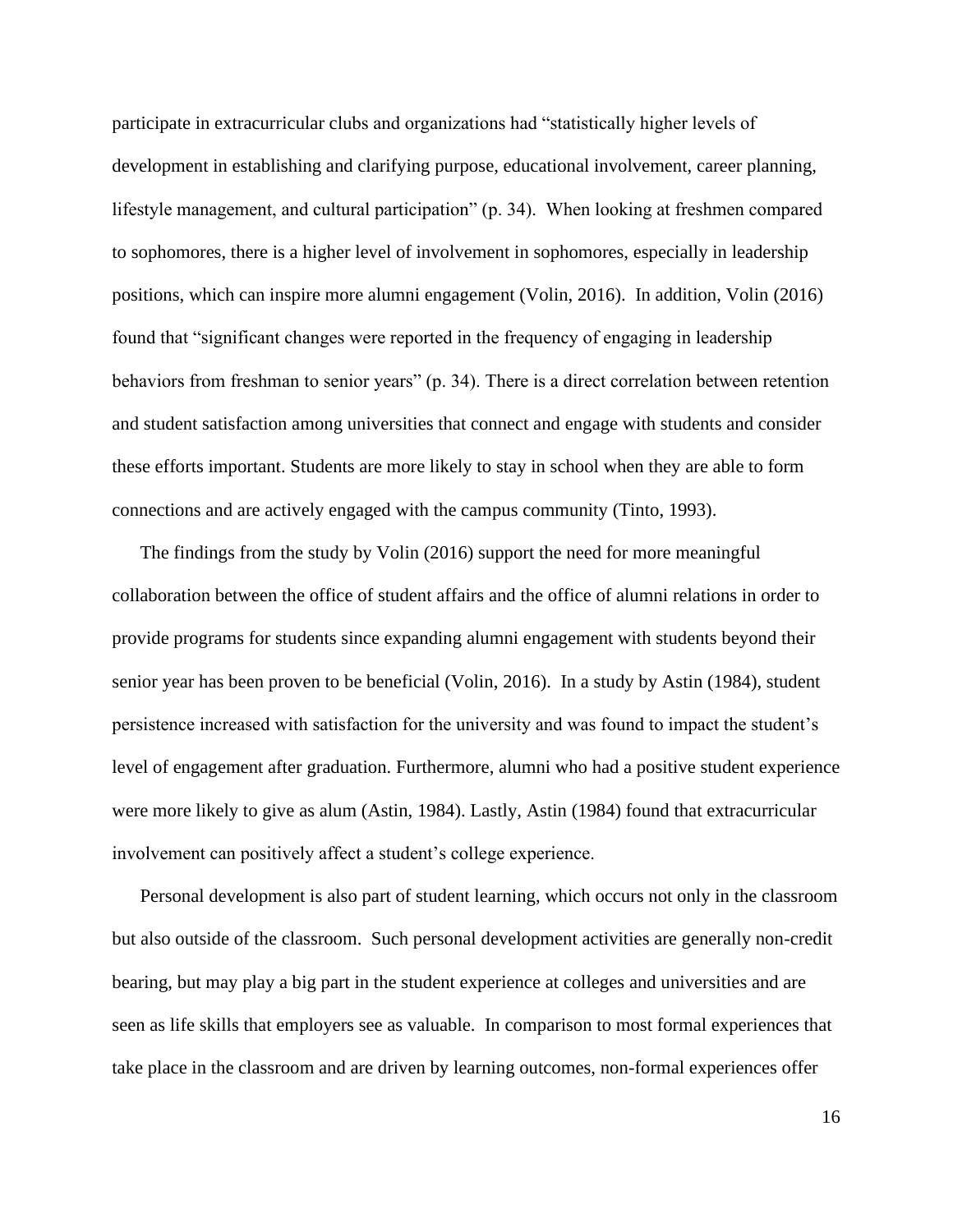opportunities for students to gain independence and autonomy over what is learned and how it is learned (Brown et al., 2020). A student's expectancy is different in non-formal settings as their motivation to get involved in activities is driven by doing something they enjoy and find meaningful. Student societies, student organizations and committees are all examples of ways student can be involved in a non-formal setting that affects their motivation and expectancy to succeed.

Living Learning Communities are becoming more common in colleges across the Unites States (Kuh et al., 2004). The concept of Living Learning Communities embodies the concept of non-formal education where activities outside the classroom are facilitated by university staff, similar to a student alumni association or other student organizations that promote student growth and development in a college setting. (Kuh et al., 2004). These non-formal activities improve retention and completion rates and promote higher academic attainment. The integration of academic and social experience not only increase retention and completion rates, but also increase the students' perception of a positive experiences of college and improved employability skills (p. 53).

# *Motivational Theories*

According to Ryan and Deci (2000), "Motivation concerns energy, direction, persistence and equifinality--all aspects of activation and intention" (p. 69). Motivation is considered a significant psychological construct in the learning process and highly connected to academic achievement and persistence in college (Alt, 2015). There are several reasons for motivation and for non-motivation. Motivating factors include the value one attributes to an activity as well as strong coercive factors (Ryan and Deci, 2000). Non-motivating reasons include an urge into action by an abiding interest or bribe and a fear of being surveilled (p.69).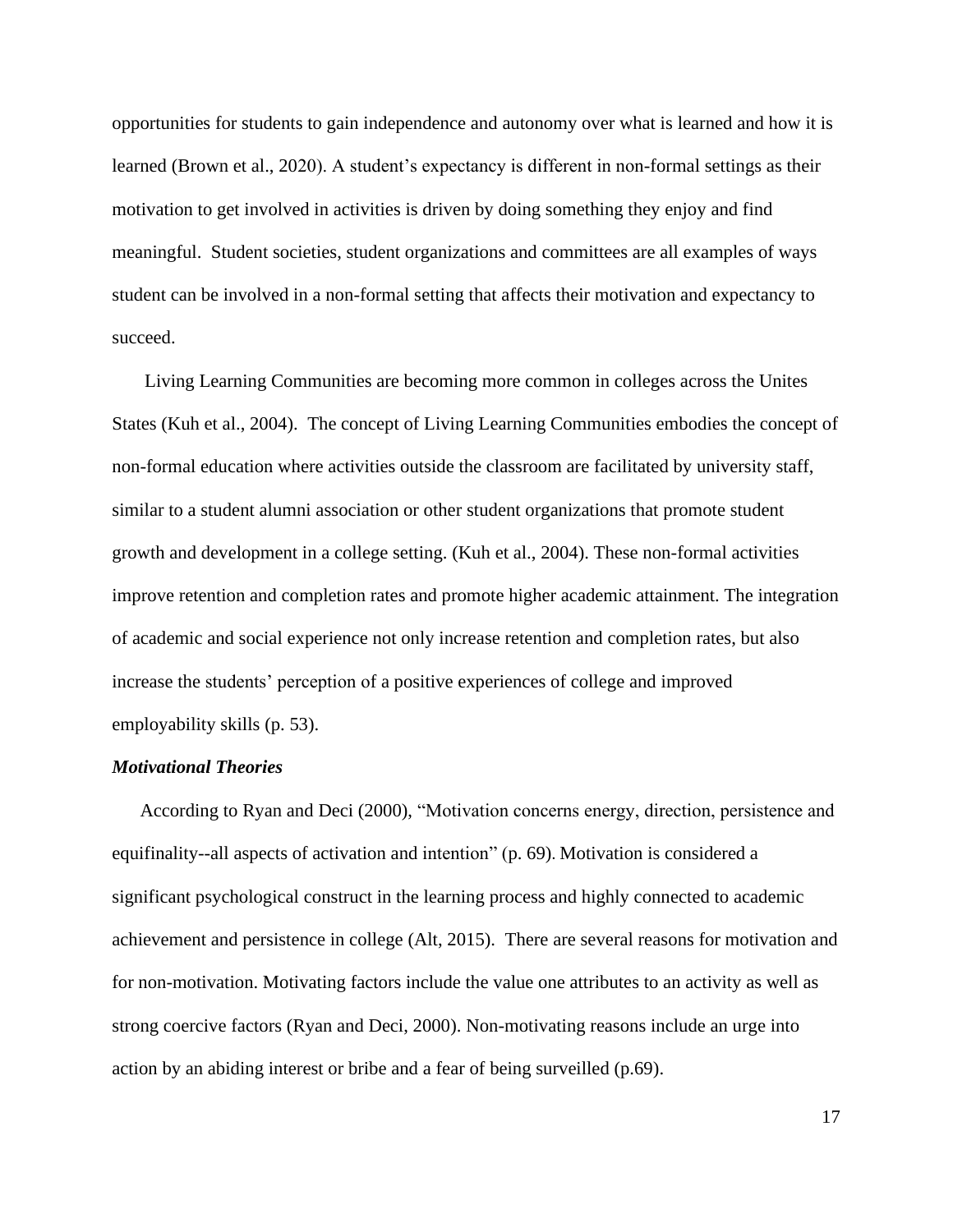Motivation can be intrinsic and /or extrinsic in nature, but it all affects why you do what you do and your desire to achieve your goal. Motivated students, regardless of intrinsic or extrinsic are willing to engage and participate in the practice of learning, they make more effort even in the face of a challenge and they will do tasks without being asked (Tasgin & Coskun, 2018). According Bowman (2011), it is the intrinsic rewards and not so much extrinsic incentives that motivate. While many people have intrinsic motivation, which fuels them internally for personal satisfaction, extrinsic motivation may also shape decisions. These factors may not be autonomous and are thus referred to as externally regulated (Ryan & Deci, 2000). Accordingly, actions or behaviors are performed to satisfy an external demand or reward contingency. This kind of regulation is a direct contrast to intrinsic motivation, which is doing something for personal satisfaction or because one is curious and interested (p.71).

When looking at motivation as intrinsic or extrinsic, it is important for universities with concerns related to student satisfaction to provide a wide range of opportunities that will appeal to students who have varying motivational factors. Activities such as research and communitybased-learning may appeal to an internally motivated student, whereas internships, boot camps and job shadowing may appeal to an externally motivated student. Students who have more internal factors for being involved are not likely to be motivated by activities filled with extrinsic rewards and students with more extrinsic factors are not likely to be motivated in an environment with little structure and infrequent feedback, like in a classroom. While universities and college may focus on providing activities for the "average" student when maintaining efficiency, having a wide range of motivational opportunities can pose a challenge to satisfying students across all levels of motivation (Nowell, 2015). One common factor found in the literature is that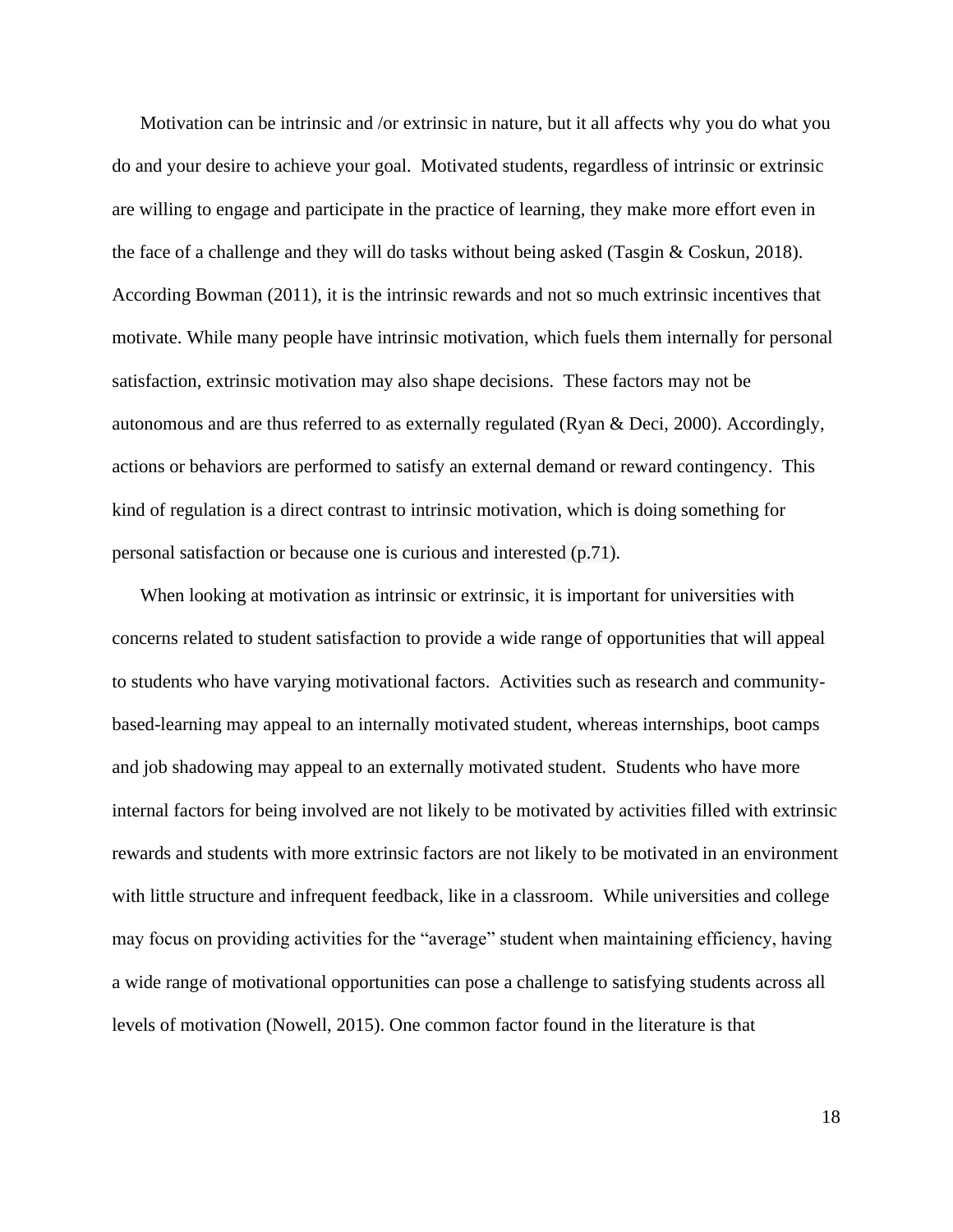"intrinsically motivated students exhibit greater levels of both educational achievement and subjective well-being than do externally motivated students" (Nowell, 2015, p.856).

What universities and colleges have to do is figure out how to stimulate, grow, create or ignite behavior when looking at student involvement. Student involvement, often times, is a method for students to be kept active through various extra-curricular activities, such as student organizations, academic organizations, and community service (Hanousek & Hegarty, 2015). For a student transitioning from high school to college, student involvement creates a comfort level with other students and, as a result, students are motivated to remain at that college and persist to the next year (p.11).

## *Self-Determination Theory*

When looking at motivation and why students would want to participate in activities outside the classroom, self-determination is a theory that supports understanding the "why." Self-Determination Theory is an approach to human motivation and personality that uses traditional empirical methods and investigates a person's inherent growth and innate psychological needs (Ryan & Deci, 2000). According to Ryan and Deci (2000) there are three basic needs of Self-Determination Theory are; competence, relatedness, and autonomy. These three basic needs are essential for having optimal human functioning and a natural tendency for growth and integration. Constructive social development and personal well-being are essential for maximizing human functioning. Self- Determination Theory is a relevant theory as the three basic needs directly correlate with willingness to participate in activities and persistence through college. Having opportunities to satisfy the basic needs of competence, relatedness and autonomy can contribute to student motivation (Johnson et al., 2016). Students with higher levels of self-determination are more likely to engage than students who are not self-determined. Self-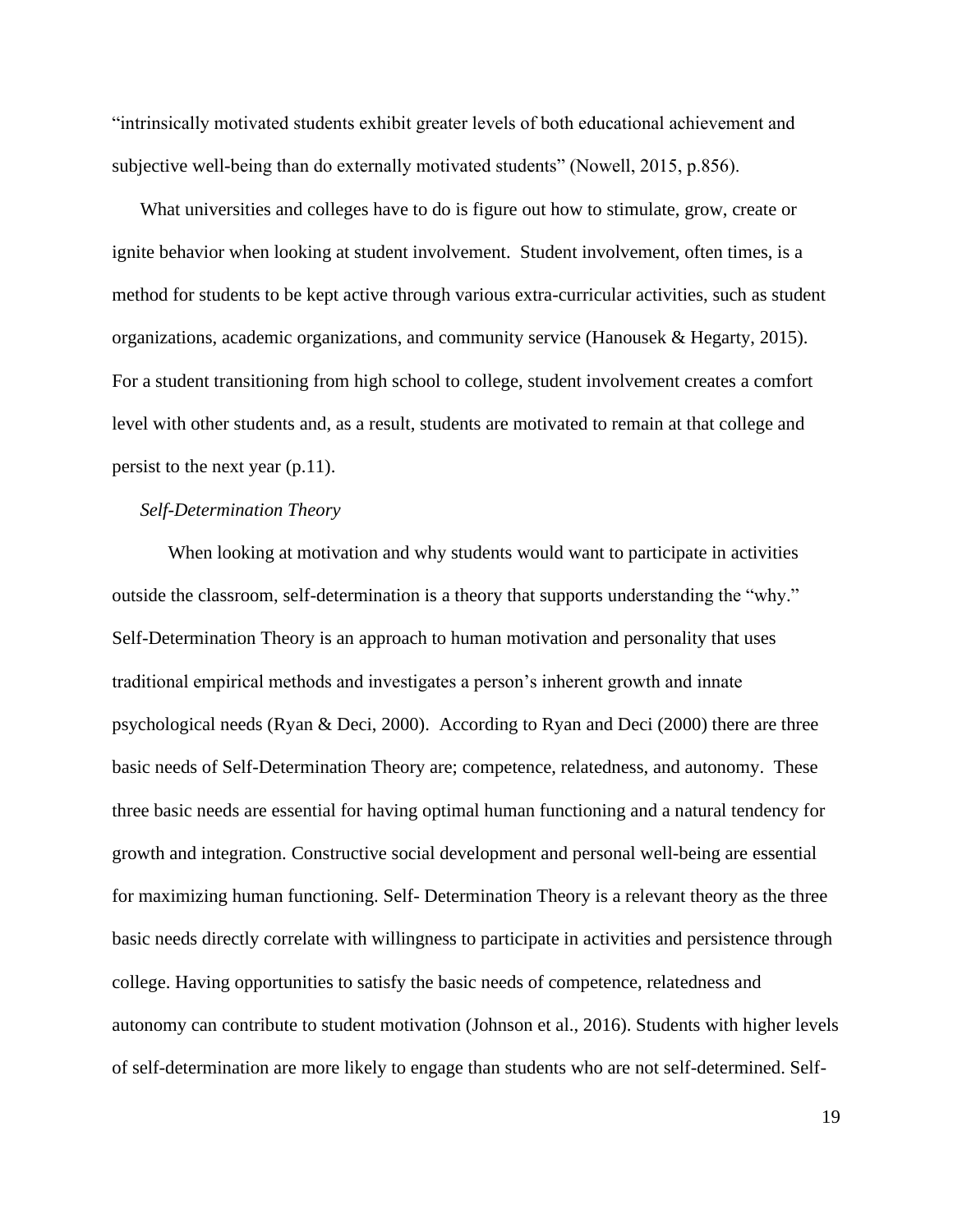determined students are involved in the learning process of developing skills and knowledge that will contribute to higher GPAs and persistence through college (Gannaouni & Ramboarison-Lalao, 2018).

According to Self-Determination Theory (Hill, 2013), motivation can vary from autonomous to controlling motivation, with intrinsic motivation and extrinsic motivation as most commonly used terms. Intrinsic motivation refers to a behavior that is energized by the pleasure derived from engaging in the activity. Students with high intrinsic motivation will engage in tasks because of curiosity, a desire for challenge and a sense of enjoyment associated with the task or activity. This is considered the most autonomous form of motivation because the behavior is completely initiated and controlled by the person. Extrinsic motivation is considered the least autonomous and the most controlling form of motivation. The reason for this is because the behavior is energized by internal or external factors, which include the possibility of rewards, punishment from others or the personal needs that are associated with the avoidance of guilt and shame. When students are invigorated by these extrinsic forms of motivation, students will engage in tasks out of a sense of obligation and/or coercion. While extrinsic motivation is not likely autonomous, there are instances when it can be autonomous. The other motivation discussed in this study is amotivation, which can be defined as the absence of motivation and is associated with feelings of incompetence and helplessness (Hill, 2013). According to the study conducted by Hill (2013), it looked at first-year students and their motivations for attending and continuing in college. From the research three types of motivation groups were identified: the first group will have a motivational profile characterized by truly autonomous motivation (high levels of intrinsic and identified motivation in combination with low levels of introjected motivation, extrinsic motivation, and amotivation). The second group will have a motivational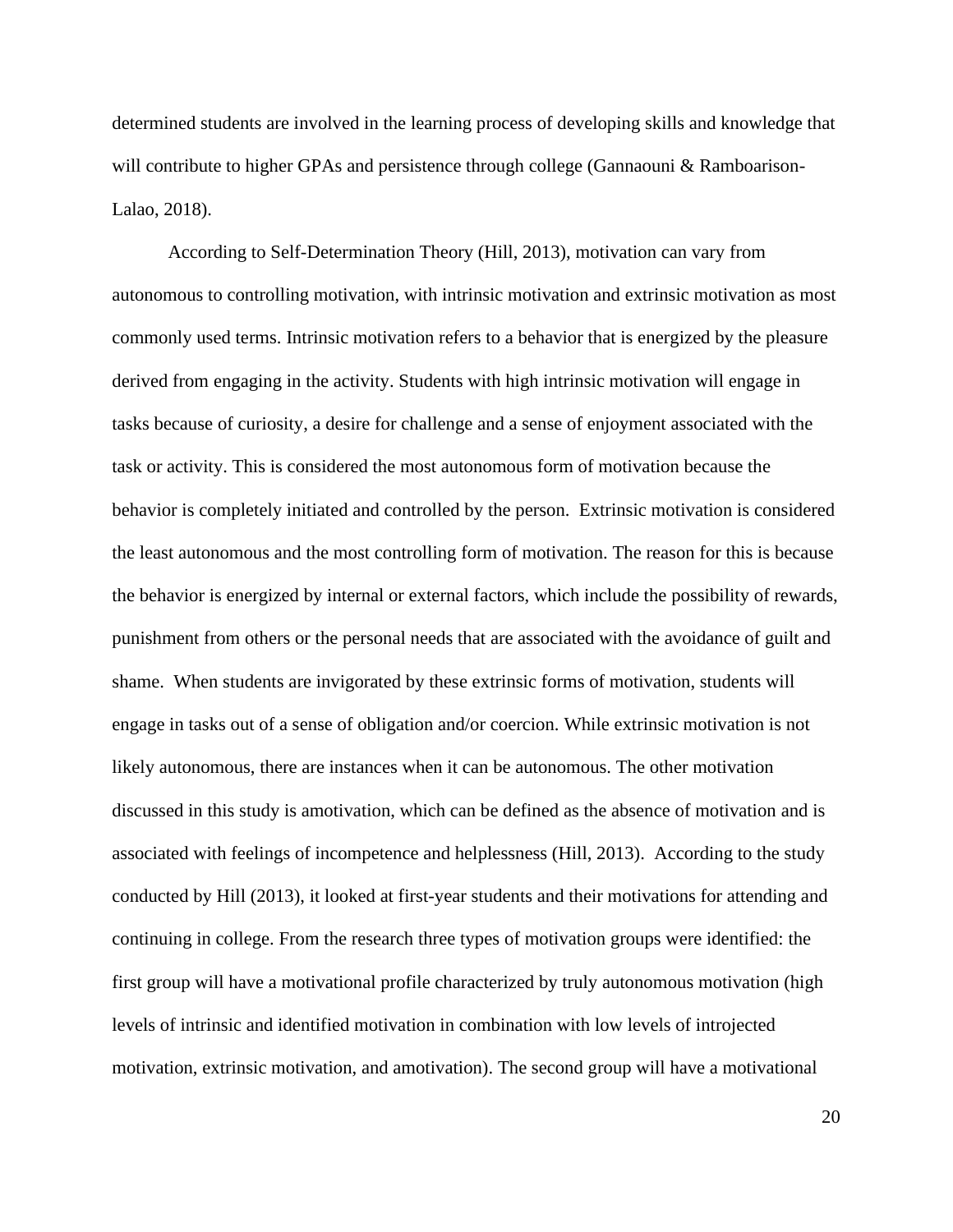profile characterized by a combination of high levels of both autonomous and controlled motivation with low amotivation (high levels of intrinsic, identified, introjected, and extrinsic motivation with low levels of amotivation). The third group will have a motivational profile characterized by a combination of low-to-moderate levels of autonomous motivation, controlled motivation, and amotivation (low-to-moderate levels of intrinsic, identified, introjected, and extrinsic motivation with amotivation).

The finding of the research conducted by Hill (2013) on first year students and their motivation to attend college showed there are expected differences between the groups when reporting university experience, depending on the degree to which the student felt more autonomous or more controlled motivation was present. When comparing the groups, the truly autonomous motivation group reported having the most positive university experience (higher levels of perceived academic ability, enjoyment, and satisfaction with university life, as well as lower levels of boredom and anxiety). In comparison, and vastly different, the low-to-moderate autonomous, controlled and amotivated group reported the least positive university experience (lower levels of perceived academic ability, enjoyment, and satisfaction with university life, as well as higher levels of boredom and anxiety). Lastly, the group with high levels of both autonomous and controlled motivation reported a largely positive university experience; similar levels of perceived academic ability, enjoyment, satisfaction, and boredom to the truly autonomous motivation group but with higher levels of anxiety (Hill, 2013).

Motivation that is considered controlling is thought to be an invigorating autonomous motivation that leads to similar levels of engagement. The research done on motivation and engagement shows that a large proportion of activities within a university setting are independent tasks, and getting students to higher levels of engagement will require an increase in extrinsic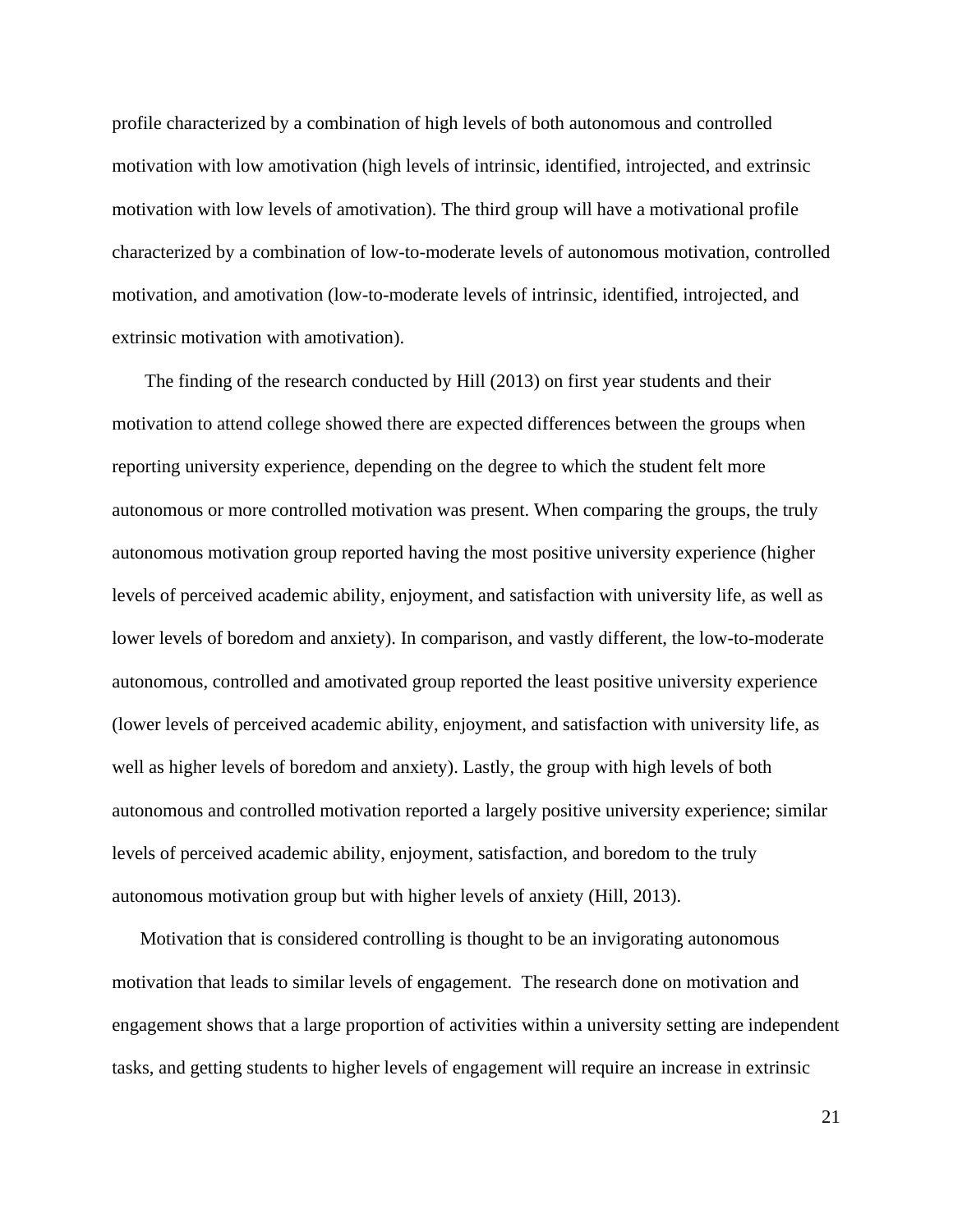controls (e.g., monitoring, rewards, and sanctions) or tasks designed to increase and maximize interest and curiosity. Research supports adopting Self-Determination Theory as a method for implementing and creating more opportunities for curiosity and interest among college students (Hill, 2013).

Autonomous motivation appears to be the best method for encouraging positive emotional experiences and behaviors not associated with controlling motivation. Universities that can promote more autonomous motivation for attending the university and involvement in university activities will help with avoiding difficulties that may arrive during the college experience (Hill, 2013).

## *Expectancy Value Theory*

Helming and Scweinle (2011) discuss Expectancy Value Theory in that one's expectancy for success and the value of the activity are directly related to the person's choice in activity. When looking at chosen classes and participation in activities outside the classroom, it could be assumed that students would pursue classes and activities they feel they can do well in and with some level of challenge that can be overcome. Goals for an activity and whether one expects to be successful, affects the student's motivation for wanting to pursue that activity and the experience that comes from the activity. Success as a task not only affects motivation, but also higher efficacy, involvement and intrinsic interest (p.529).

Student motivation plays a vital role in student involvement, which is associated with student success. Students who are in a supportive environment where they feel valued are more likely to be engaged and participate in classroom discussion (Tasgin & Coskun, 2018). Motivation, according to Tasgin and Coskun (2018), is an important factor that affects all areas of learning and practice. Motivation can be intrinsic and /or extrinsic in nature, but it all affects why a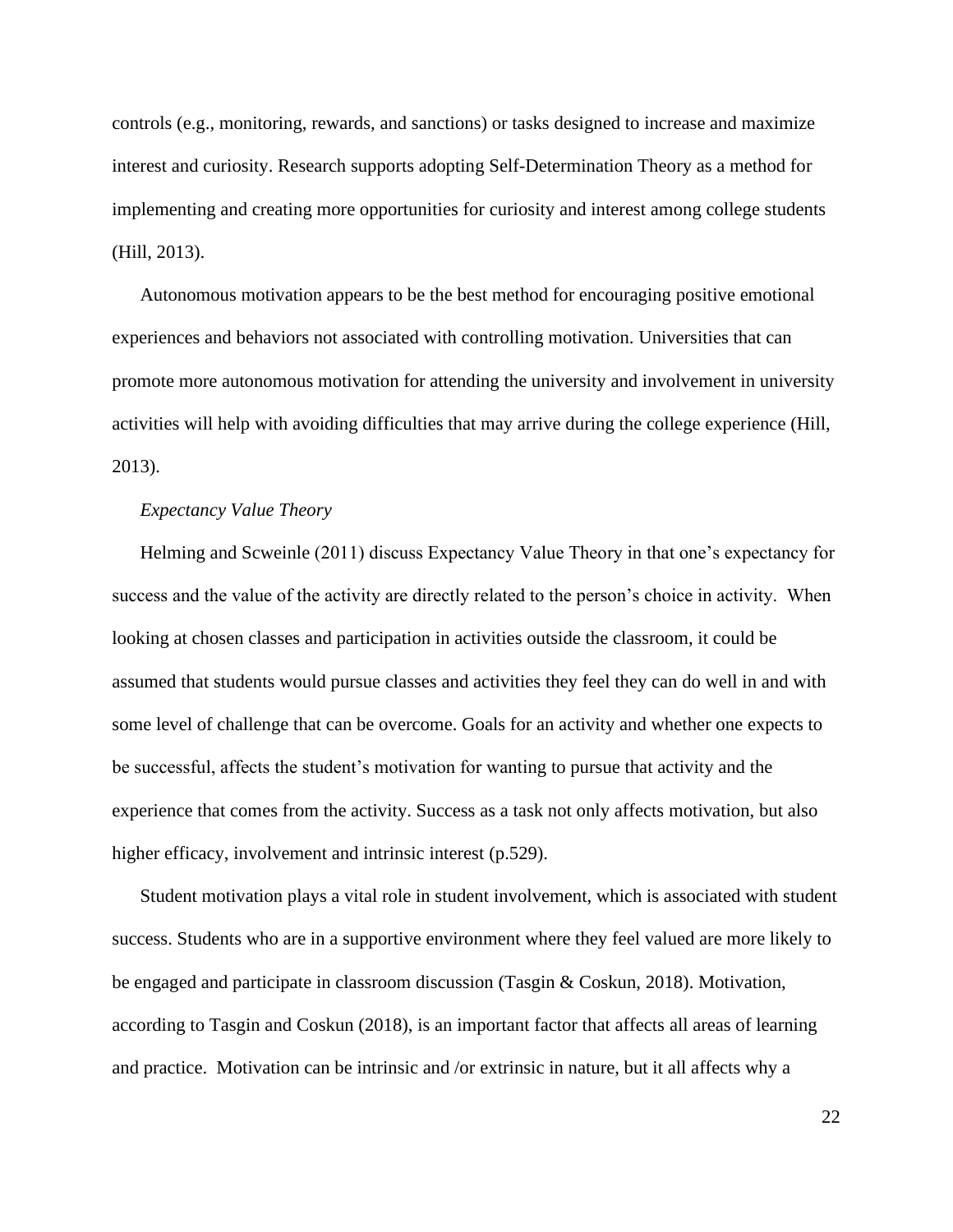person does what they do and informs their desire to achieve their goals. Motivated students, regardless of intrinsic or extrinsic reasons, are willing to engage and participate in the practice of learning (p.945). These students will make more effort even in the face of a challenge and they will do tasks without being asked (Tasgin  $& Costun, 2018$ ). This is seen when students participate in activities outside the classroom that will help in their long-term goals. Their motivation propels them to seek out other opportunities to grow and learn. Tasgin and Coskun (2018) asked several research questions about students' attitudes towards learning. Do the academic motivations of university students' attitude toward learning differ significantly according to gender? Do the academic motivations of university students' attitude toward learning differ significantly according to grade level? Is there a significant correlation between university student's attitudes towards learning and academic motivations?

This research utilized a correlational design using surveys from 260 students at a university in Turkey, which provided quantitative description of trends, attitudes, and opinions. The researchers used two different instruments to collect data with one being a five-point Likert scale and the second a 7-point Likert scale. Junior level students were more conscious and open towards learning than freshmen. Further, Tasgin and Coskun (2018) found that as students' progress in their academic career, learning and being open to activities and opportunities becomes more important as students get deeper into their major and closer to graduation. Johnson, Taasoobshirazi, Clark, Howell, and Breen (2016) investigated motivational differences by student status and identified motivational variables that best predict academic achievement by student status. Following a survey of 139 college students attending a large urban research institution in the Midwest, Johnson et al. (2016) examined the motivational differences between traditional and non-traditional students. What was found is that they differ in self-efficacy, peer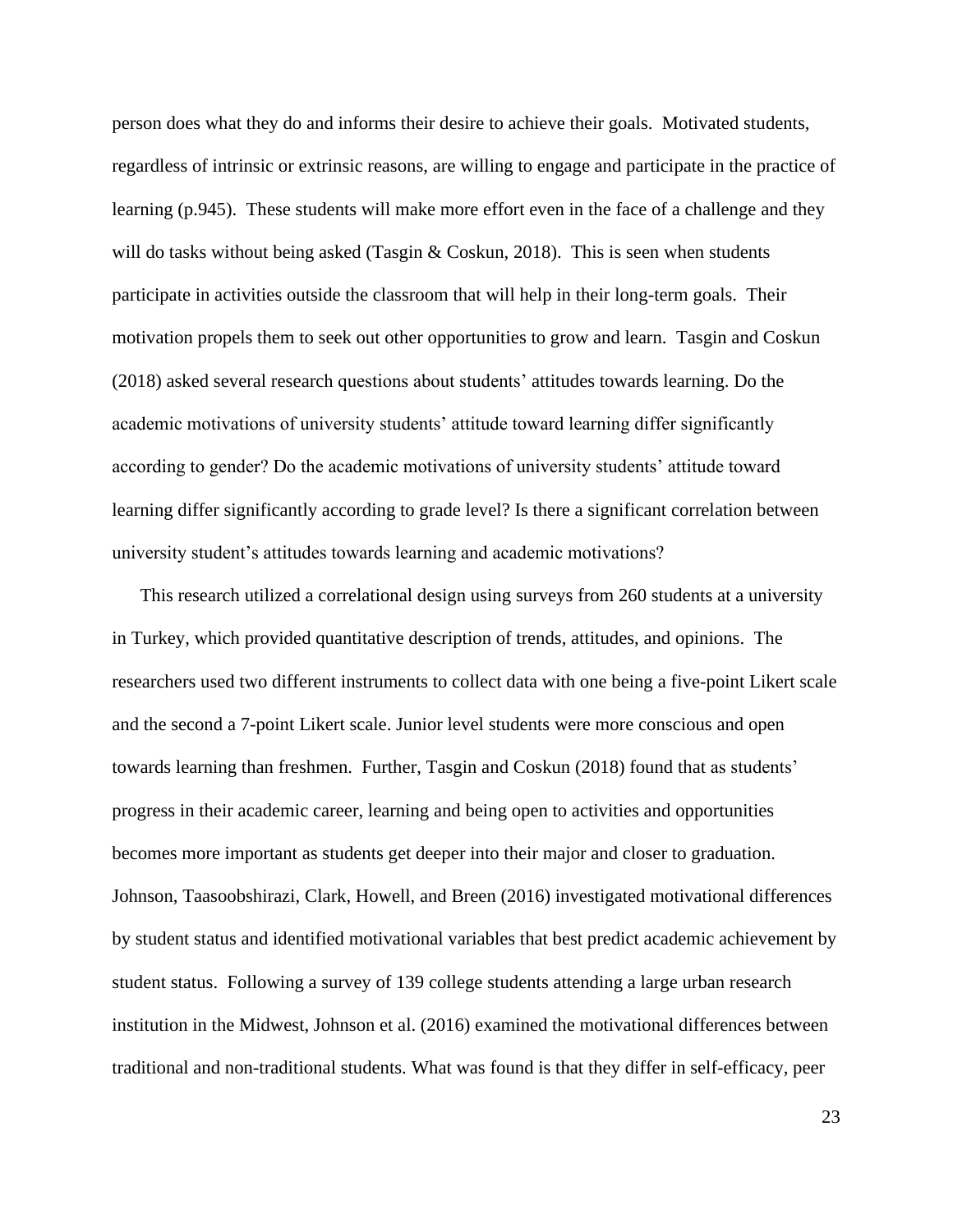learning, external regulation and intrinsic motivation, with non-traditional students having a higher average on the variables in all areas which indicates that the two populations experience and pursue their academic work with differing motivations, regardless of GPA outcome (Johnson et al., 2016). Johnson et al. (2016) concluded that some areas on campus can provide additional resources and educational experiences to support motivation in students, particularly for nontraditional students, who may have other factors impeding their pursuit of higher education, such as family, work, and finances.

Self-efficacy, control beliefs and perceived competence have all been associated with expectancy, but at its core, expectancy is that people believe, to a certain level, that they are able to accomplish tasks successfully and are accountable for their own achievement (Brouwer et al., 2016). According to researchers Brouwer, Jansen, Hofman, and Flache (2016), "expectancy or belief in one's own capabilities for achieving the requirements successfully was especially important early in the academic year, because it influenced the extent to which the student was willing to put effort into studying" (p. 380). Studies prior to this research tested the relationship between motivational beliefs and student success and found motivational beliefs might facilitate the relationship to educational productivity and student success in the student's first year of college. Achievement motivation as it relates to expectancy value theory focuses on the students' expectancy for success and their perceived growth in academic development. Students who expect to be successful are more persistent in achieving academic goals (Hanousek and Hegarty, 2015)*.*

# *Self-Efficacy*

Self-efficacy is one of the strongest motivational predictors of academic achievement (Johnson et al., 2016). Self-efficacy is defined as a person's feeling that they can successfully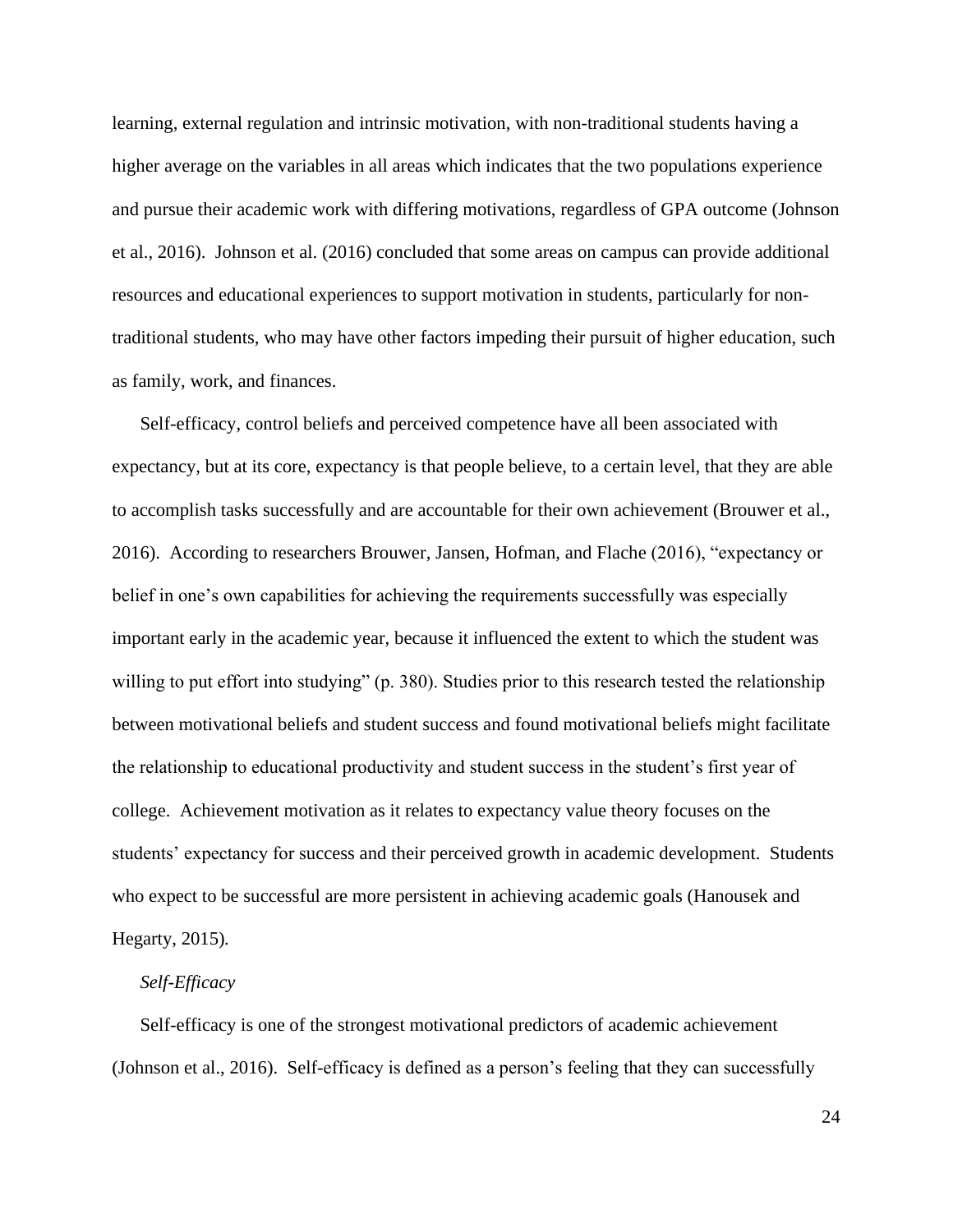perform a behavior or task required to reach an outcome. Self-efficacy is one's own perception on their ability to complete a task or accomplish a goal. It affects an individual's behavior in three ways: decision to approach activity, performance and persistence.

When looking at students in the academic realm, self-efficacy is one's feeling of selfconfidence in completing an academic task and achieving goals (Gannaouni & Ramboarison-Lalao, 2018). According to Wu and Fan (2017), there is a positive relationship between student's self-efficacy and academic achievement; students with higher self-efficacy are more likely to participate in activities and persist in academic tasks. Those same students will also put forth a greater effort, specifically in their learning environments (p. 697).

Gannaouni and Ramboarison-Lalao (2018) looked at the relationship between leadership and self-efficacy and self-determination in student success and found that there was no correlation between leadership on a student's GPA and intention to persist but did find an indirect relationship with self-efficacy and concluded that through leadership a student develops selfefficacy. The results of the study did show a positive effect of leadership on the three dimensions of self-determination, meaning that leadership helped students to become autonomous in their choices, competent in their ability and relate more with fellow students. While the study failed to show many thoughts on leadership and how it relates to GPA, it did show the positive effect of self-efficacy and leadership on student academic performance. According to the finding of the study, leadership develops self-efficacy and by doing so students become more confident. They are able to overcome obstacles, are more determined to complete tasks, persist more, have higher results and achieve their goals (Gannaouni & Ramboarison-Lalao, 2018). Other research shows that students who hold more leadership positions score significantly higher on measures of congruence, commitment, consciousness of self,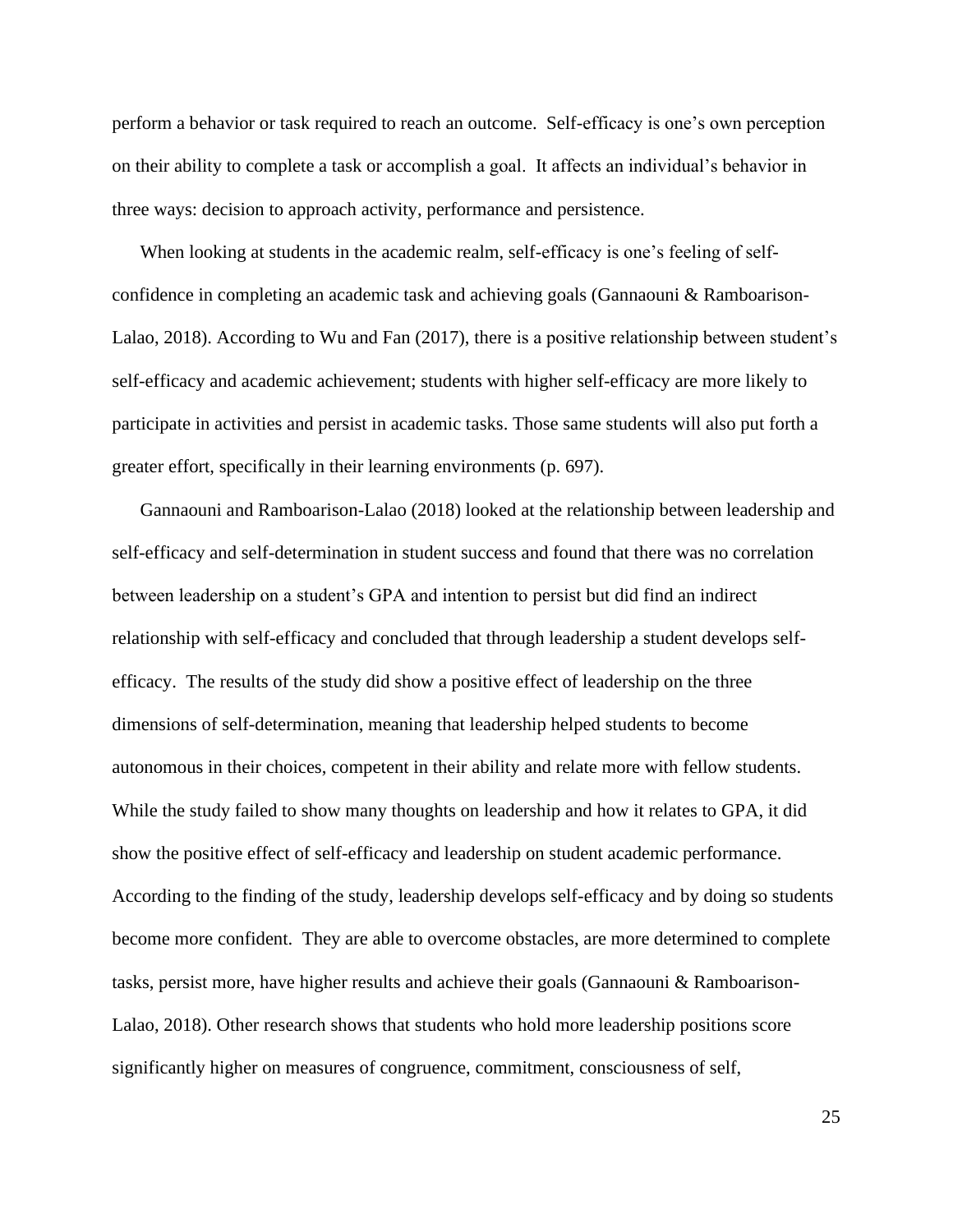collaboration, handling controversy with civility, citizenship, overall, socially responsible leadership, resiliency, leadership efficacy, complex cognitive skills, and social perspectivetaking (Coker et al., 2017).

## *Summary*

Student Alumni Associations offer opportunities for students to enhance leadership skills by giving them opportunities to interact with prominent alumni and dignitaries of the university. Student Alumni Associations also provide work-related skills that can have a positive effect on a student's work situations. There are several similarities and skills that can be applied from a student organization to a work environment, such as working with peers, learning the value of teamwork, and managing people while appreciating differences. Learning these skills before entering the workforce increases a student's sense of self-confidence and improves upon their poise in professional situations (Baliek & Lloyd, 1998). Experiences that students have had in programs like student alumni associations have shown to be invaluable to student learning outside-of-the classroom (Singer & Highey, 2001).

When looking at persistence and graduation, key factors for college/university student success include motivation, participation and/or involvement, and self-efficacy. Studies on motivation related to self-determination theory were found to support a student's ability to have autonomy, competence and relatedness as basic needs that supports academic performance (Gutiérrez & Tomas 2018). Students must feel that they are capable to succeed and are able to persist through all obstacles and challenges as they arise in college. Students are more likely to persist and graduate when they are involved as valued members of the institution (Tinto, 2002). The amount of time and the quality of the interactions with faculty, staff and peers in and out of the classroom are strong predictors for persistence in college (Tinto, 2002). Student participation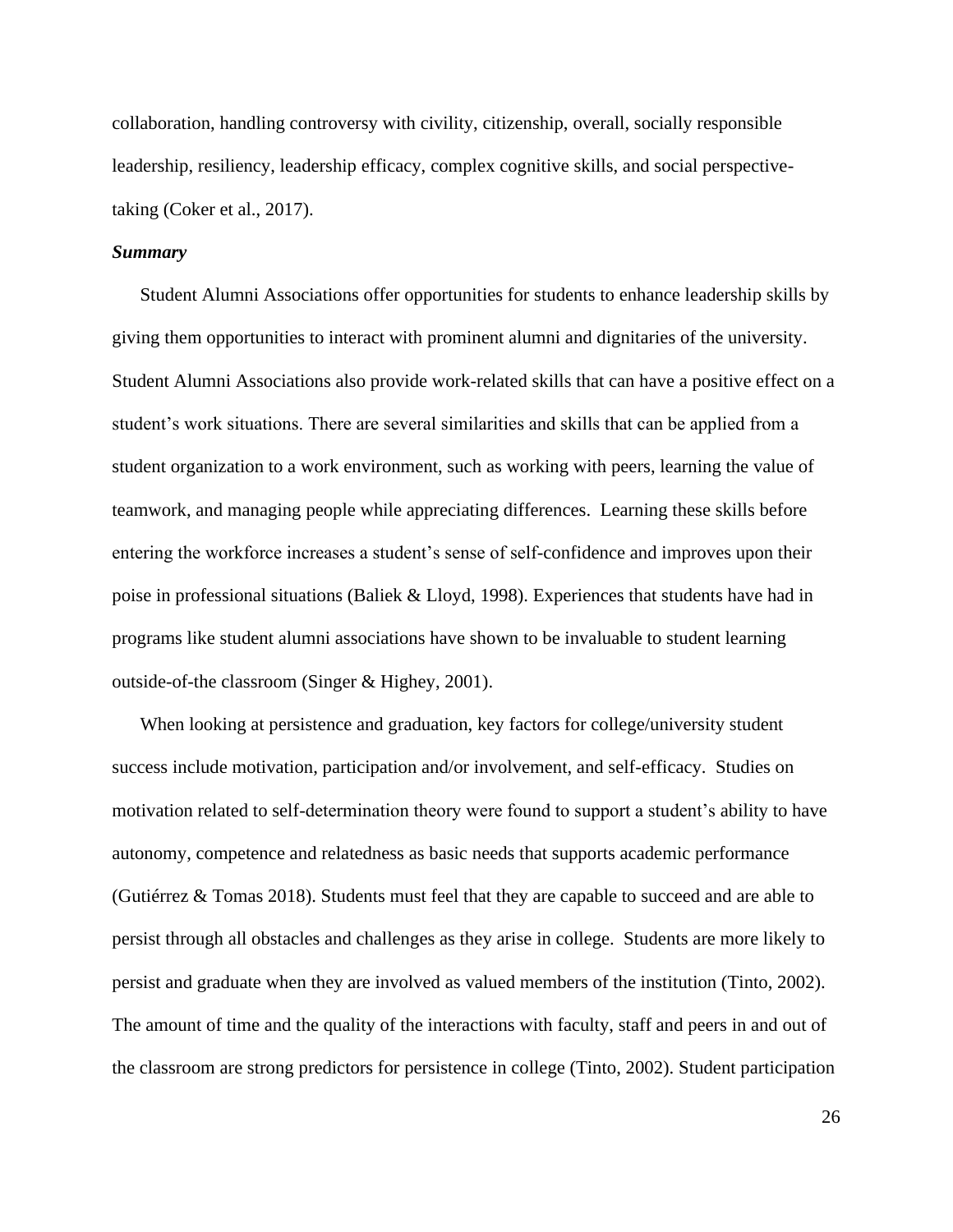and involvement in activities are determined by the student's self-efficacy and their perception that they can achieve their goals and succeed. When students are motivated, self-determined and feel supported by faculty, staff and peers, they are better equipped to deal with the challenges they will face in college and after graduation.

While some may argue that student participation is determined by their motivation to succeed, there are other factors that assist with student learning, such as having resources and activities that support and encourage motivation among peers, faculty and staff. Having opportunities to be involved outside of the classroom have shown to be effective in positive perceptions of college and a student willingness to stay at that college. Self-Determination theory looks at the three basic psychological needs: competence, relatedness and autonomy in order to be motivated and determined. As discussed, students with a higher sense of autonomy were more motivated by internal factors and when students feel competent and can relate, they have a better sense of self in their ability to achieve success. A student who takes on leadership roles, which may occur outside of the classroom, may experience greater self-efficacy as the student feels more autonomous in making decisions, more competent in their abilities, and more relatable to other students. An increase in leadership opportunities and a feeling of confidence will build a student's self-efficacy and increase the student's academic performance, which can lead to persistence and graduation. Outside activities and resources have also shown to be a major factor for non-traditional students as research has shown they need more support to persist in college.

Expectancy Value Theory looks at student's expectancy to succeed and the value they place in the activity. This will motivate the student to choose activities where they feel they can reach their goal and be successful. Student persistence and graduation from college is based on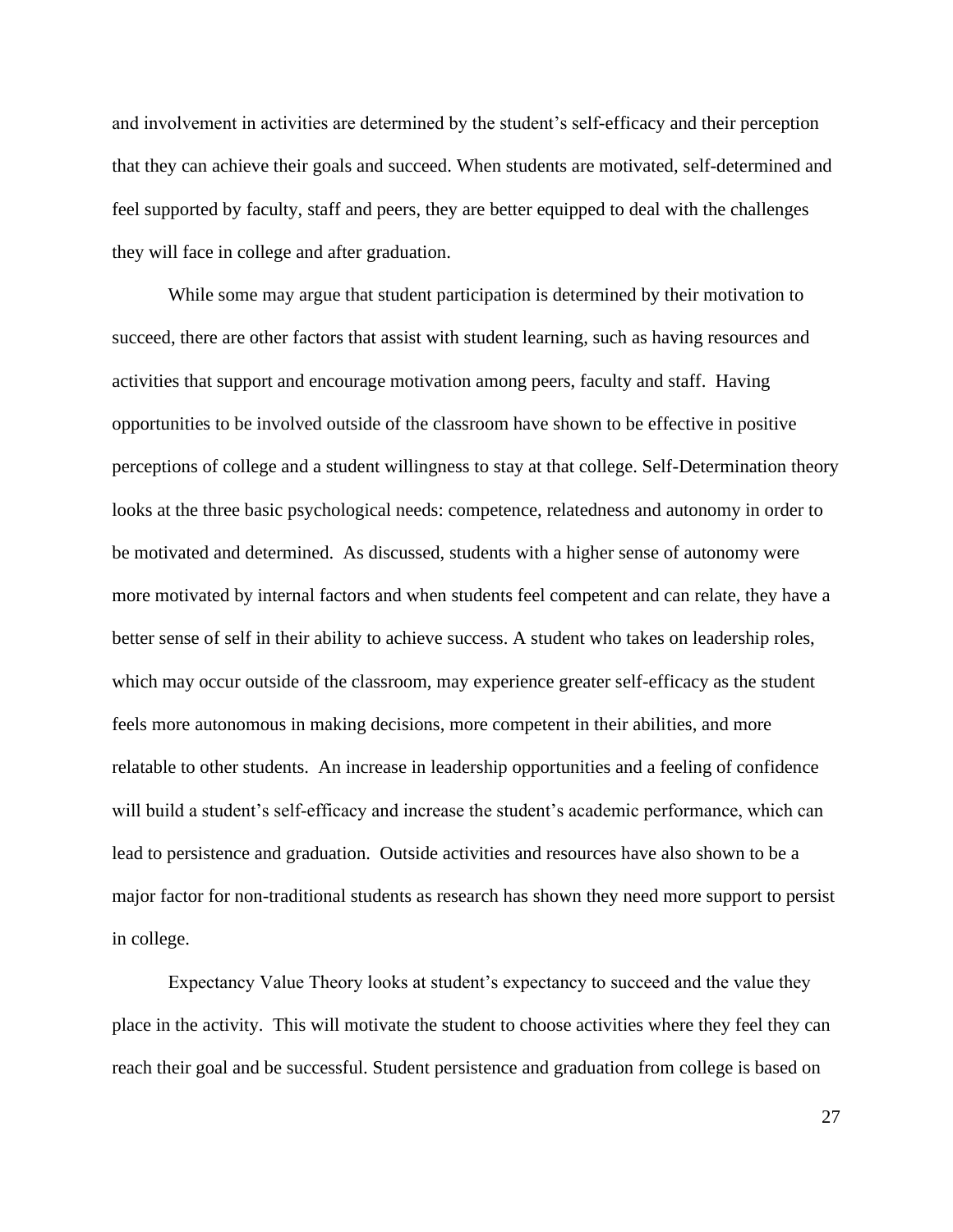student motivation and the desire to succeed. Having the right opportunities only supports the student's motivation and will increase their likelihood to persist when obstacles and challenges occur. Motivation is imperative to students being determined to succeed in the classroom and seeking outside opportunities that will support them academically and socially to achieve their goals. University and colleges rankings and success are determined by the student perceptions and positive experiences.

Motivation is the key factor in getting students to complete goals to become successful alumni. Student satisfaction has been linked to student retention, especially with first year students (Nowell, 2015). Universities or colleges that are concerned with retention must provide a wide range of motivational opportunities that can meet a student's goal and look for ways to appeal to students internal and external motivations (p. 864).

Students who are motivated to be involved and participate in campus life activities are more likely to persist through college and have a stronger connection to their university (Singer & Hughey, 2002). Students who participate in student alumni associations are gaining out-of-class opportunities that will enhance their leadership and social skills, and for many students these opportunities are invaluable (p. 65). Student involvement is vital to educational learning environments. When departments create opportunities for students to be involved through student organizations, such as student alumni associations, can "shape and guide students towards meaningful educational and developmental growth" (Gaier, 2001, p. 9).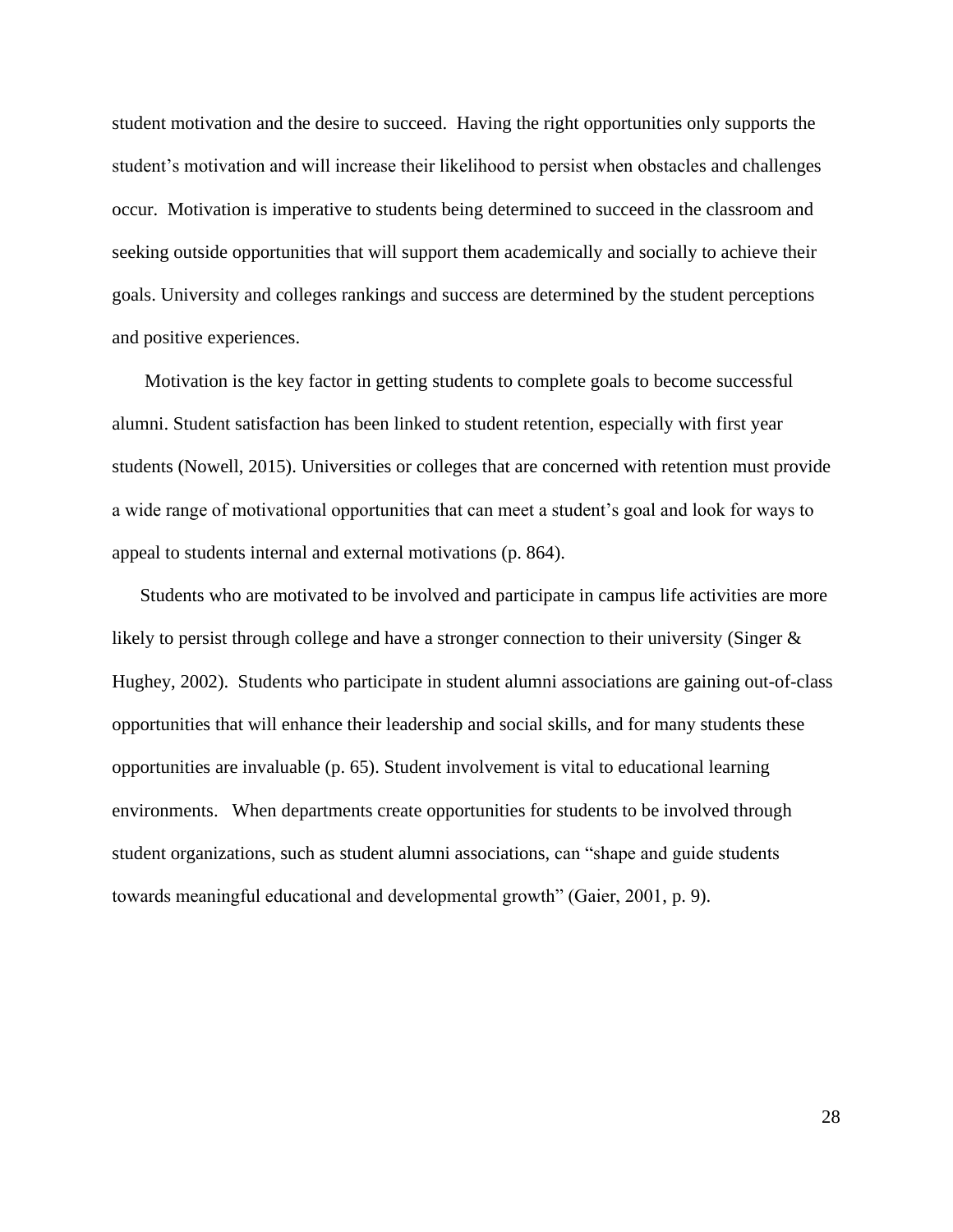# **Chapter Three**

# **Methods**

The USF Student Alumni Association (SAA) lacks participation by a large proportion of its members in annual events and activities. The SAA has a large population of student members, but a very small percentage of those student members participate in the activities designed to promote their academic and career success.

The Evaluation questions addressed participation in the Student Alumni Association and the student's opinion if involvement in the program has affected their persistence in college. The three evaluation questions are the following:

- 1. Why do college students choose to participate in the Student Alumni Association at the University of South Florida?
- 2. What factors motivate college students to participate in activities with the Student Alumni Association?
- 3. Why do college students choose not to participate in the Student Alumni Association at the University of South Florida?

While serving as the evaluator for this program evaluation, it was also noted the that the evaluator also works for the Alumni Association and directly oversees the Student Alumni Association. As an employee within the Alumni Association, you are able to see firsthand the activity and inactivity of members of the SAA. The problem of practice with the SAA over course of the program's existence has been to increase student participation within the program. In this dual role, as evaluator and employee, they were able to evaluate the program for its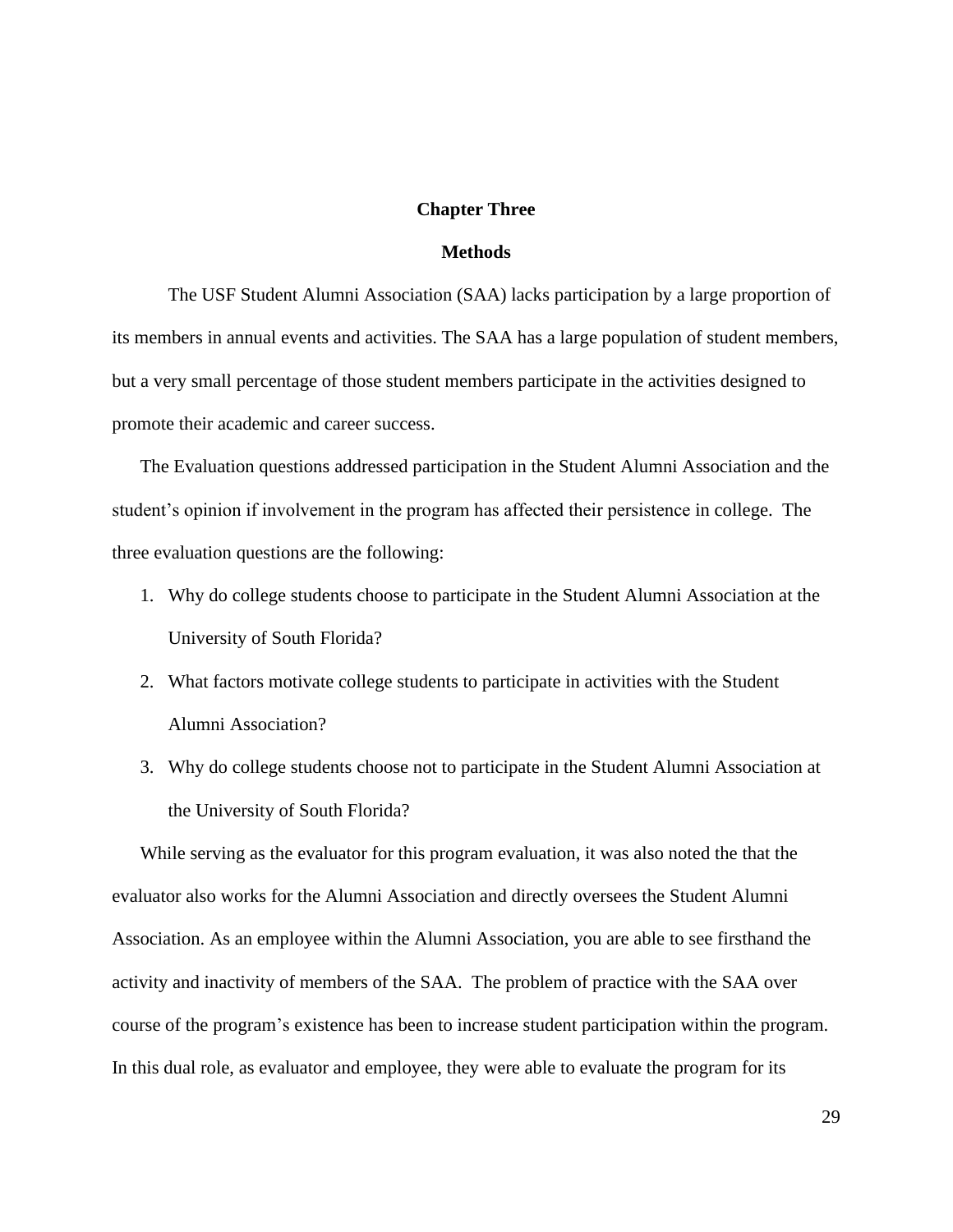benefits and areas of improvement and use what was learned to propose and implement needed changes to make the program more beneficial to students and garner more participation in the program from members. Students were aware of this dual role before the start of each focus group and interview and they were asked to be open and honest in their responses as this evaluation would be used to improve the program. The Executive Director of the Alumni Association was supportive of this evaluation and advised to collect whatever information was needed to support this effort. There is a high interest in this evaluation as it has immediate implications on the program and decisions that are made for events and activities planned.

# *Methodology*

This study operated from an Interpretive/Constructivist paradigm. In this paradigm, reality is socially constructed and created by individual or groups to ascertain underlying meaning of events and activities (Lincoln & Guba, 2011). Gathering students' perceptions of their involvement with the Student Alumni Association helped to determine how the activities and events affected their persistence in college and ultimate graduation. In addition, students interpreted their own motivation to participate in the events and activities.

# *Data Collection*

The method used to collect data from students and alumni was focus groups and interviews. For the focus groups and interviews, students and alumni from the Student Alumni Association were recruited through email to participate in virtual focus groups and interviews, per USF guidelines pertaining to the COVID-19 virus for meetings. Within the email, students were given a link to signup genius where they signed up for a specific focus group day and time. Each focus group had five open slots available for students, so as to limit the number of people at each focus group to manageable number. For the virtual focus groups and interviews, the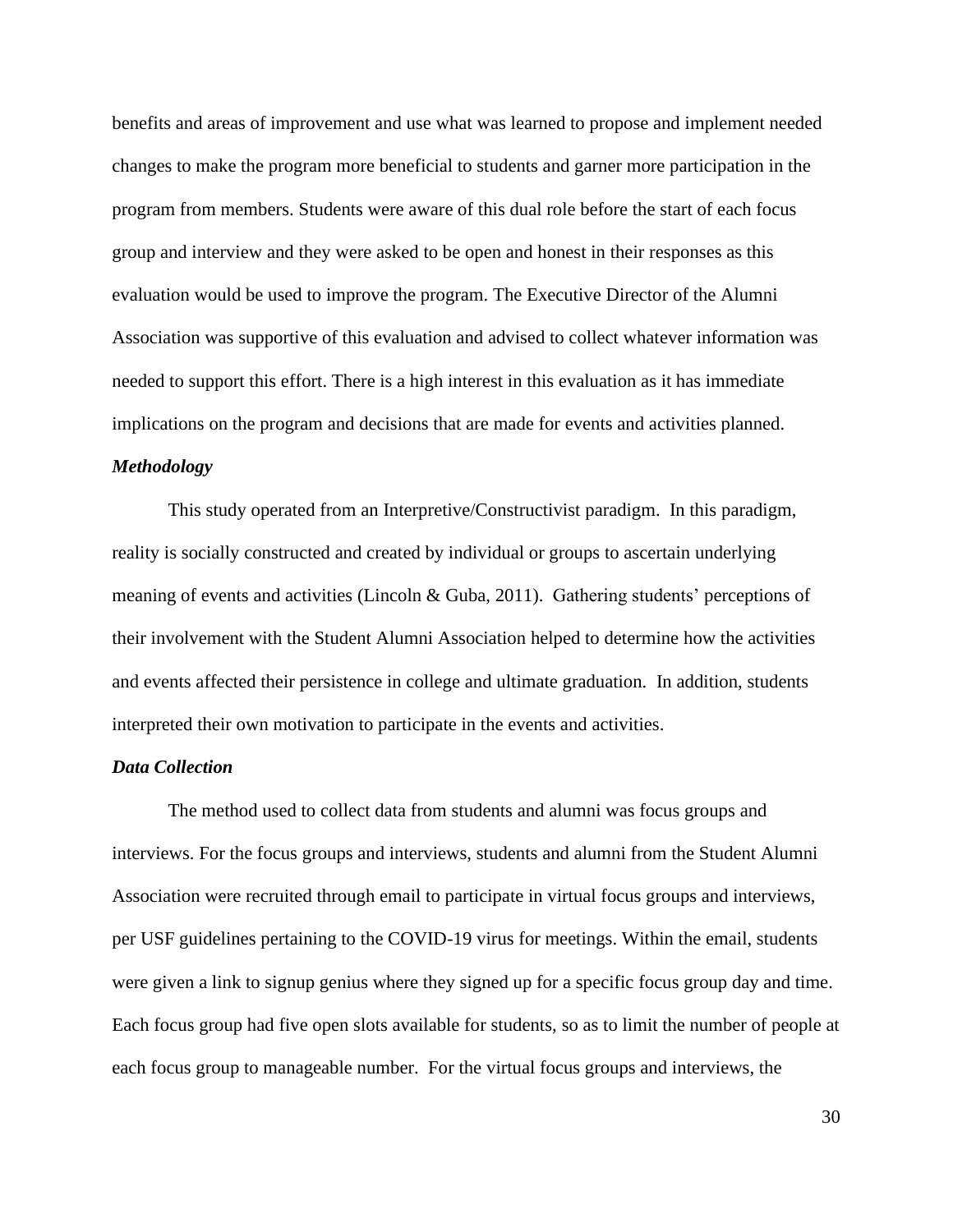meetings were recorded through Microsoft Teams. Each focus group and interview lasted on average twenty-eight minutes, depending on the number of students participating and the length of responses from participants. Table 1 outlines the number of focus group conducted, number of students and alumni participating in each focus group, and the length of time for each focus group.

| <b>Student Alumni Association Evaluation Focus Group Participants</b> |                       |                        |            |  |  |
|-----------------------------------------------------------------------|-----------------------|------------------------|------------|--|--|
|                                                                       | <b>Number Invited</b> | <b>Number Attended</b> | Length     |  |  |
| Focus Groups-Active                                                   |                       |                        |            |  |  |
| 3/17/21                                                               | 5                     |                        | 37 minutes |  |  |
| 3/19/21                                                               | 5                     |                        | 23 minutes |  |  |
| 3/22/21                                                               | 5                     |                        | 29 minutes |  |  |
| 4/2/21                                                                | 5                     |                        | 13 minutes |  |  |
| 4/7/21                                                                | 5                     |                        | 12 minutes |  |  |
| 4/21/21                                                               | 5                     |                        | 13 minutes |  |  |
| Focus Group-Non-Active                                                |                       |                        |            |  |  |
| 3/19/21                                                               | 5                     | 3                      | 40 minutes |  |  |
| 3/25/21                                                               | 5                     | 3                      | 40 minutes |  |  |
| 4/5/21                                                                | 5                     | 3                      | 26 minutes |  |  |
| Focus Group - Alumni                                                  |                       |                        |            |  |  |
| 4/9/21                                                                | 6                     | 2                      | 49 minutes |  |  |
| 4/19/21                                                               | 6                     | 3                      | 26 minutes |  |  |

**Table 1**

*Note: Students identified for focus groups participated in at least one event since September 2020*

Some written notes were also taken during the focus groups and interviews that focused on common terms used by students and alumni. The data were prepared by reviewing the audio, transcribing interviews and focus groups meetings, and preparing an abridged transcript with key elements and ideas stated from each participant. The data was analyzed using a classic approach where commonalities were identified among the answers provided. Similar answers were group together to establish themes.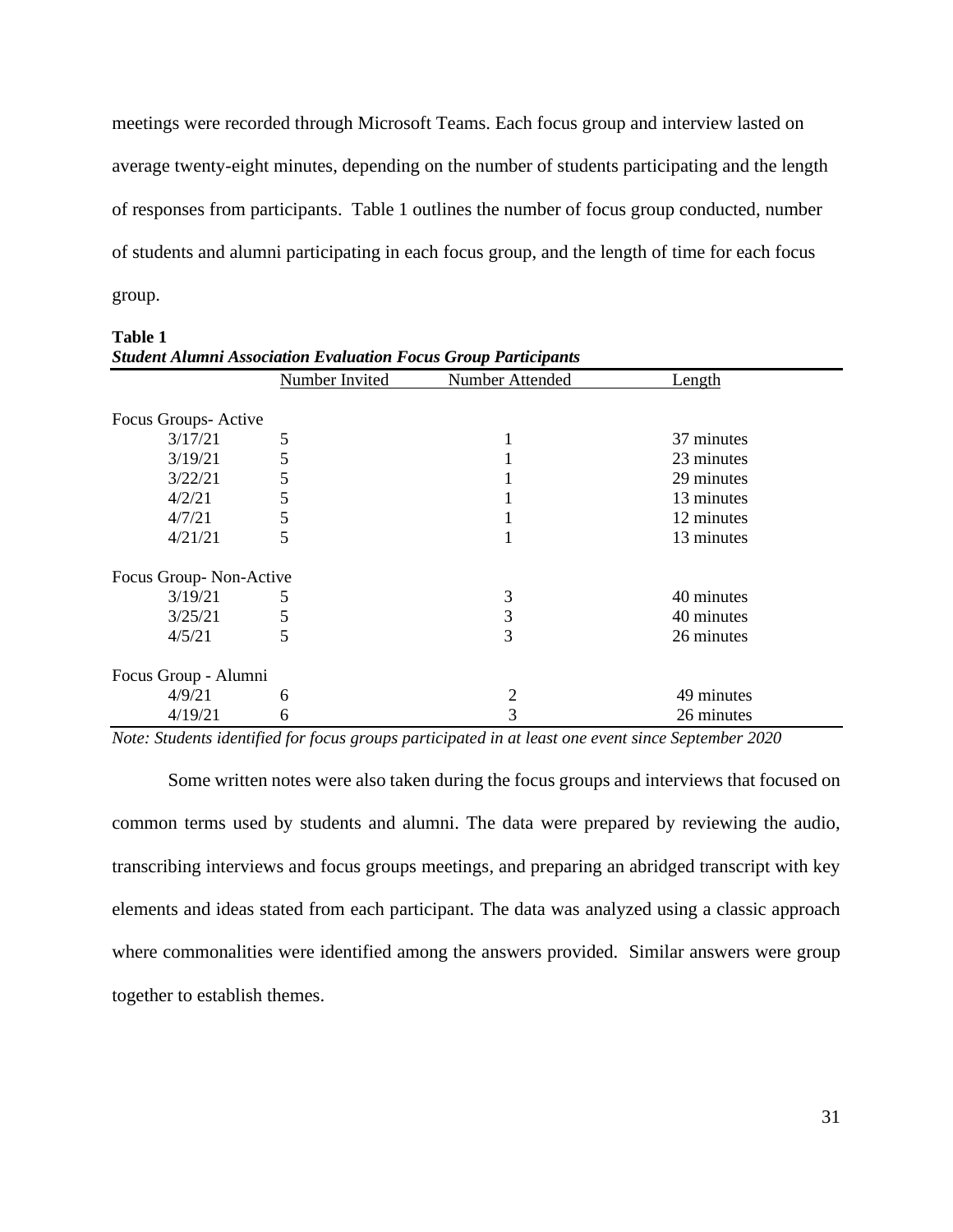# *Focus Group and Interview Method*

The focus groups were conducted using a semi-structured format where students and alumni were asked pre-determined questions, but with flexibility in asking questions as students and alumni answered several questions in one response (See Appendix A and B). Focus groups were separated by their membership type: Active, Non-Active and Alumni. Additional questions were added as needed, to help a student or alum elaborate on a point they were making.

All participants were given a letter to identify if they were an Active (A), Non-active (N) or Alumni (AL) focus group, a letter and number to organize and identify each participant from each group. For example, Active Focus Group 1, Active Focus Group 2, and Active Focus Group 3. From each focus group, each participant was then given an individual number and a focus group number depending on which focus group they were in. So participant AF1-1 (active focus group 1, participant 1), participant AF1-2, (active focus group 1, participant 2) participant AF2-1, (active focus group 2, participant 1).

Upon completion of focus groups, participants were notified that they may be asked to participate in a follow-up interview to gain more information if needed, with all participants agreeing to additional interviews. Students and alumni were chosen for an additional interview based on their extensive and in-depth responses during their initial focus group. Students and alumni were sent follow-up emails requesting an additional interview and a time was scheduled for the interview. Five follow-up interviews were conducted on Microsoft Teams, with the interviews conducted using a semi-structured format with pre-determined questions. (See Appendix C and D). Students and alumni who were interviewed were also given an individual letter and number to identify. For example, Interview 1, Interview 2, Interview 3, participant I1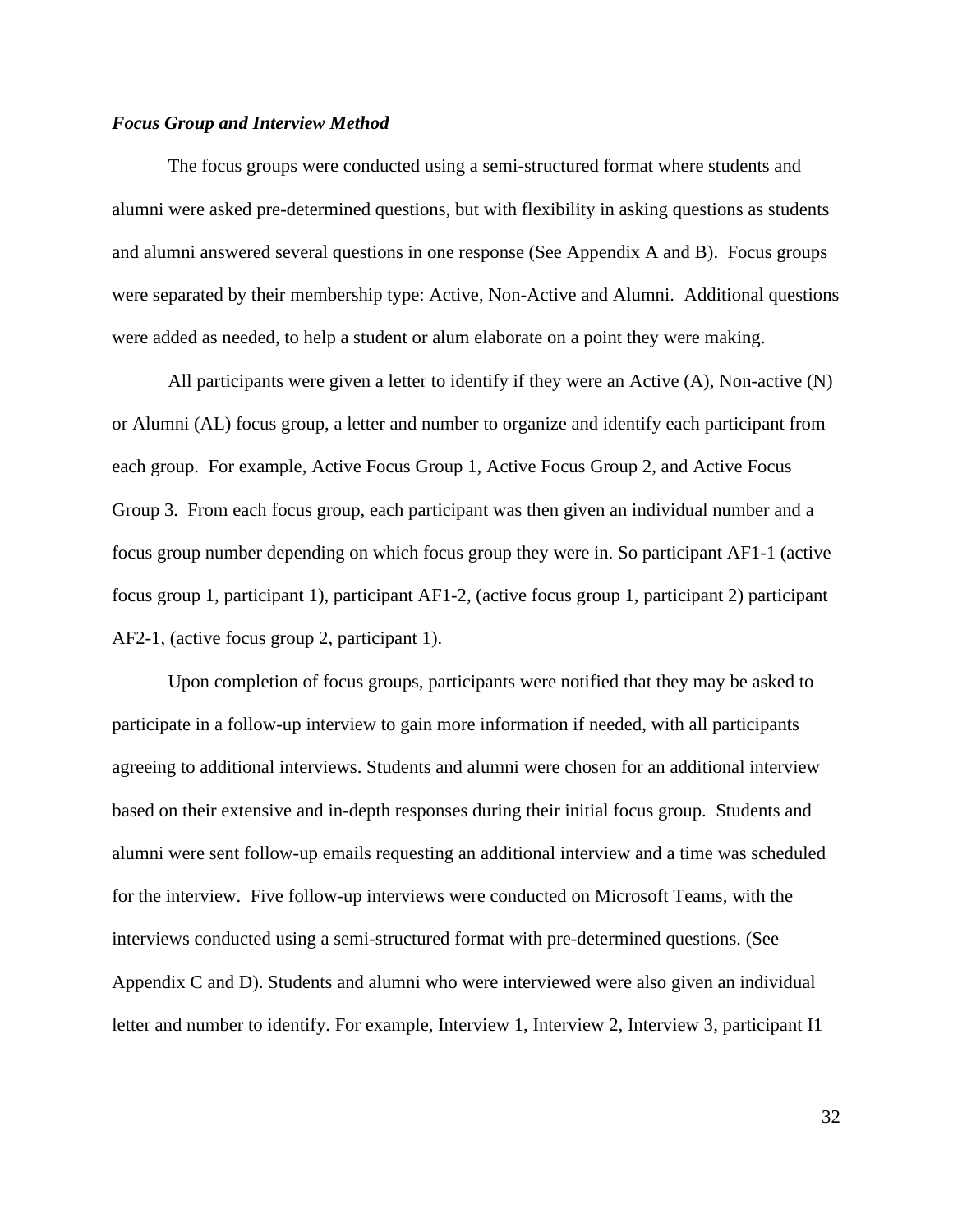(interview 1, participant 1), participant I2 (interview 2, participant 2). Table 2 outlines the dates

of the individual interviews and length of each interview.

| эниист Антти Аззосиинон Егининон тиигинин тиег геп т игиерингз |             |            |  |
|----------------------------------------------------------------|-------------|------------|--|
|                                                                | Participant | Length     |  |
| Interview-Active                                               |             |            |  |
| 4/6/21                                                         |             | 33 minutes |  |
| 5/10/21                                                        |             | 14 minutes |  |
| Interview-Non-Active                                           |             |            |  |
| 4/12/21                                                        |             | 14 minutes |  |
| 4/30/21                                                        |             | 14 minutes |  |
| Interview - Alumni                                             |             |            |  |
| 5/4/21                                                         | 6           | 14 minutes |  |
| 4/12/21                                                        |             | 14 minutes |  |

**Table 2** *Student Alumni Association Evaluation Individual Interview Participants*

# *Participants*

Twenty members of the University of South Florida SAA were interviewed for the evaluation. Table 3 shows the demographics of the participants of the evaluation. Both active and non-active students participated in the evaluation with 60% of the participants being non-active members of the Student Alumni Association and 40% being active. Non-active members were defined as students who attended less than four events since joining the organization and active members is defined as student who have attended four or more events with the Student Alumni Association. In addition to current students, five alumni were interviewed for the evaluation. All five members were considered active members of the Student Alumni Association, having attended more than four events while students at USF. Of the 15 student participants, there was one sophomore, six juniors, seven seniors, and one graduate student. The student sample also included six white students, three African American students, two, Latino students and three representing other minorities. Within the minorities four were international students representing Bangladesh, Jamaica and Haiti.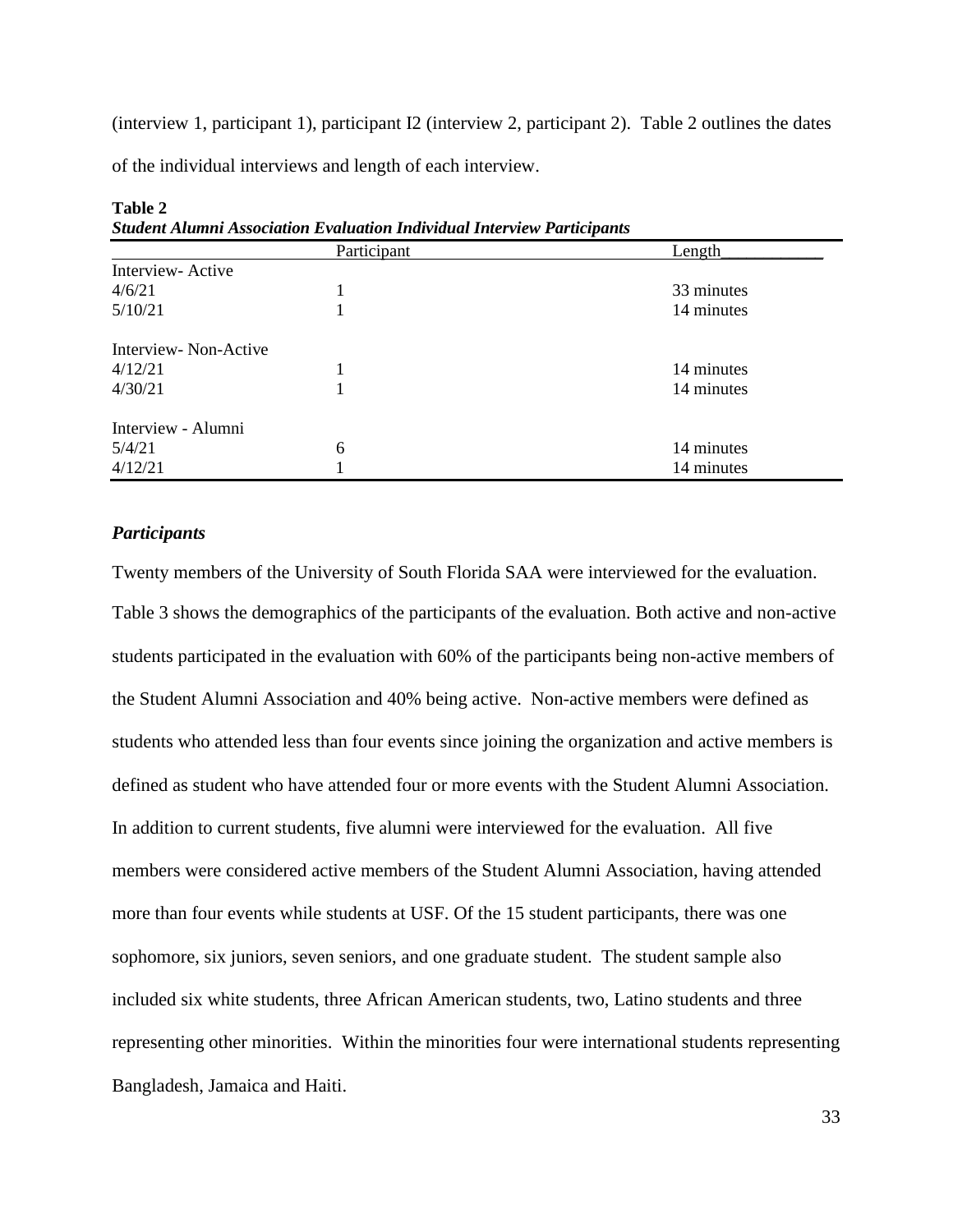|                         | Active   | Non-Active | Alumni    |
|-------------------------|----------|------------|-----------|
| Ethnicity               |          |            |           |
| White                   | 2        | 4          |           |
| African American        |          | 2          |           |
| Latinx                  |          | 2          |           |
| Other                   |          |            |           |
| *International          | 2        | 2          |           |
| College Level           |          |            |           |
| Sophomore               |          | 0          | <b>NA</b> |
| Junior                  |          | 3          | <b>NA</b> |
| Senior                  |          |            | NA        |
| Alumni                  | $\theta$ | 0          | 5         |
| Membership Type         |          |            |           |
| Paid                    |          |            |           |
| <b>USF Credit Union</b> |          | 8          | 3         |

**Table 3** *Student Alumni Association Evaluation Participant Demographics* 

*Note: International is in addition to ethnicity. Students considered international also fall into one of the four categories (White, African American, Latinx and Other)*

Participants for the focus groups were recruited through email. The Student Alumni Association maintains a list of all members and that list was used to recruit students to participate in the focus groups. Students who choose to volunteer for the focus group sign up for one the focus groups using an online tool called Sign-up Genius. In the email request students had two options to choose from for signing up: active and non-active.

# *Participant Risks*

The risks of participation are minimal. However, there is the risk of being identified. All participants were given pseudonyms and identifying information (including, especially, participants' roles on the project) was disguised. In publications and presentation, results will be

presented generally and not linked to any one individual.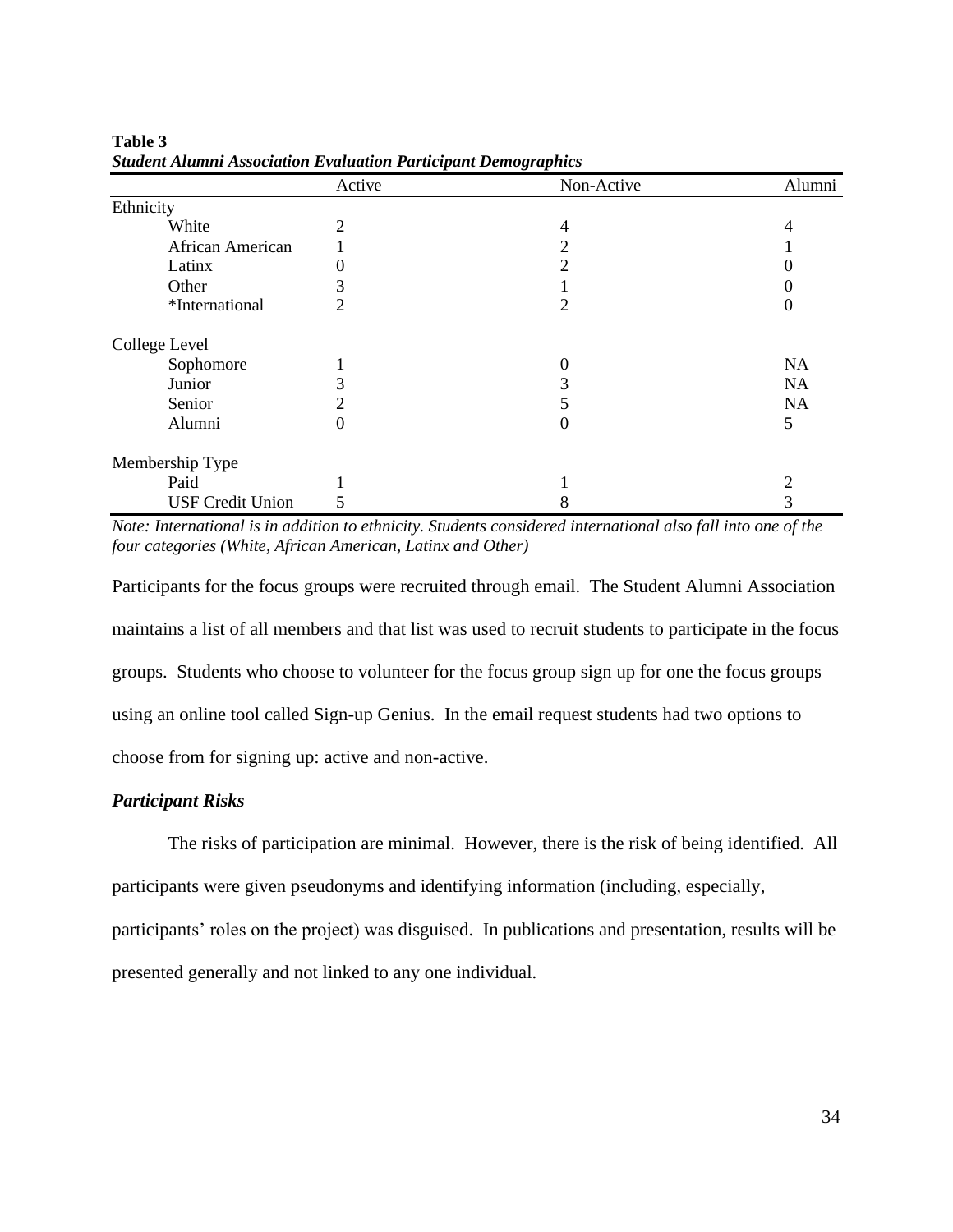### *Potential Benefits to Participants*

There are no known benefits to participating in this evaluation. However, participants in qualitative interviews tend to report that they become more self-aware and appreciate the opportunity to reflect on their experiences.

# *Participant Consent*

Prior to the focus groups and interviews participants understood the voluntary nature of the evaluation and that they were free to leave the evaluation at any point. Participants were reminded at the beginning of each focus group and interview that they could opt to exclude elements or the entirety of their focus group comments or interview from the evaluation. All participants were given pseudonyms and identifying information (including, especially, participants' roles on the project) was disguised.

# *Data Analysis*

The data used is qualitative data collected from interviews and focus groups conducted with students. The data were transcribed from the interviews and common themes from among the responses received from students were identified. The responses were reviewed from each participant to each question to find common or similar responses. Once those similar responses are determined, they were coded based on common themes to form a data set. The data was reviewed several times to ensure the correct coding had been applied. The data was maintained in a filing system based on interview, focus group and data set formed from the coding process. From those themes, it determined if there was any relation to the theories presented in the evaluation and discusses any commonalities. .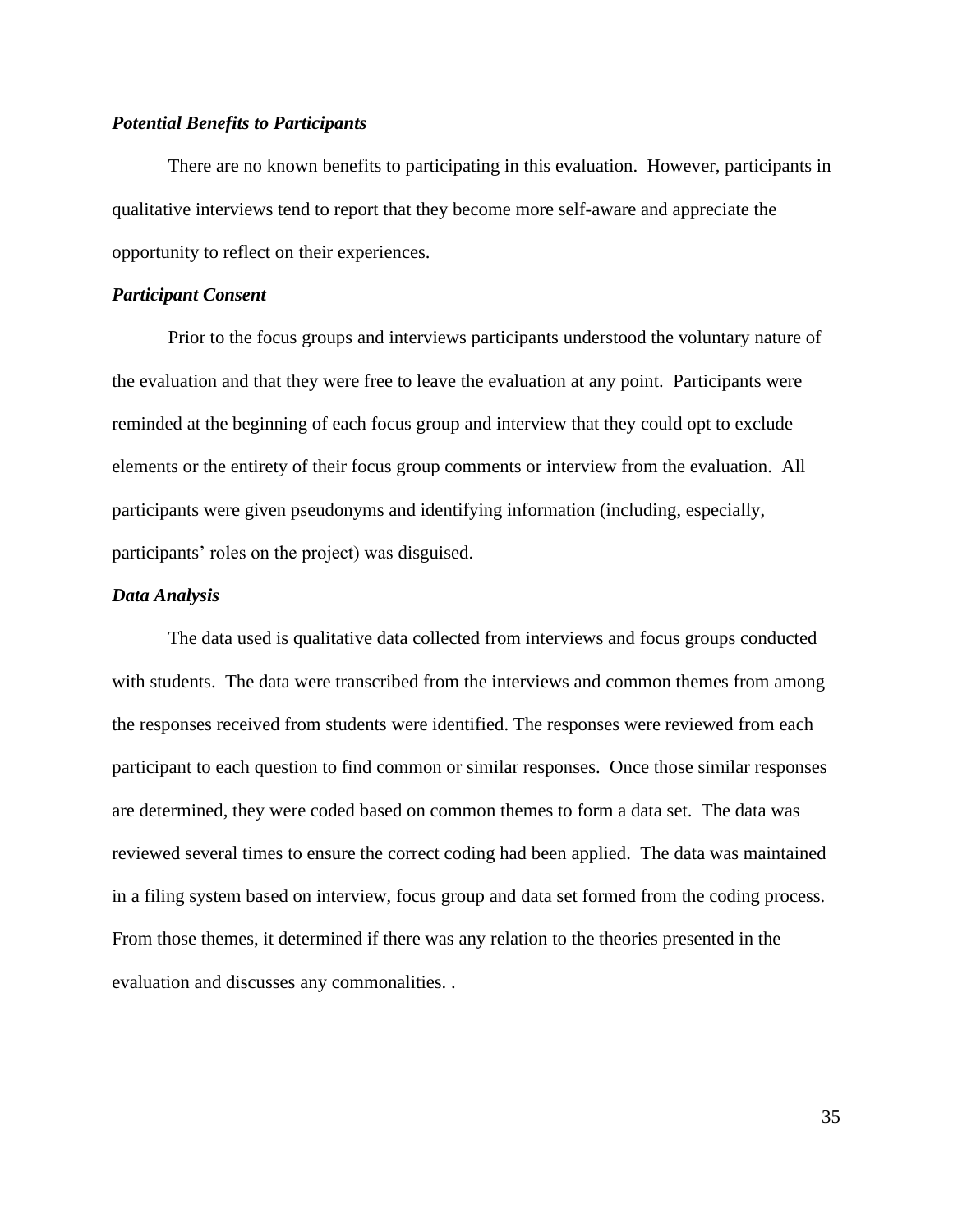To test the validity and trustworthiness of the responses, the questions for the interviews and focus groups were pilot tested among a small group of students prior to conducting the focus group and interviews to test the appropriateness of each question to the subject matter.

# *Data Monitoring*

There is no hard copy data; all data is electronic. Electronic data was stored on a student BOX account that is password protected. Data was monitored on a bi-weekly basis to ensure it was corrupted and filed appropriately.

## *Assumptions*

- 1. Students will be candid and forthright in giving responses to questions.
- 2. Students will provide information that is relevant to evaluation of program.
- 3. Data received from students will be evaluated for common themes and grouped together as such.

# *Summary*

In order to investigate student involvement and motivation to participate with the Student Alumni Association and its affects self-efficacy and persistence through college, a full analysis and evaluation of the Student Alumni Association was conducted looking at key factors of motivation to participate, reasons for not participating and meaningful events and activities. By conducting this evaluation, it gave some insight into why students are not participating with the Student Alumni Association and what can be done to improve participation. Following the program evaluation, recommendations are provided to improve participation in the Student Alumni Association as well as valuable information to support the benefits of student participation in the program.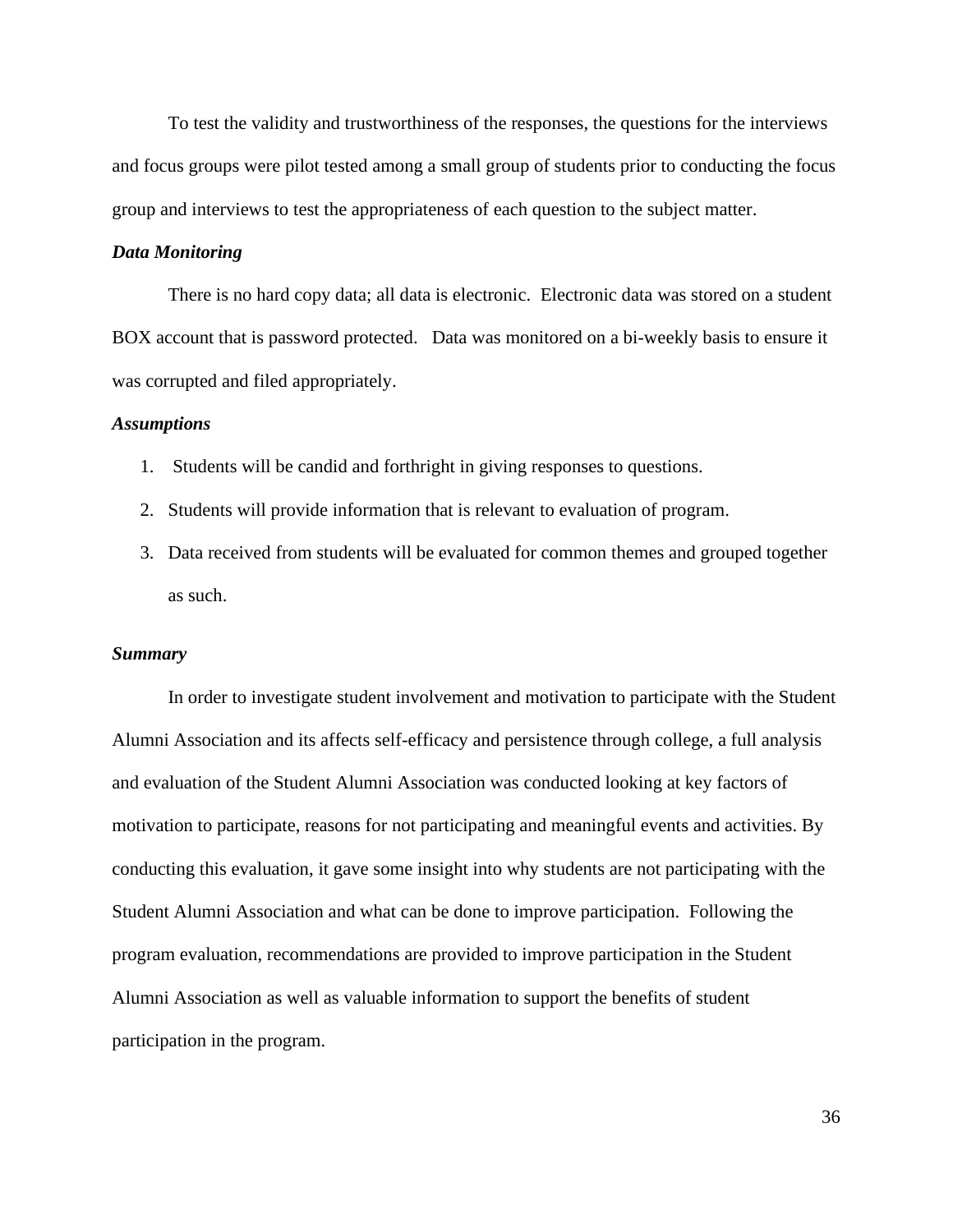## **Chapter Four**

# **Findings**

This chapter contains the results of the analysis conducted from members of the Student Alumni Association to answer the following evaluation questions:

- 1. Why do college students choose to participate in the Student Alumni Association at the University of South Florida?
- 2. What factors motivate college students to participate in activities with the Student Alumni Association?
- 3. Why do college students choose not to participate in the Student Alumni Association at the University of South Florida?

### *Data Analysis Process*

The data were prepared by reviewing the audio and preparing an abridged transcript with key elements and ideas stated from each participant. The data were analyzed using a classic approach where commonalities among the responses were reviewed (Krueger and Casey, 2015). Similar responses were grouped together to establish themes.

Each participant was given a letter to identify if they were active, non-active or alumni and a number to organize and identify each participant from each group (i.e., Active Focus Group 1, Non-Active Focus Group 2, and Alumni Focus Group 3). From each focus group, each participant was then given a number and a focus group number depending on which focus group they were in (i.e., participant AF-1-1, active focus group 1, participant 1; participant NF-1-2, non-active focus group 1, participant 2; participant AL-2-1, alumni focus group 2, participant 1).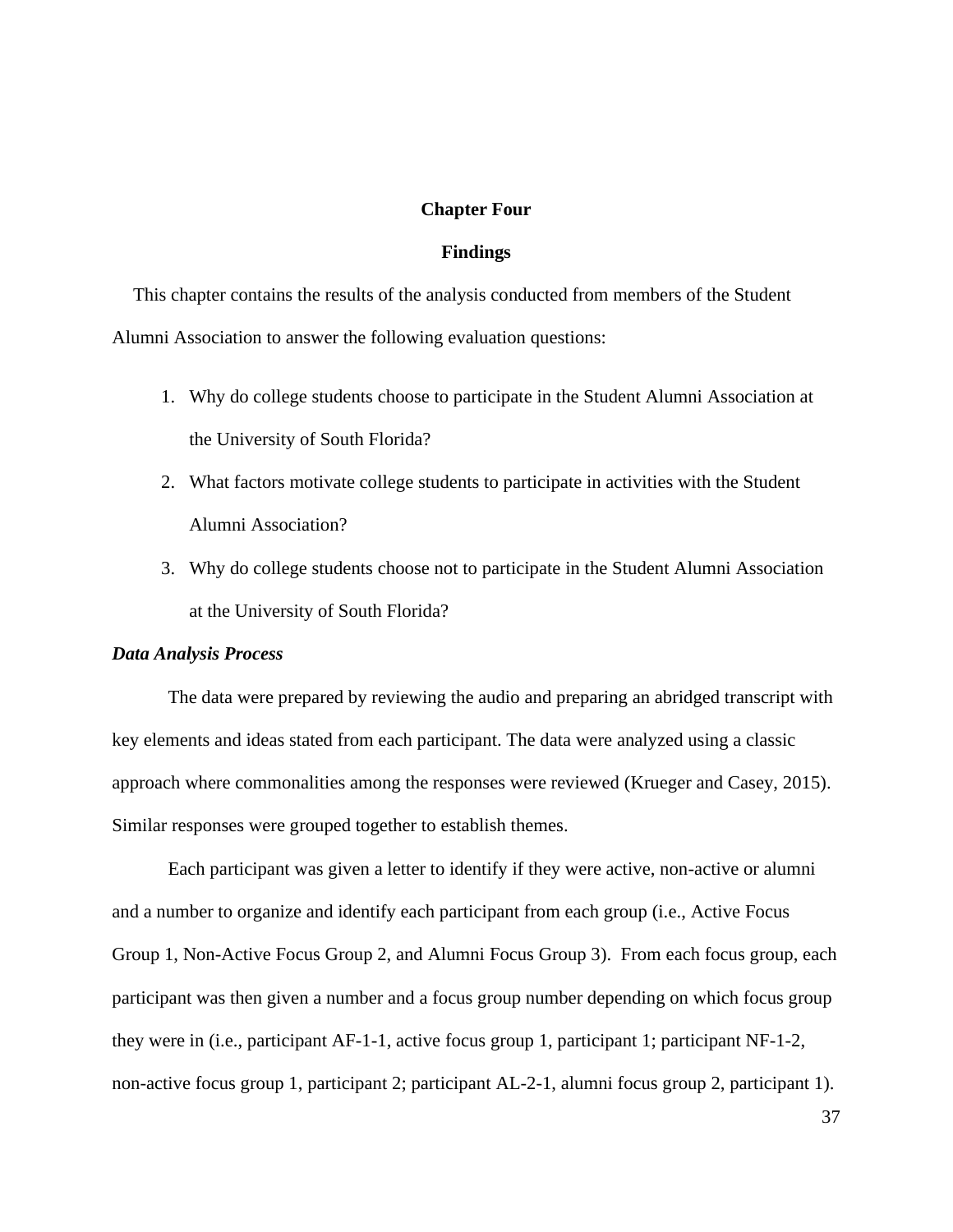Themes were established by reviewing the responses each participant provided to each question and finding common or similar responses. Once those similar responses were determined, they were grouped together to form themes.

Using an Interpretive/Constructivist paradigm (Lichtman, 2012), students' perceptions of their involvement was used to help determine how the activities and events affected their persistence in college and ultimate graduation. In addition, students interpreted their motivation to participate in the events and activities. Students were asked questions based on their membership status with the Student Alumni Association: Active or Non-active. Each group of students was asked how they became a member of the Student Alumni Association and what they know about the organization, but not every group was asked what factors would contribute to them attending (motivation) and what have they gained from attending (persistence through college).

### *Themes*

Based on the responses, the following themes were established: Career Readiness, Social and Spirited Engagement, and Marketing and Advertising.

# *Career Readiness*

All of the alumni had an understanding of the Student Alumni Association and its intended purpose, whereas nine of the 15 active students had no or a limited understanding of the purpose of the program. Six of the 15 active students were able to articulate the purpose of the program: to connect student to alumni and provide opportunities to help with career readiness. Career readiness is described for this evaluation as the Student Alumni Association providing programs and events to prepare students for career opportunities, whether that is an alumni career workshop or a resume writing working or interview workshop. Thirteen of the 15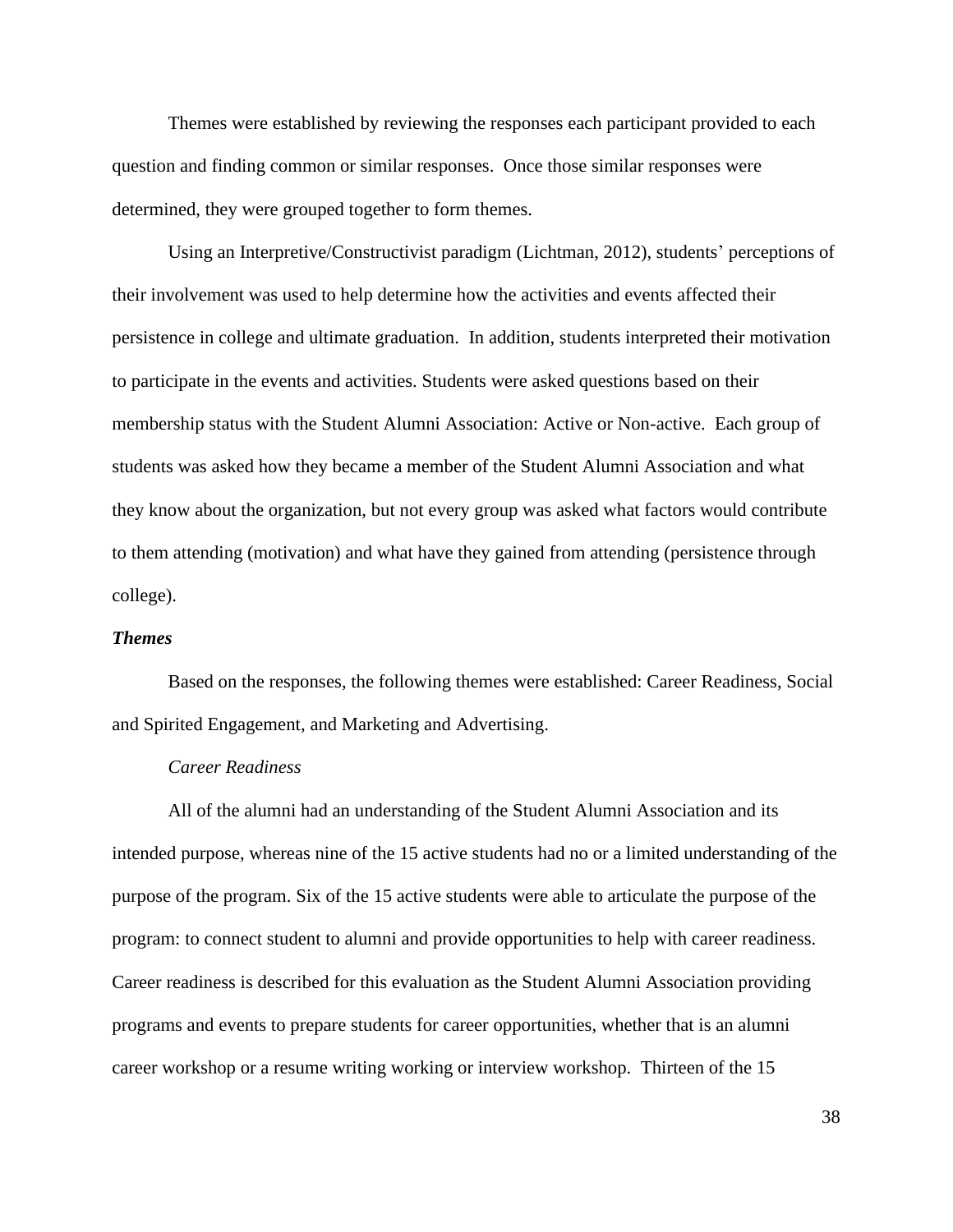students identified the Student Alumni Association as an organization with career events available to students and provided options in which students were interested in participating. Both students and alumni responded with an eagerness to have programs help with entering the workforce and growing within their career. Seven of the 15 students said they utilized the events provided by the Student Alumni Association to assist with their career readiness. All six active students (40% of participants) from the interviews found value in the Student Alumni Association's career readiness events, even if the event was career specific and did not relate directly to their major. Those students stated that there was some general information they could take away that would assist with overall career growth. In the active focus group, one student stated, "You can connect with people that are in the field of the study or in the field of interest that have already graduated, and you can ask insightful questions and they typically have insightful answers" (AF-2, participant 1, personal communication, March 19, 2021). This statement and other like it shows that students felt the career readiness programs fostered connections with alumni in their career field that would help with their career goals. Students also stated that attending the career readiness events helped them to be more focused in class and motivated them to seek out opportunities to assist with their future plans, such as internships or using career networking platforms like LinkedIn to help with career plans.

## *Social and Spirited Engagement*

Students and alumni had favorable responses to the social and school spirited opportunities that the Student Alumni Association provided. The social and school spirited events that were identified in the interviews included getting a T-shirt for athletic events; attending Week of Welcome activities, ice cream socials and athletic watch parties, with all students attending these events with friends. All of the social events included some sort of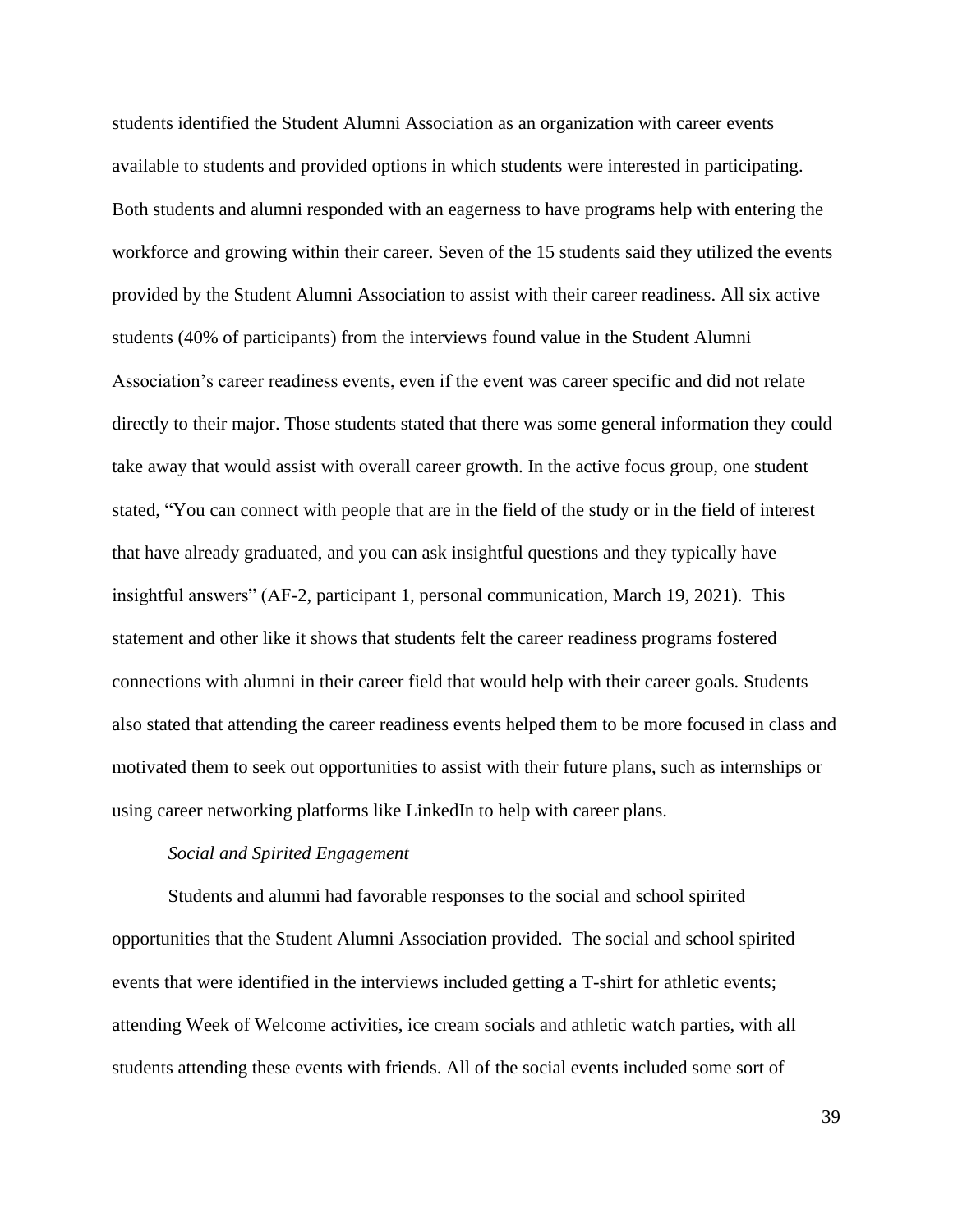giveaway and/or free food to entice students to attend. Three of the 15 students specifically stated that if their friend was attending an event, they would be more likely to attend, with the remaining student participants nodding in agreement. In fact, two inactive students specifically stated that they received Beat T-shirts because their friend told them about it and encouraged them to attend to receive one as well. It was also noted that the Beat T-shirt was particularly important to the students in getting more involved with the Student Alumni Association and the Beat T-shirt had more of an impact on their involvement as a first-year student, as it was more important to them at that stage of school to get "free stuff"

The majority of the students responded positively to the Week of Welcome event being their first introduction to the Student Alumni Association and the enticement of free food and giveaways is what sparked their interest in attending. From the interviews it was a very common theme for the students to respond that free food is a major factor for why they would attend any event at USF.

The alumni also stated that their involvement in the Student Alumni Association was in large part due to a friend encouraging them to attend an event, with four of the five alumni stating they attended their first event due to a friend's encouragement to attend. While free food is not necessarily a social or spirited engagement, it is a reason for students to come together and attend events and the alumni stated that free food was a factor for their willingness to attend and that free food is important to a lot of college of students. One participated stated "As a freshman I would attend to get a sense of community and help transition to USF" (NF-2, participant 1, personal communication, March 25, 2021).

Social Engagement is in large a main focal point for involvement with the Student Alumni Association, students wanting to connect with other students, having that encouragement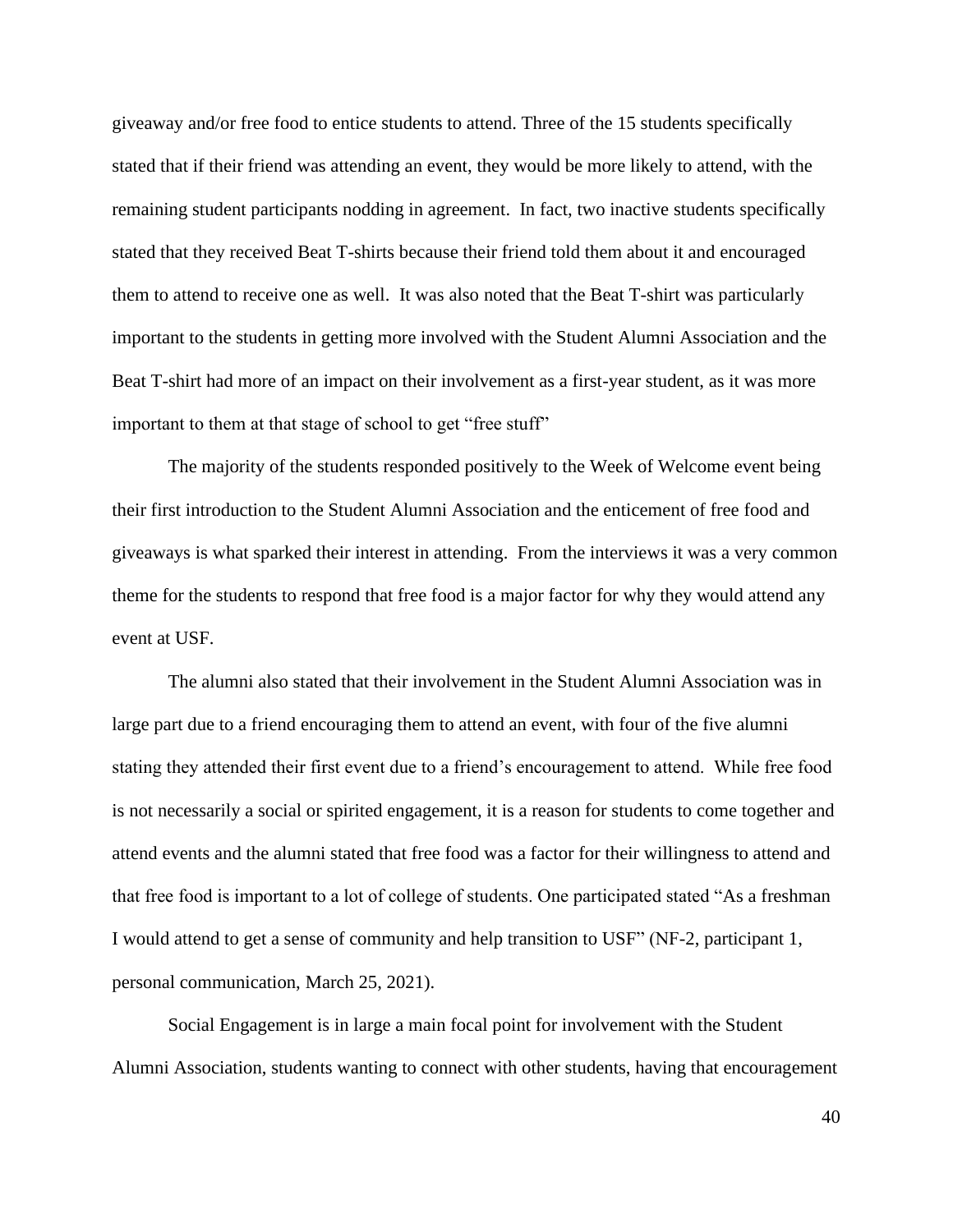to attend and seeing other students participating in events was key for the students in the interviews to want to participate themselves.

# *Marketing and Advertising*

Marketing and advertising are as it relates to the Student Alumni Association is described as the way in which the Student Alumni Association markets the program and advertises the events to students, whether by email, social media or other methods of communication. According to all of the student participants, the method in which the events are communicated to them is important, not only for finding out about the events, but also in terms of persuading them to attend the events. Thirteen students (66%) of the student participants felt the best method of communication was through email. Four participants (20%) felt events like Bull Market was the best way to communicate event, and the other 14% gave varying methods of communicating such as college listservs, social media, text message system and announcements made at the beginning of classes. Overall, all student participants felt that informal communication such as friends telling them about events was very effective for them knowing about events and increased their likelihood of attending the event when they knew someone who was attending.

In addition to the method of communication, students were very clear on the messaging of the event also affected their likelihood of attending events. All student participants stated the messaging provided about the events was not always clear, indicating students did not have an understanding of what the event was about and who was going to be there. A specific example of this is the Student Alumni Association's Career Conversation event. This is an event where alumni come and share information about their careers and the journey they took to get to where they are at currently within their career. This type of event was specific to a college major, with alumni from specific majors invited to be on the panel. The majority of the students stated the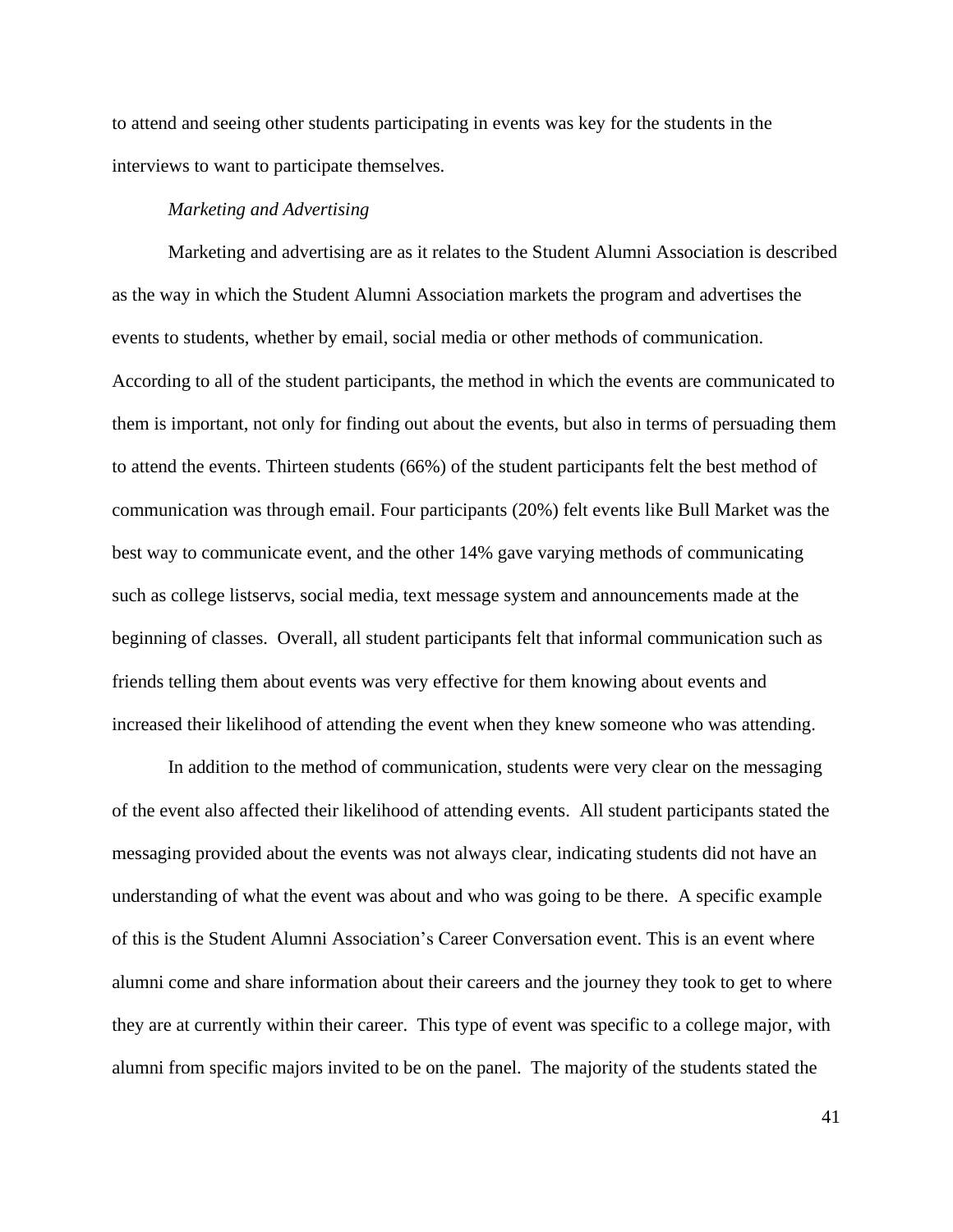content in the message of the event was not clear and decreased their likelihood of attending. They also stated that not enough information was provided about the event to encourage their attendance. This was especially true for students whose major or career aspirations were not in that field of study but still could have gained valuable information from attending if they knew who the speakers were and their background. Several students stated that if a biography about the panels had been provided in advance, they might have attended. Lastly, four of the 15 participants stated they attended the Career Conversation due to encouragement from another person, otherwise they would not have attended the event.

Another factor as it relates to communication is the look of the content of the flyers, social media posts, emails. More than 50% stated the look of the emails, flyers and social media posts were not trendy or inviting. Of these 50% of made statements about the look of the flyers, two students suggested more information should be on the flyers to let students know what the event was about and who was going to be there. One of the 50% of students stated that less information was needed and if a flyer was too "wordy" they would not read it. All student participants agreed that showing pictures of the events on social media sites was important to show other students that students actually do attend these events. Pictures would also give students an idea of the event of was like.

## *Membership Type*

This evaluation was to look at why students attend or not attend events within the Student Alumni Association and the focus groups to collect this information was divided into three categories: Active members, Non-Active members and Alumni. Membership type was important to distinguish for the evaluation to determine whether being active or non-active made a difference in the student's knowledge of the organization and if their involvement influenced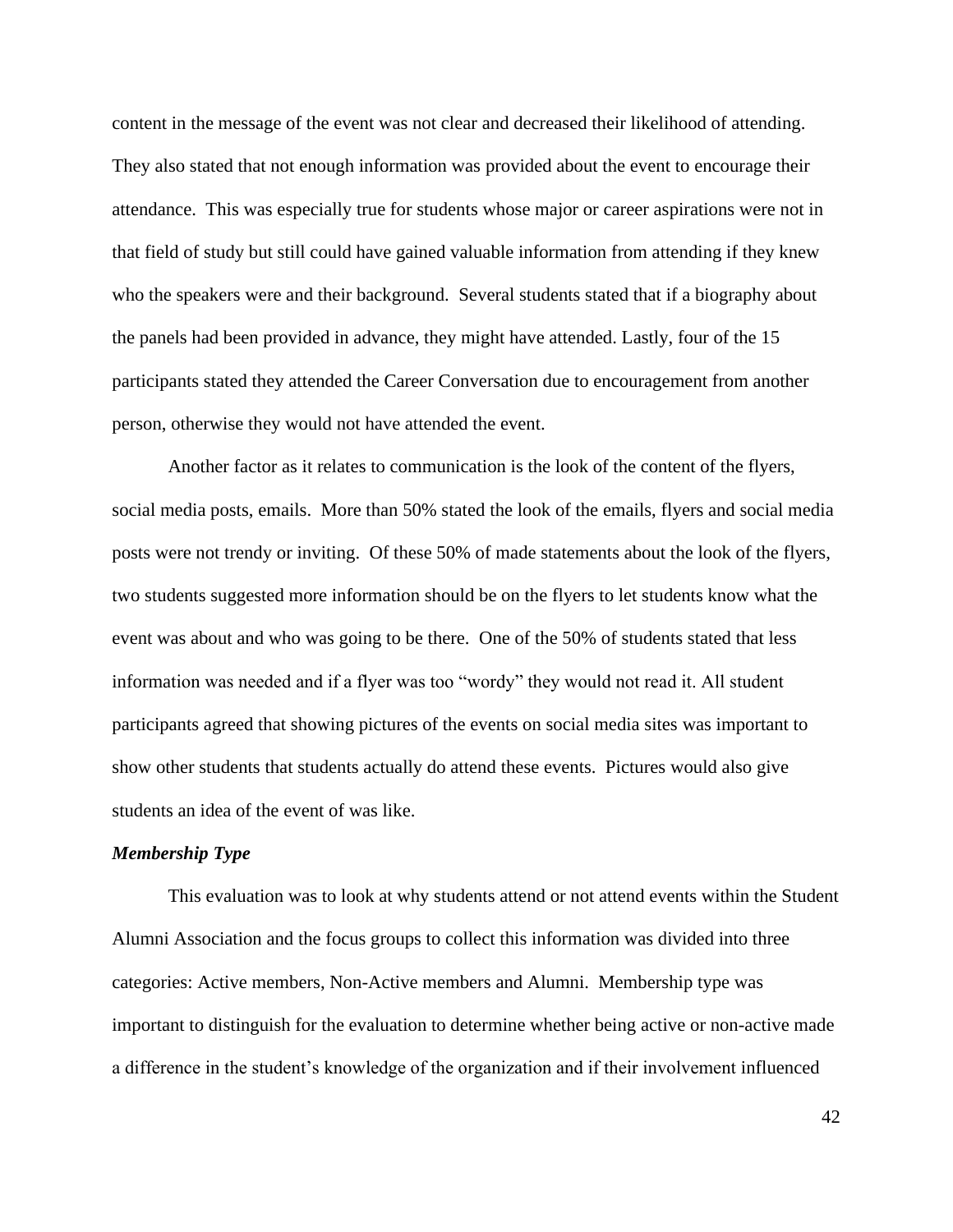their persistence in college. The alumni category was important to give perspectives if their participation in the Student Alumni Association benefited them through college and in their current career. I grouped participants to analyze why students –by group--are active in the Student Alumni Association, why students are not active, and if the Student Alumni Association had any effect on persistence through college. All three groups are important for evaluating the motivational factors for attending events and if their involvement assisted with persistence through college. Other information collected from the students and alumni were how they became a member of the organization. To become a member of the Student Alumni Association students either paid for the membership or they received the membership when they opened an account with the USF Federal Credit Union. This is an important factor to determine if the way in which a student became a member affected their involvement in the organization.

Of the 20 student and alumni participants, five students or 25% of the population paid for the membership and the other 15 students or 75% became members through the partnership agreement with the USF Credit Union for students who open a credit union account. Only one student (16%) in the active membership category, one student (11%) in the non-active membership category, and two alumni (4%) paid for their membership in the Student Alumni Association.

Three groups were interviewed for this evaluation: active student members, non-active student members and alumni. This part of the evaluation will discuss specific responses from each of the groups.

#### *Active Student Members*

Active students accounted for six of the 15 participants (40%) in this evaluation. When asked "what do you know about the Student Alumni Association," all active participants were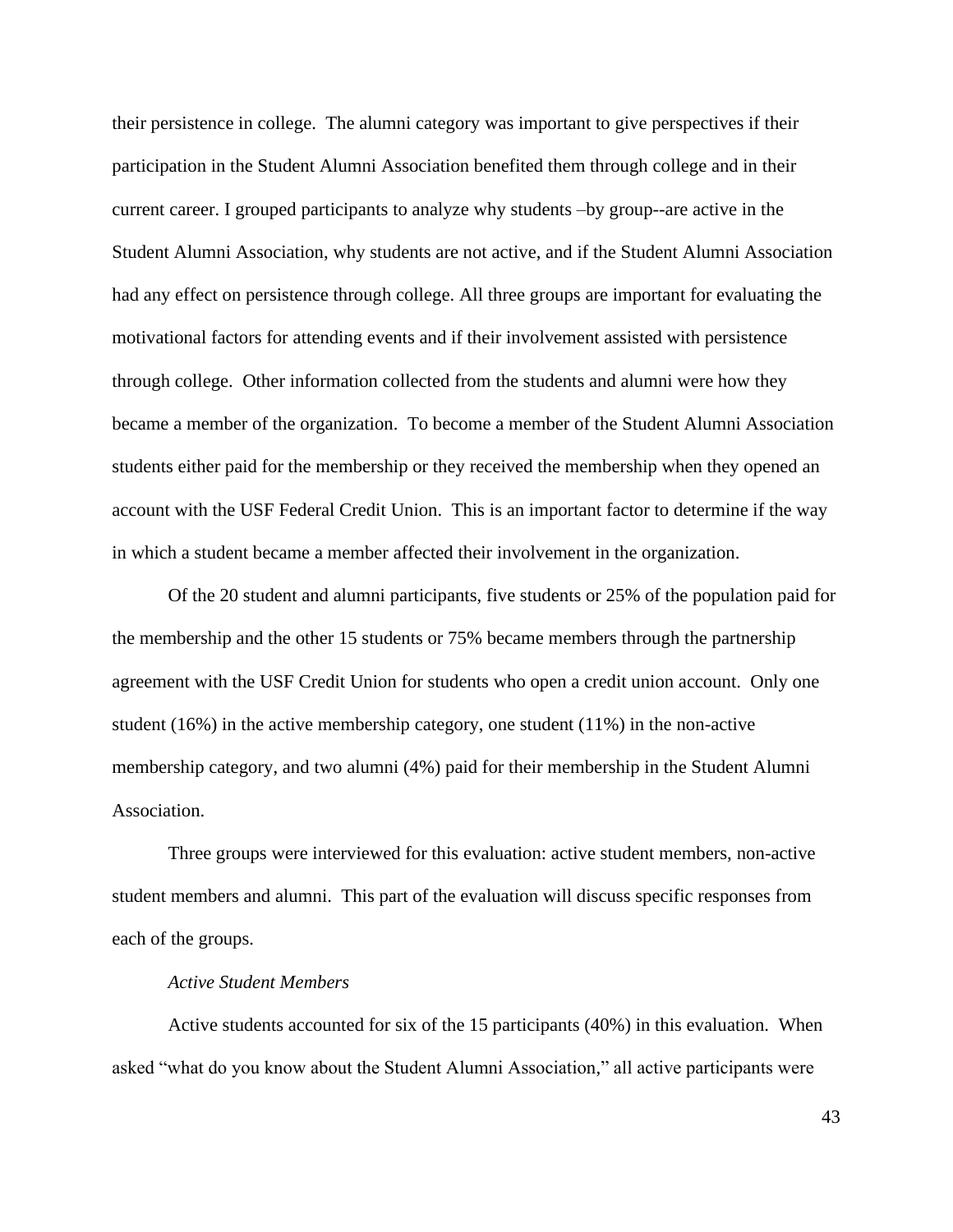able to articulate the Student Alumni Association is a program to connect students with alumni and provide career opportunities with alumni

These group of students have participated in a wide range of activities that include picking up t-shirts before athletic events, attending professional development events like job interview preparation, networking and professional dinner etiquette. Students have connected with alumni through career conversation workshops and dinners with alumni from specific careers. Lastly, student have connected with each other through socials and week of welcome events. According to A-Focus Group 2, participant 1, the student stated:

I would say I say events helped me build school spirit. I feel more connected on campus. Feel more connected to my peers, feel more connected to the alumni association and the USF alumni as well help with my career development.

Active participants, when asked what they gained from their involvement with the Student Alumni Association, stated that it helped them to feel more engaged with USF and connected with to their peers. They also stated it helped them to build school spirit. Students also stated the information provided through the workshops was good and worthwhile, it helped them to stay focused and see beyond graduation. One student stated the following in relation to involvement with the Student Alumni Association:

It has made me feel more involved on campus and in turn that motivates me to finish classes, to get better grades, to act like my college experience helps my career at USF. My degree, my classes are a priority because when you feel more involved in campus and, it's a more intimate environment where you feel that you're valued and you're enjoying your time on campus and you are more connected, but also you have a better relationship with your peers and the environment, environment leads you to strive to do better in classes.

Overall, the active student members stated the information provided at the events was something that is not talked about a lot but was very valuable and important.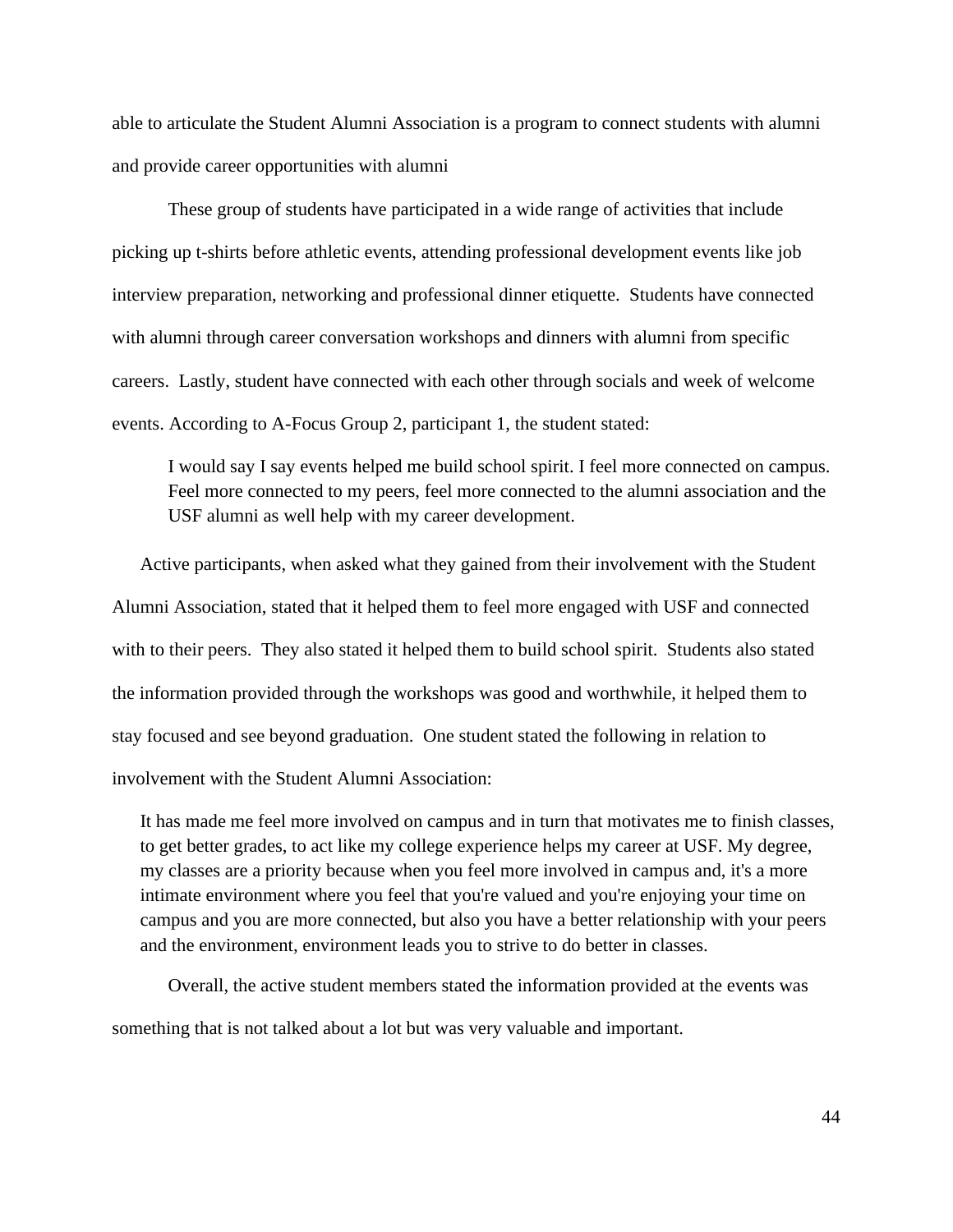# *Non-Active Student Members*

Non-active members are students who participated in less than four events with the Student Alumni Association. This particular group was important in helping the evaluator understand why students do not participate and what factors would motivate them to attend Student Alumni Association events. Several key questions were asked of this group to gain insight into their lack of participation in the program. All nine students who participated in the non-active focus groups were in either their third or fourth year at USF. All but one student became a member of the Student Alumni Association through the USF Credit Union.

This group of students had limited or no understanding of the Student Alumni Association and the purpose of the program. Two students specifically said they only knew about the Student Alumni Association through their involvement with another student organization but had no understanding of the program's purpose. The other seven students stated that the program connects students to alumni and prepares you to become an engaged alumnus, but no one in this group could give an in-depth account of the program or its purpose.

When asked why they were not involved in the program, students offered several reasons. Three of the nine students stated that free food or a giveaway would motivate them to attend. They said that they attend events to be able to eat a meal that they otherwise would have to pay for and if they were to get more out of it the event then just food that would be bonus. Two students stated that if it was not required for class they would not attend. One student stated they felt they could receive the same kind of workshops within their college and did not see the need to attend an event within the SAA. Two students also stated that the location of the event was the reason for not attending, as they felt the Alumni Center was "too far" and not convenient to get to on campus. With the university moving all classes and events to a virtual format due to the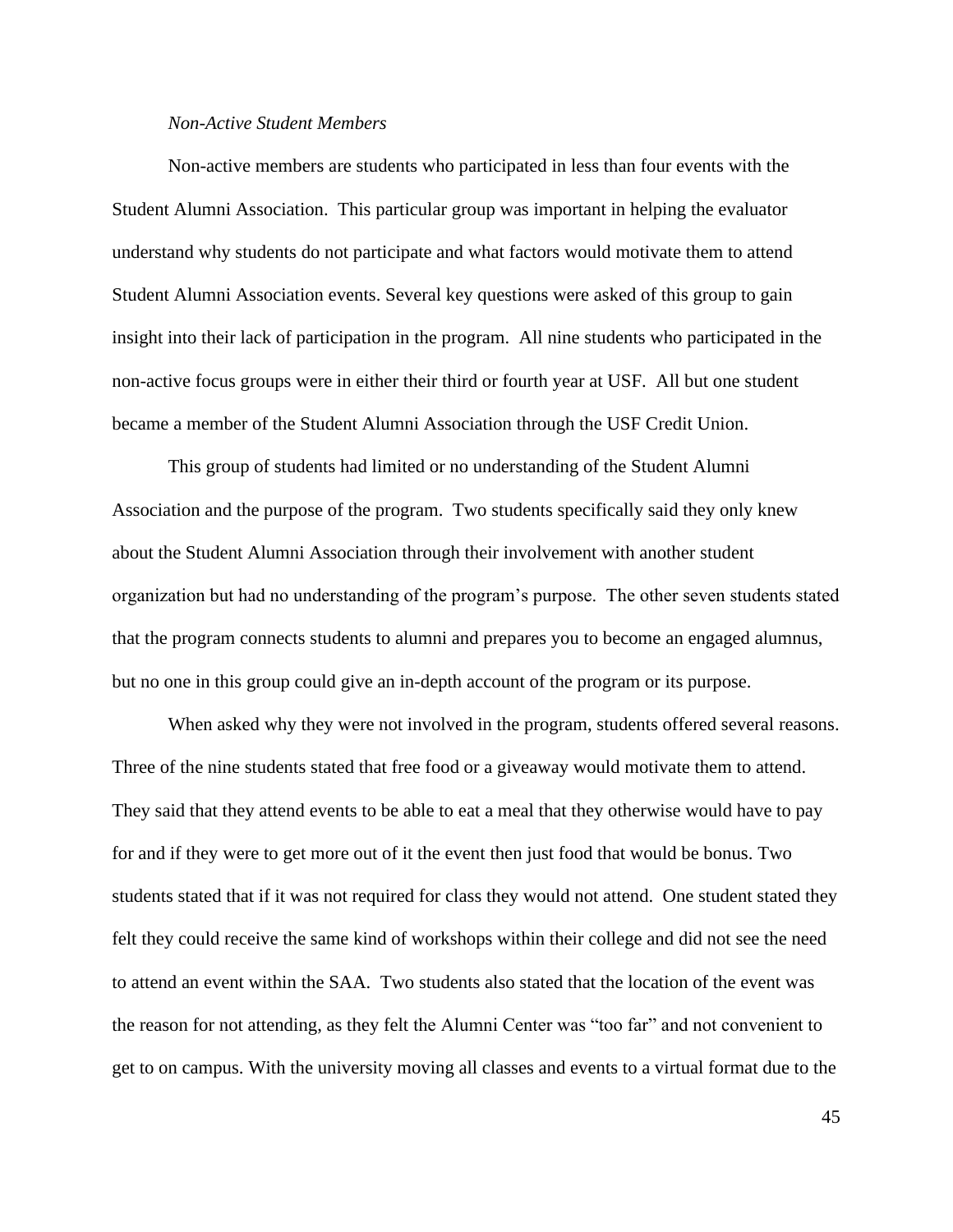pandemic, students also stated they were "burnt out" from attending virtual events and were not interested in attending virtual events in their leisure time. One student stated specifically that after taking a full load of classes "The last thing I wanted to do was log in to a Teams event, so that affected my involvement" (NF-3, participate 2, personal communication, March 25, 2021). All students stated the marketing of the program was not always clear, so they did not see or know the benefits of attending. One student stated, "knowing who the specific alumni were attending, not just saying alumni was too broad, but if I knew person A is coming and what they specialize in, I know that person is going to be a good resource for me" (NF-2, participant 1, personal communication, March 19, 2021)

Students were also asked what events could be added that would interest or motivate them to attend the Student Alumni Association events. Students indicated they would be interested in a mentorship program, a career fair for members only, a banquet/signature event for seniors, competitive events for prizes, and social events with alumni that were less formal.

Overall, the nine students viewed the Student Alumni Association as valuable program to assist students with connecting with alumni and getting prepared for life after USF. Not having a clear understanding of the purpose of the program and the benefits of being a member affected their motivation and willingness to participate. They felt with improvements to the program such as better communication, marketing events effectively and changing the location would increase not only their participation, but most other students' participation in the program.

# *Alumni*

Alumni are students who have graduated from USF. For this evaluation five alumni were interviewed for their perceptions of the program and what, if anything, was gained from participating. The five alumni all were considered active with the Student Alumni Association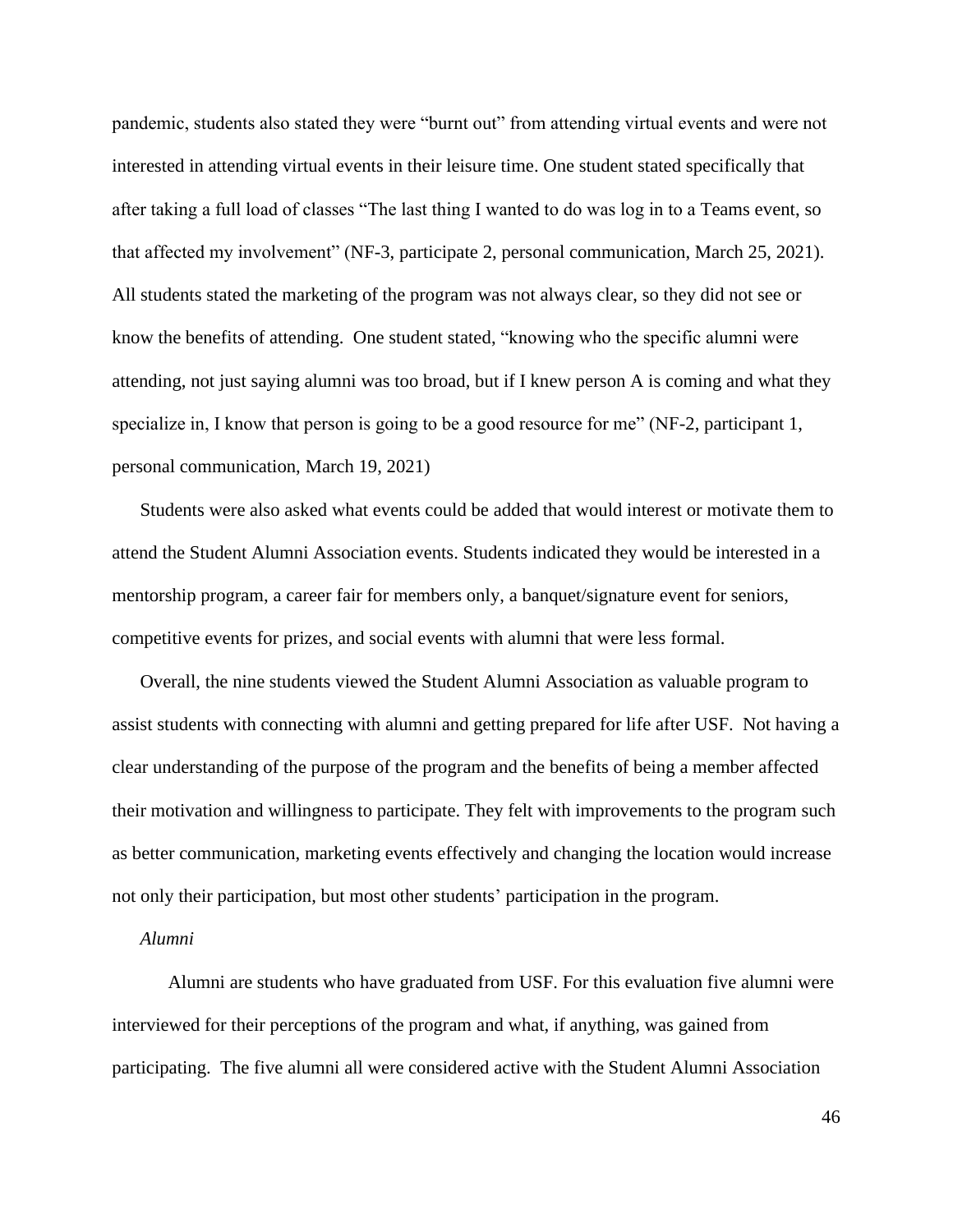and served in a leadership role with the organization. The alumni are also considered young or recent alumni, as they all graduated within the last two years from USF.

Of the five alumni, three paid for their memberships and two became members through the USF credit union. All of the alumni had a clear understanding of the program and could articulate the purpose of the program. They viewed the program as a way to gain career skills to help in a professional environment and to socialize with friends and increase school spirit. They also stated that the Student Alumni Association was to motivate and encourage students to become more involved with the Alumni Association after graduation. As stated by one alum (ALF-1, participant 1, personal communication, April 9, 2021), the Student Alumni Association's purpose was very clear to them

The Student Alumni Association is about promoting team spirit and spirit within your university. Also having the opportunity to become a better professional. So, when you're graduating, you're, well-versed in how to ace the interview, how to talk to people l, and you also have good points of contact because you've been networking with these people.

Because of their involvement as a leader with the organization they attended every event the program had to offer. All five alumni stated that their involvement was increased by their leadership role with the organization and by being more involved in the planning of events had a better understanding of the purpose of the program and were more motivated to attend. In terms of marketing and advertising, the alumni stated that email and word of mouth were the best ways to communicate to them about events prior to having a leadership role within the organization. Three of the five stated that it was friends who encouraged them to attend events like Week of Welcome and dinners with alumni. They also stated that emails were effective for them in learning about events, such as the Beat T-shirt pick-up days. When asked what they gained from attending the Student Alumni Association events, the alumni spoke about having the ability to network with alumni, learn how to utilize professional networking sites like LinkedIn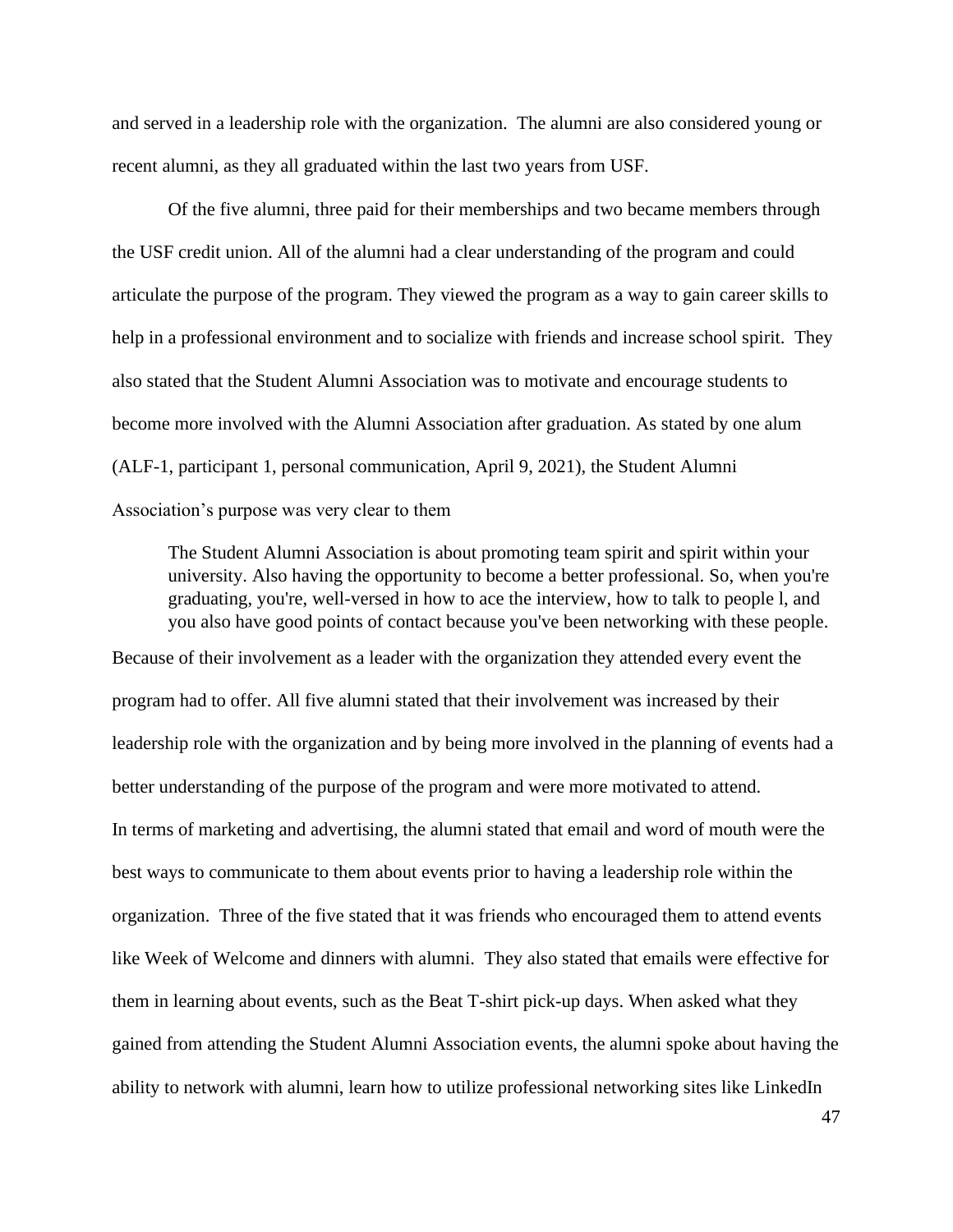and gain skills to help with interviews. One alum stated, "It taught me truly how to interact and network 100%. It's like the most subtle little things that made me change as a person. It teaches you how to approach professional situations and socialize" (ALF-1, participant 2, personal communication, April 9, 2021).

The alumni also spoke about how the events helped them to become more social with other USF students and feel more engaged and connected to the university. Lastly the alumni talked about the interactions with alumni was out of their normal comfort zone, but it helped them to gain more confidence in themselves and in their future plans, knowing that an alum had been through the same classes and activities as themselves.

Three of the five alumni spoke about how the Student Alumni Association motivated them to do well in class because they were hearing from alumni the importance of getting a good GPA or taking courses that would help with careers. One of the alumni stated that knowing the alumni who participated in events went through the same as them and to see where they were in their career motivated them to do well in class to follow in the same footsteps as the alumni at events. Participant 2 from alumni focus group 2 stated "Getting to talk to alumni and see how far they had gotten from graduating and doing some of the same things that I did in college, definitely pushed me to work harder" (personal communication, April 19, 2021).

One alum stated that the events did not contribute to them academically because there was not alumni from their specific major to which they would tie academics to attending the events. However, that same alum stated that one their biggest takeaways was knowing they too can be involved with USF after graduation and engage with students the same way the alumni engaged with them through the Student Alumni Association. All the alumni stated the Student Alumni Association helped them in their career and/or academically to persist through college.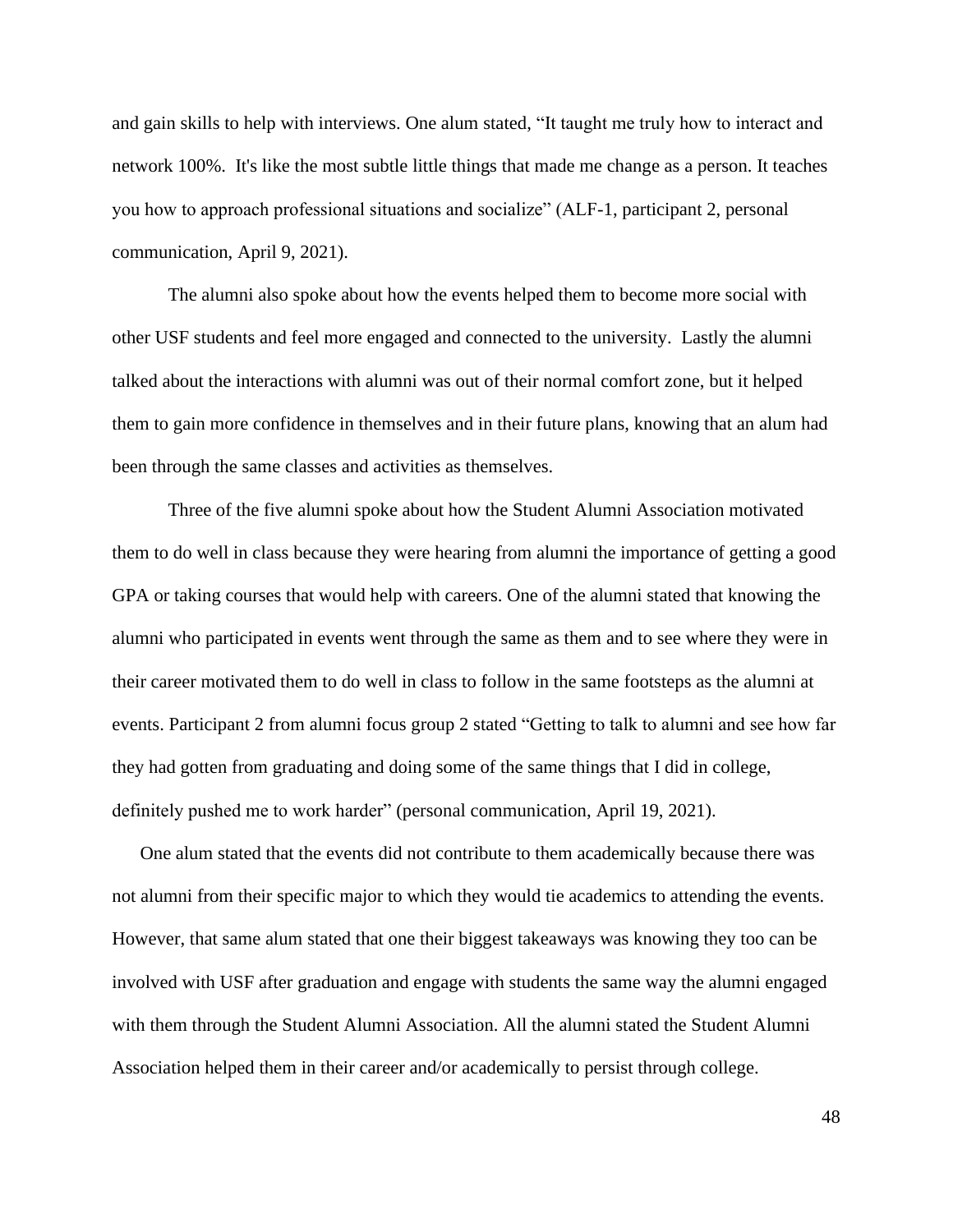# *Synthesis of Findings*

The findings from this evaluation were that active students had a better understanding of the purpose and mission of the Student Alumni Association than non-active students. It also showed that the method of communication and content within the message was another factor that influenced attendance at SAA events. The findings show that students are more likely to attend when encouraged by a friend or there is a tangible incentive to attend to such as free food. Lastly, students and alumni who participated in the program found the events to be valuable and assisted with their personal and professional development, specifically career readiness. Students specifically gave examples of attending events that directly impacted their ability to do well in a job interview, such as attending a workshop on "Impressing the Recruiter" by utilizing the skills learned in that workshop to apply in their actual interview. Alumni stated that attending these events gave them the confidence needed to interact in a professional environment. In chapter five I will discuss these findings in more detail and how they relate to the theories and the evaluation questions.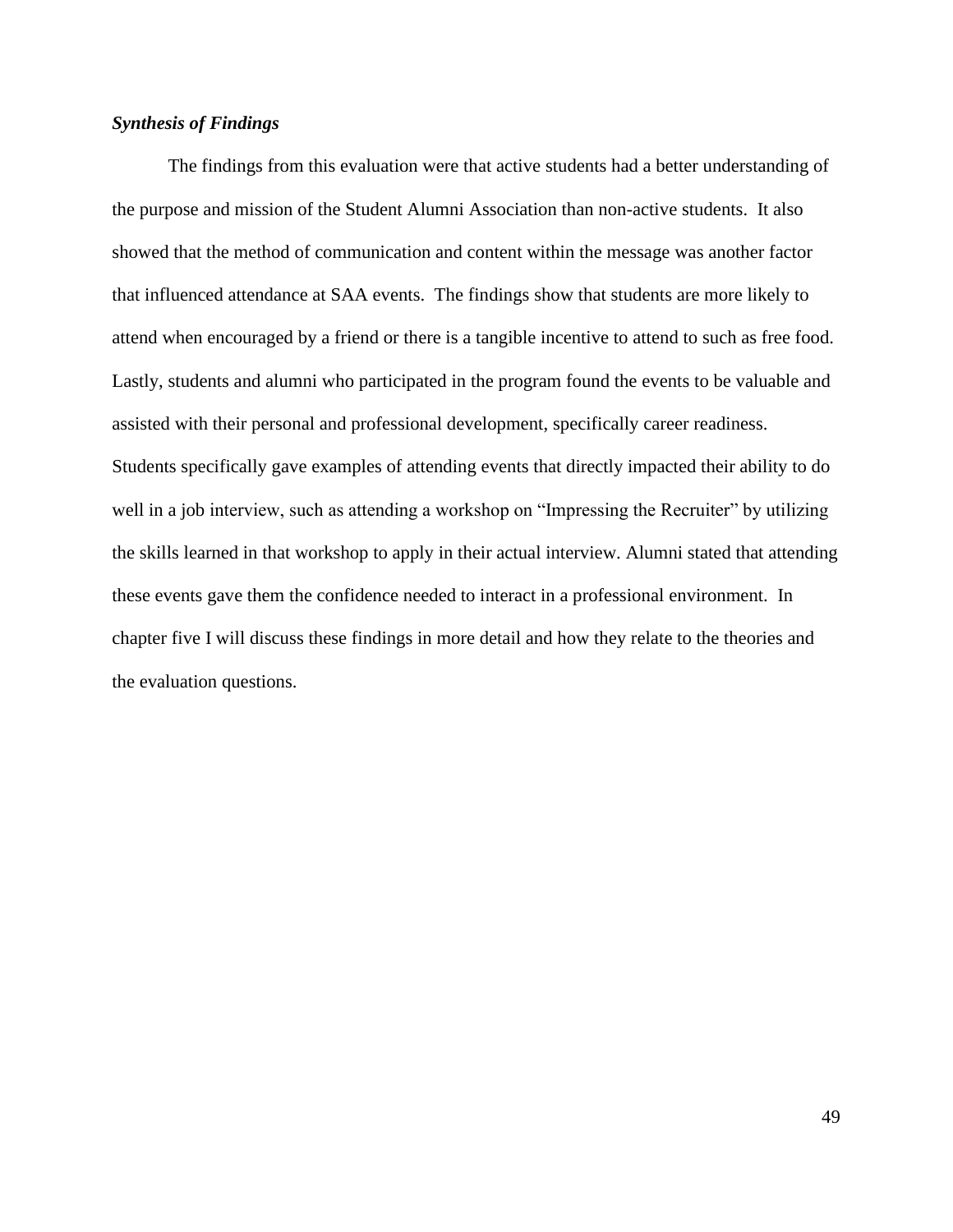### **Chapter Five**

# **Summary, Recommendations, Conclusion**

#### *Summary*

The Student Alumni Association (SAA) is a program sponsored by the Alumni Association at the University of South Florida. This program is for current students to join and become members where they will have the opportunity to enhance their college experience by having exclusive opportunities to network with alumni, attend professional development workshops and connect with their peers through spirit events. Students become members in one of two ways: they can pay a one-time membership fee or they become members when they join the USF Federal Credit Union. The goal of the program is for students to become involved and interact with alumni to get a better understanding of the Alumni Association so that when they graduate, they will experience a natural transition as involved alumni.

Currently the Student Alumni Association (SAA) lacks participation by a large proportion of its members in annual events and activities. The SAA has a large population of student members, but a very small percentage of those student members participate in the activities designed to promote their academic and career success. The purpose of this evaluation was to look at participation within the Student Alumni Association and understand why students are or are not active in the program. The questions for this evaluation are:

1.Why do college students choose to participate in the Student Alumni Association at the University of South Florida?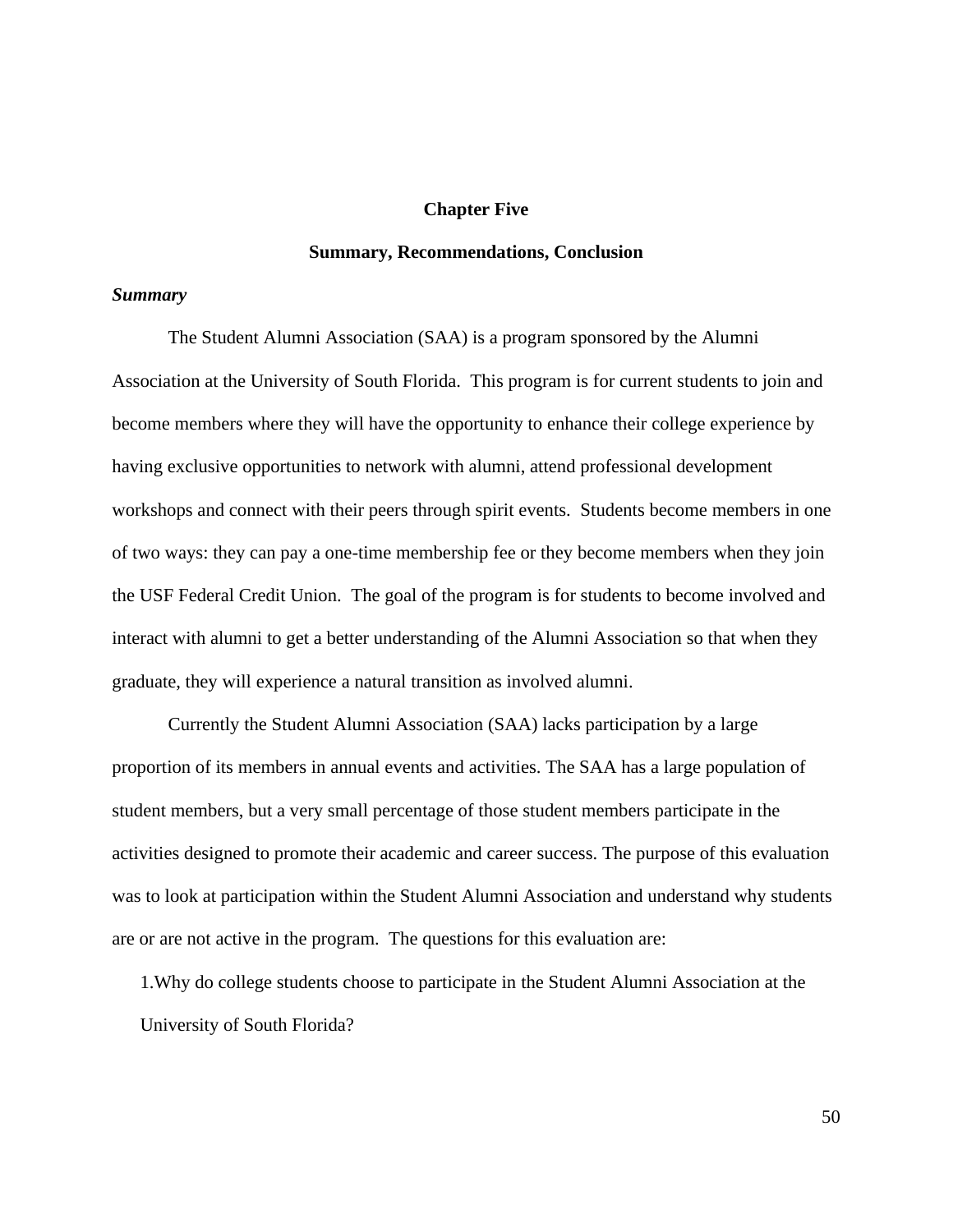2. What factors motivate college students to participate in activities with the Student Alumni Association?

3. Why do college students choose not to participate in the Student Alumni Association at the University of South Florida?

Through interviews and focus groups with various students, three themes were identified: Career Readiness, Marketing and Advertising, and Social and Spirited Engagement. With each major theme, students gave examples that supported their decision to participate or not participate. Based on the results it was determined that students found the SAA events and activities to be very helpful with their career aspirations and confidence in speaking to alumni and potential employers. They felt strongly about the career readiness workshops provided and felt these helped them in their classes and career choice. The social and spirited engagement activities were also well received as these helped to connect members with other students. The area that was lacking and needed improvement was the marketing and advertising of events and activities, as students felt these areas were not adequate. Marketing and Advertising affected their decision to attend or not attend events the most.

#### *Marketing and Advertising*

Students who are members of the SAA did not receive what they perceive as effective communication about SAA events and activities offered. Students were not clear on about the purpose of the event, who was going to be in attendance, or the benefits of attending the event. This lack of clarity about events negatively affected students' interest in attending program events. In addition, the SAA did not use multiple resources in communicating to students, mainly relying on email as a way to communicate. Not all students were receptive to the emails, as they receive several emails in any given day. Other resources to communicate to students that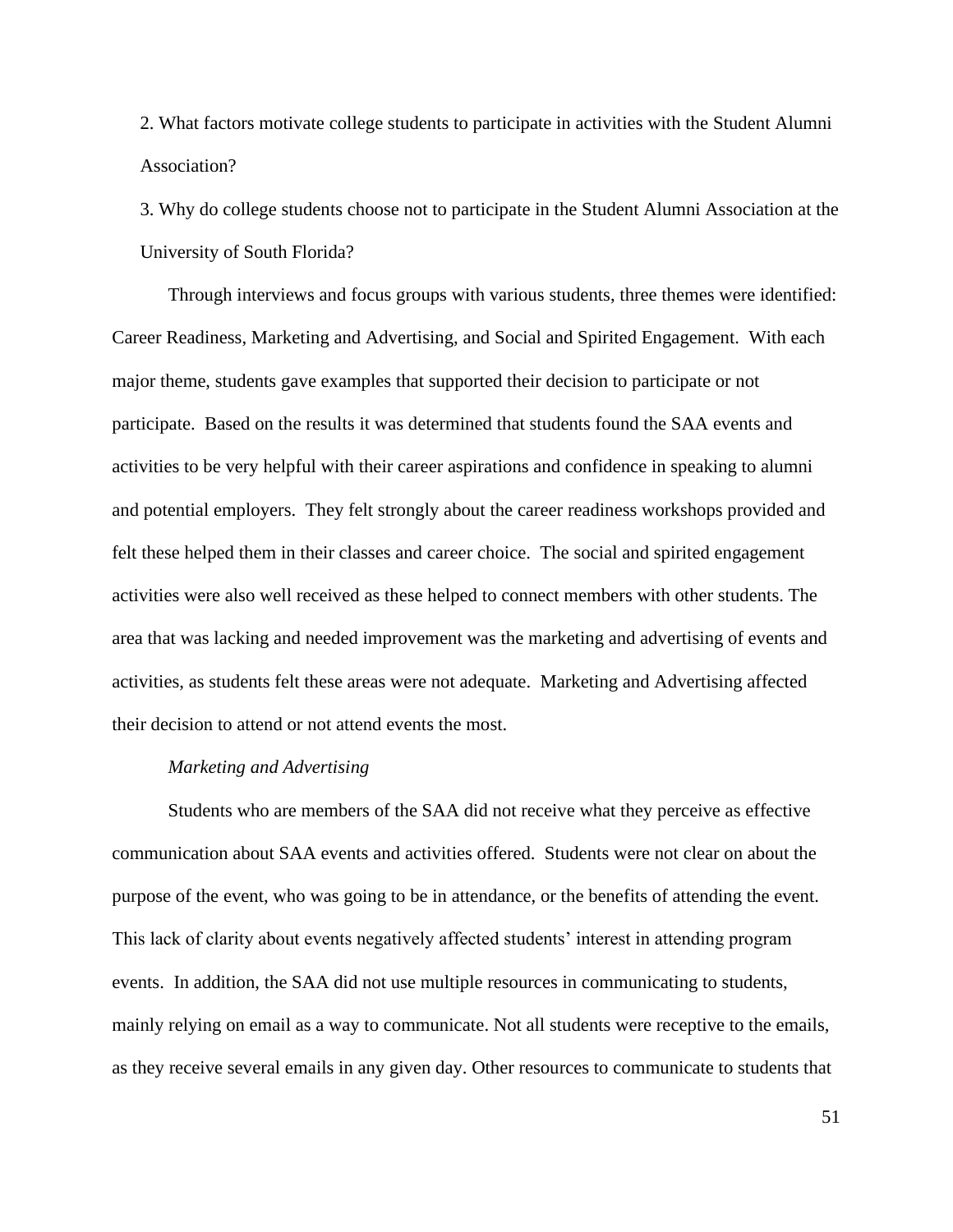were suggested include social media and word of mouth from friends were the main messaging that would promote attendance. When looking at the SAA, it is important to utilize all methods of communication to reach a broader group of students.

The students also provided thoughts on marketing for these events, giving ideas on how the SAA can improve these efforts. One idea is to make sure the flyers advertising the events are clear on what students will gain from attending. Students want to know if the event is meaningful and has a purpose that will serve them, whether it be for professional or social reasons. Both active and inactive students interviewed agreed that without a clear message of what the event entails, students are not going to attend.

Students who joined through the credit union are a large portion of our members in the SAA, representing 90% of the current members. Though the agreement with the credit union has yielded a significant number of members, it also has led to students not knowing they are member of the SAA. According to the students who became members through the credit union, most of them did not know they were a member initially and only found out when receiving emails to attend events. Even then, it was not clear to many of them that they were members after receiving the emails. Because these students were not made aware that they were members, they often overlooked the emails they received, believing the emails were sent to them in error or just a random email that all students received from USF. Without direct communication to the credit union members, those students did not participate in as many activities, believing they were not members nor understanding what the SAA program offers. Of particular note is that there is no evidence showing that paid students were more active than members who came through the credit union. Student participation was not precipitated by the way they became members but in how the SAA marketed and advertised their events.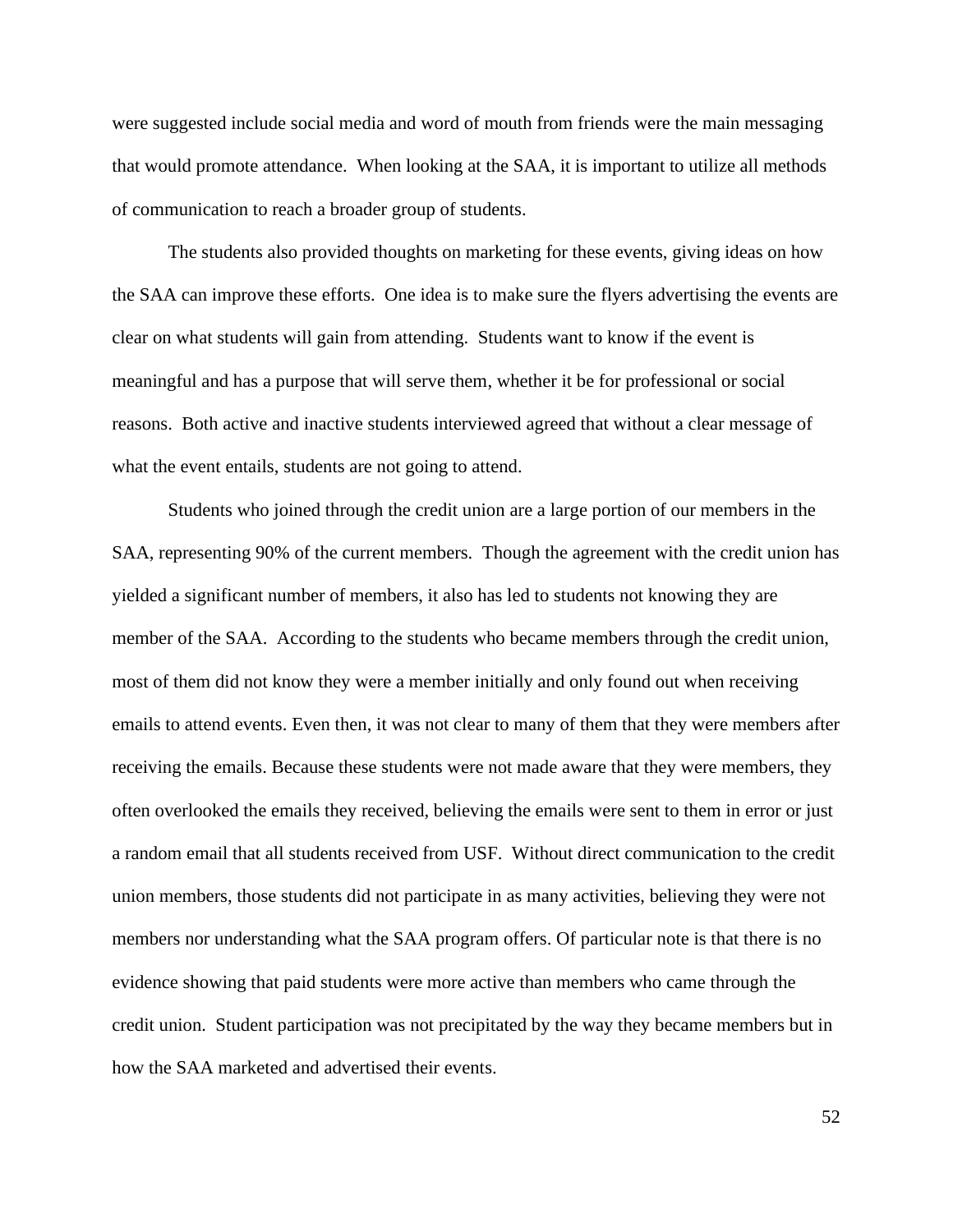# *Career Readiness*

Students found the career readiness workshops to be most beneficial and enjoyed attending those events. Students who attended stated they learned a lot and these helped them with career choices. Even workshops that were not necessarily geared towards their major were deemed valuable for students' interaction with alumni, as the career advice provided was broad enough to be important for any major. Overall, the students found the information to very valuable and helped them in their career search. Students also felt that interacting with alumni gave them the confidence needed during job interviews or networking events. Students specifically gave examples of attending events, such as professional dining etiquette, that helped them learn skills to feel more comfortable and confident when interacting with people in a professional environment. Other events that assisted with their skills was a workshop on utilizing LinkedIn, attending networking events with alumni where they learned to mingle and practice asking questions. Students also stated that attending these events helped them to be more focused in class and more motivated to do well in class, as they were able to understand the relationship between classwork and career preparedness. Self- Determination Theory--specific to student motivation and student success-- relies on three basic psychological needs: competence, relatedness and autonomy (Ryan & Deci, 2000). Having the opportunities to satisfy those needs can contribute to student motivation. A student is more likely to engage who has a higher level of self-determination than other students who are not self-determined, as self-determined students are involved in the learning process of developing skills and knowledge that will contribute to higher GPAs and persistence through college (Gannaouni & Lovanirina, 2018). Students are looking for activities that give them the autonomy to choose what they are learning. Students also want to feel confident and competent in their surroundings and students want to have a sense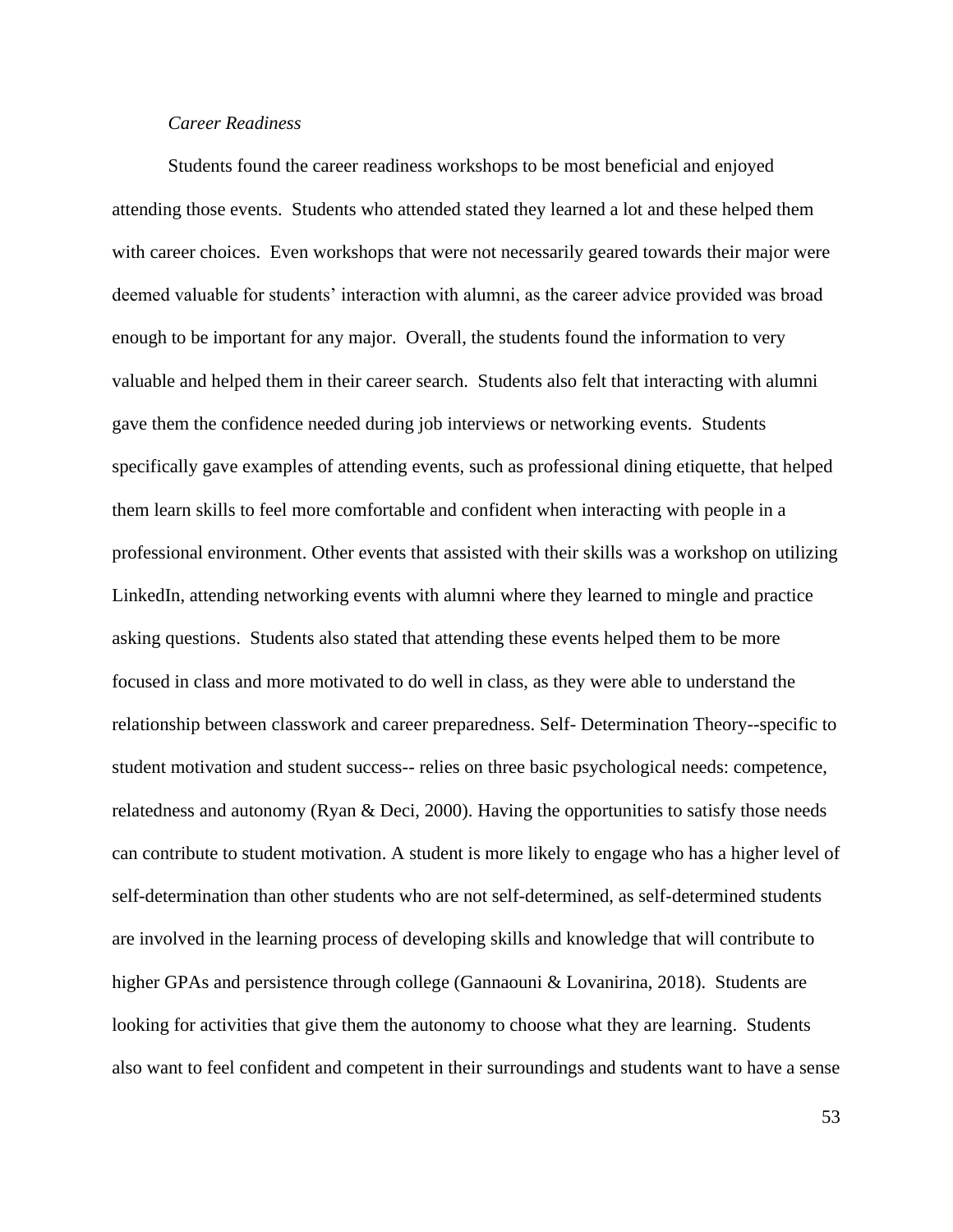of belonging and relate to other students and alumni who may been in as similar circumstance and can understand and advise. Events that the SAA provides give students the three psychological needs of the Self-Determination theory and this was realized through the examples and the experiences that students had that had a direct impact on their well-being. When choosing activities on campus, students in their junior and senior year sought connections with alumni and other students that could help with their career. They felt learning and gaining valuable advice and/or direction from those who had been where they were at before would give them an advantage in searching for internships and jobs. Interestingly, juniors and seniors were looking for activities that would support their career interest and provides opportunities that could help with their long-term goals. This also supports self-determination theory (Ryan & Deci, 2000) in that students were seeking intrinsic rewards as they advanced at the university and the extrinsic rewards of receiving t-shirts and other free items became less important. Several students stated that the free items was the initial draw to SAA, but over time the actual event where they were learning a skill or getting advice became more important and more valuable for what they wanted to achieve long-term. Inactive students in this evaluation stated that they were very selective in events they attended as it was important for them to find events that supported their long-term goal professionally, which aligns with expectancy value theory (Schweinle, & Helming, 2011), when seeking relevance to career goals and the importance of the activity they are attending. Several students, both active and inactive, stated they would not attend events for the sake of attending, but only wanted to attend things that were going to help them after graduation.

Alumni interviewed for this evaluation were most in support of the workshops and spoke highly of how those events helped them to build confidence. Specifically, they said they would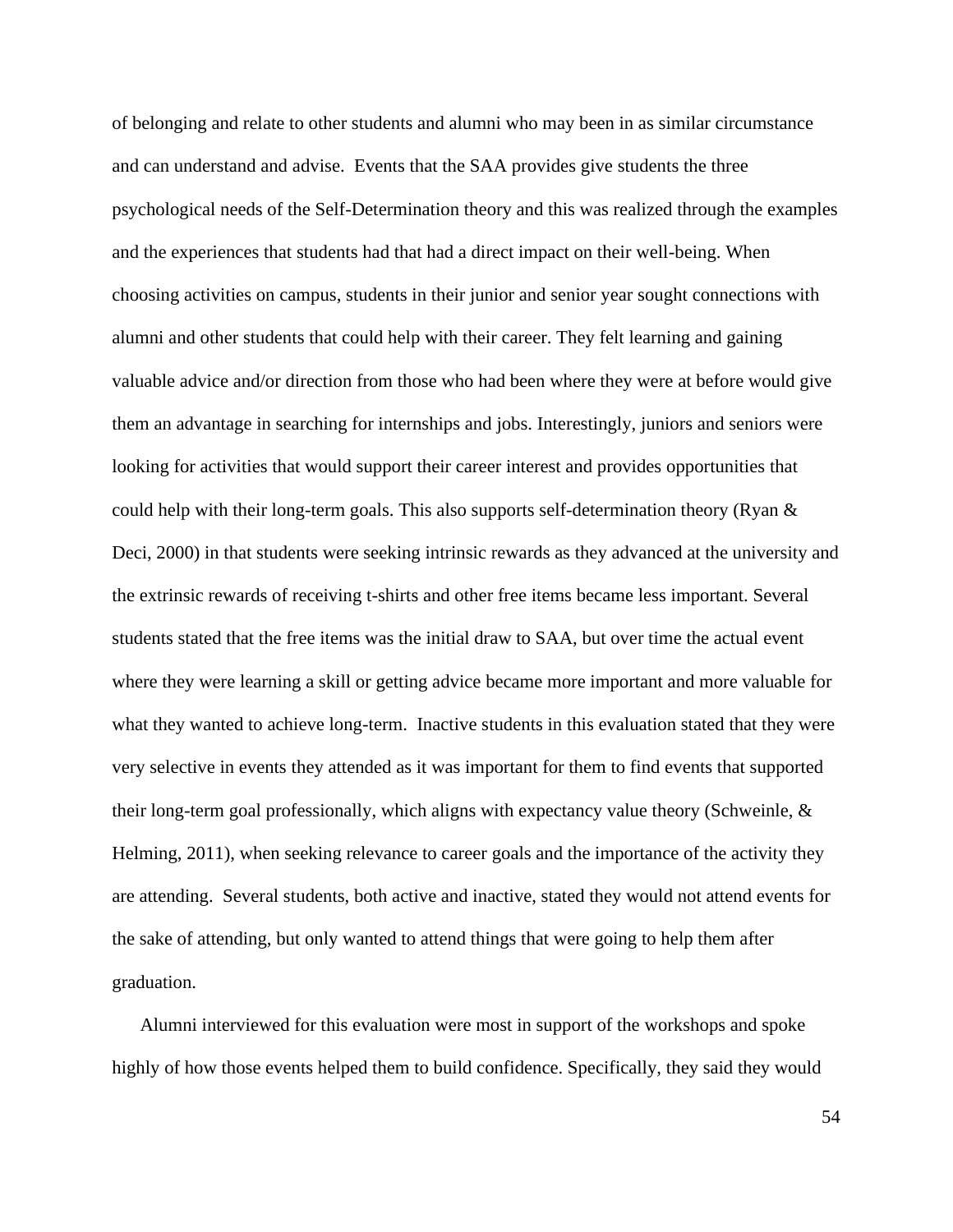never have felt comfortable applying for jobs without the tools they acquired from attending a SAA workshop. That confidence is what motivated them to apply and feel secure in themselves to achieve their goal. Helming and Scweinle (2011) discuss Expectancy Value Theory in that one's expectancy for success and the value of the activity are directly related to the person's choice in activity. So, when looking at classes and participation in activities outside the classroom one would theorize that students would pursue those classes and activities they feel they can do well in and with some level of challenge the students are able to overcome and succeed. Goals for an activity and whether one expects to be successful effect the student's motivation for wanting to pursue that activity and the experience that comes from the activity. Success as a task not only affects motivation, but also higher efficacy, engagement and intrinsic interest. Self-efficacy is one of the strongest motivational predictors of academic achievement (Johnson et al., 2016). The students and specifically the alumni talked in depth about the confidence they felt from attending SAA events and pursing their career goals. Self-efficacy was a major motivational factor for the alumni continuing to participate in the SAA. The alum's perception of their ability to be successful was increased by the confidence they gained from attending SAA events, such as professional dining etiquette or "Impressing the Recruiter" workshops. Student and alumni were interested in choosing activities they felt had value and they could be successful with, where they can attain a goal, whether that be to learn what questions to ask during an interview or what one can say or do to stand out from other candidates seeking the same job or internship. These goals were valuable to the students and alumni and having the ability to be involved in the learning process was important for students and alumni involved with the SAA. Once students and alumni from the focus groups felt confident in themselves attending these workshops, their self-efficacy affected their motivation to be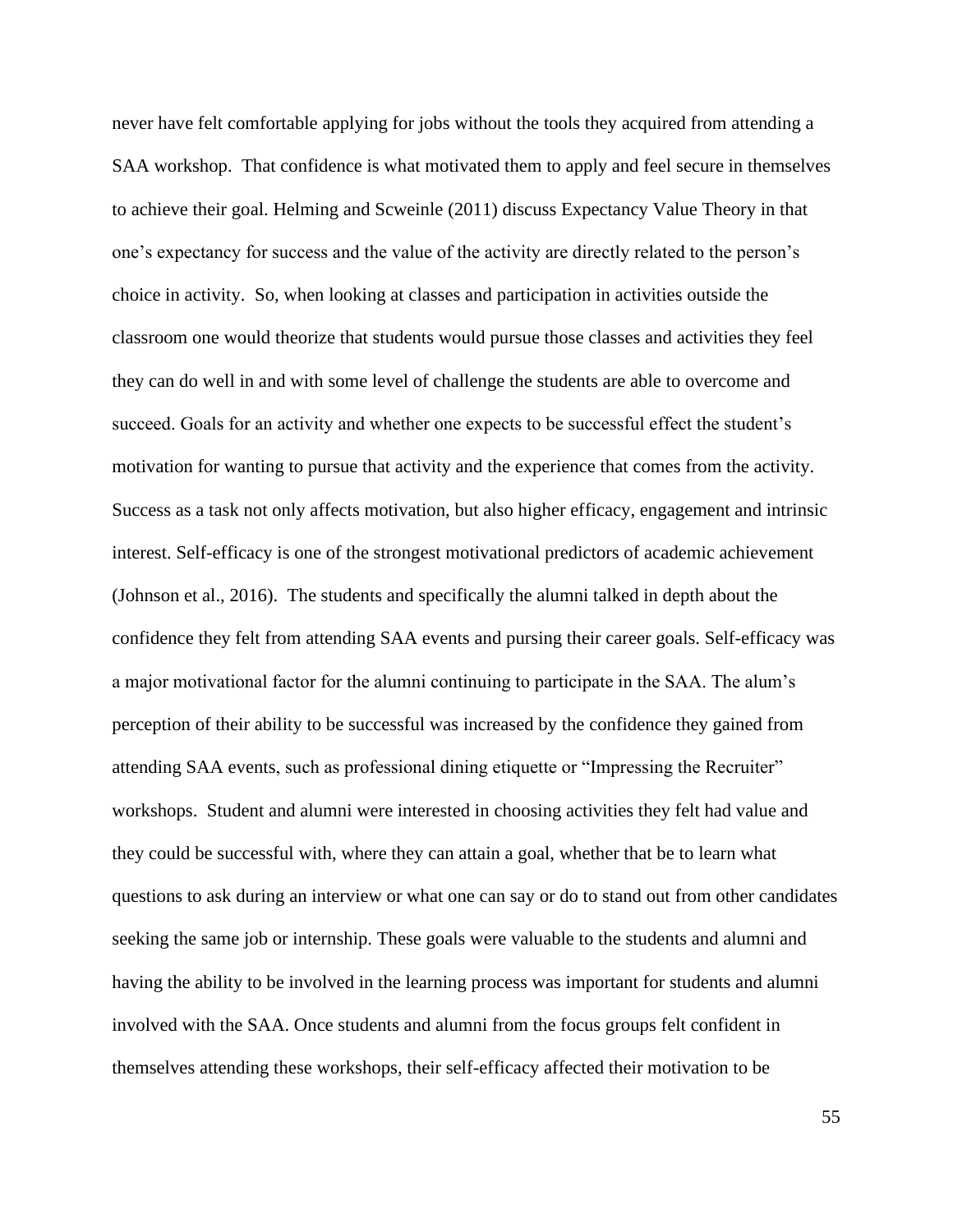involved, to engaged in the learning of the activity and persist through their academics and other areas of importance, like getting that job after graduation. In the literature (Wu and Fan, 2017) it discusses a positive relationship between student's self-efficacy and academic achievement; students with higher self-efficacy are more likely to participate in activities and persist in academic tasks. Based on the specific examples provided in the evaluation responses from alumni, there was an increase in confidence from attending SAA activities, which increased their self-efficacy and their willingness to persist through college.

Students involved in activities outside the classroom will have more support from fellow students, faculty and advisors who they interact with outside the classroom. Being involved on campus will help build a student's confidence and make them feel capable of overcoming any obstacles that may arise while in college. In looking at Self-Determination theory, students need 3 basic psychological needs: competence, relatedness and autonomy in order to be motivated and determined. When looking at the SAA, the students and alumni that were active in the program felt more confident in their abilities which had a major effect on their self-efficacy overall. Involvement in activities gave these students and alumni feeling of confidence that built selfefficacy and increase their academic performance and persistence through college.

#### *Social and Spirted Engagement*

Generally, all students and alumni agreed that the social connections were important for them wanting to participate in programs. Having friends encouraging them to attend is what helped many of the students and alumni participate in the program. Most students and alumni, particularly as freshmen were looking for activities where they would connect with other students with shared interests both socially and professionally. When choosing involvements, they were looking for an easy way to meet and interact with other students in a fun environment.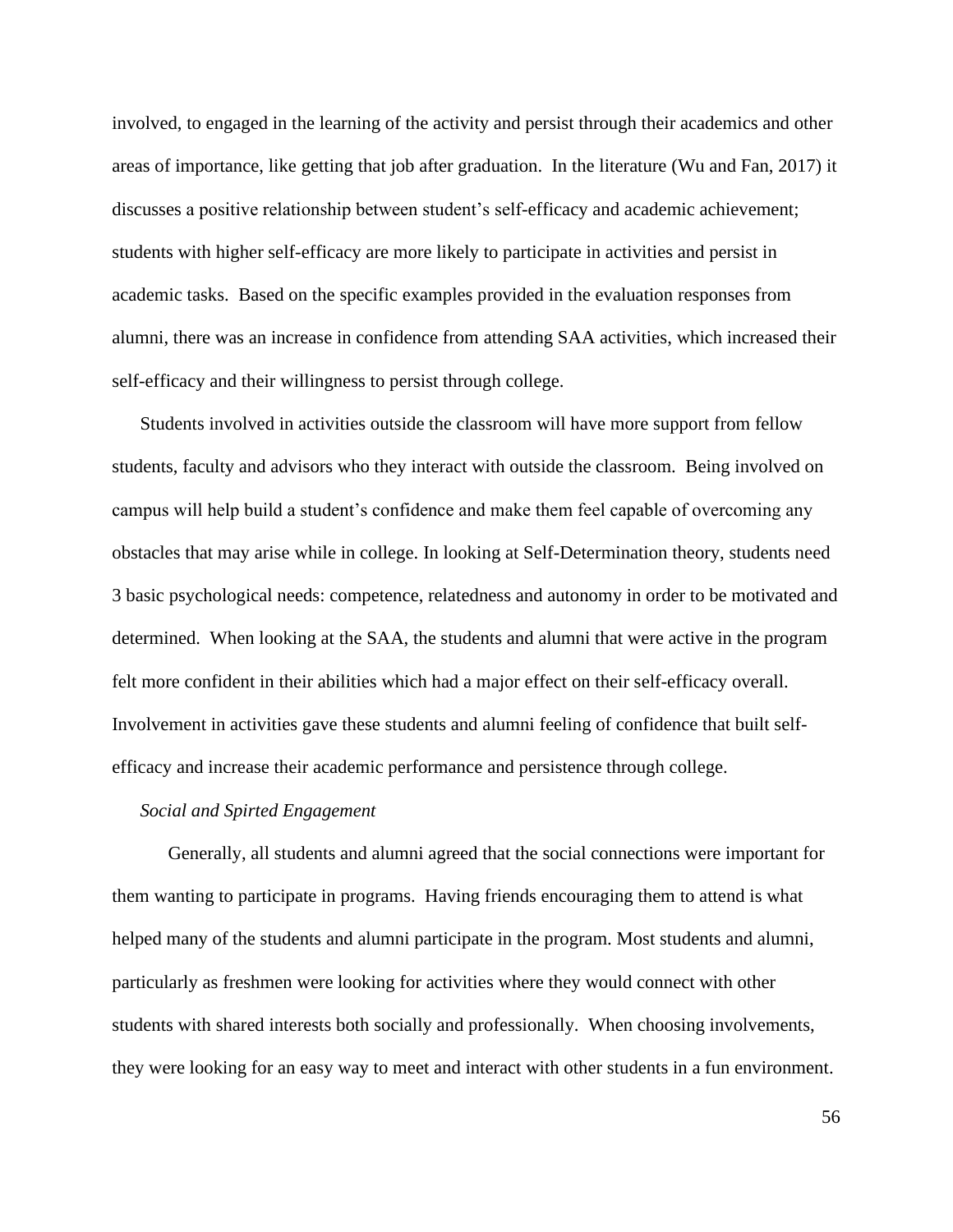Many felt that by attending SAA events there was a sense of community that led them to want to continue to participate in the activities. For many students in this evaluation, especially in their first or second year at USF, getting involved on campus was more about making friends then getting professional development. Intrinsic motivation was a factor for students in this evaluation when looking at the importance of making friends for their reason to participate in the SAA. When students are looking for activities that motivate them it is important to provide a range of opportunities to appeal to a broad range of students and wanting to make friends as an intrinsic motivator was important for members of the SAA to want to participate.

While intrinsic motivation may have been a factor for some students to participate in the SAA, for other students there were extrinsic factors that motivated them to participate. What was learned from the evaluation is some students and alumni initially got involved in the SAA to receive free giveaways, such as t-shirts and food. This aspect of the program is how many nonactive student members became active members. Some of the students, who were active stated they only came to SAA events for free stuff. Receiving an email to pick-up a free t-shirt was what they were interested in and would be the only activity they would participate in especially in their freshmen and sophomore years. They stated they preferred the "grab and go" that SAA afforded them when they were not interested in the career readiness portion of the program. When looking at expectancy value theory (Hulleman, et al, 2016), students evaluated the cost of attending, examining the effort it takes to attend, what the value is and whether there is something better to attend. This can negatively impact student participation in the SAA, which was shown by non-active members and members that were initially interested in the grab and go events. Their initial preference for only getting free items was driven by the fact that they did not want to attend events they felt were not worth their time in order to get the free items. For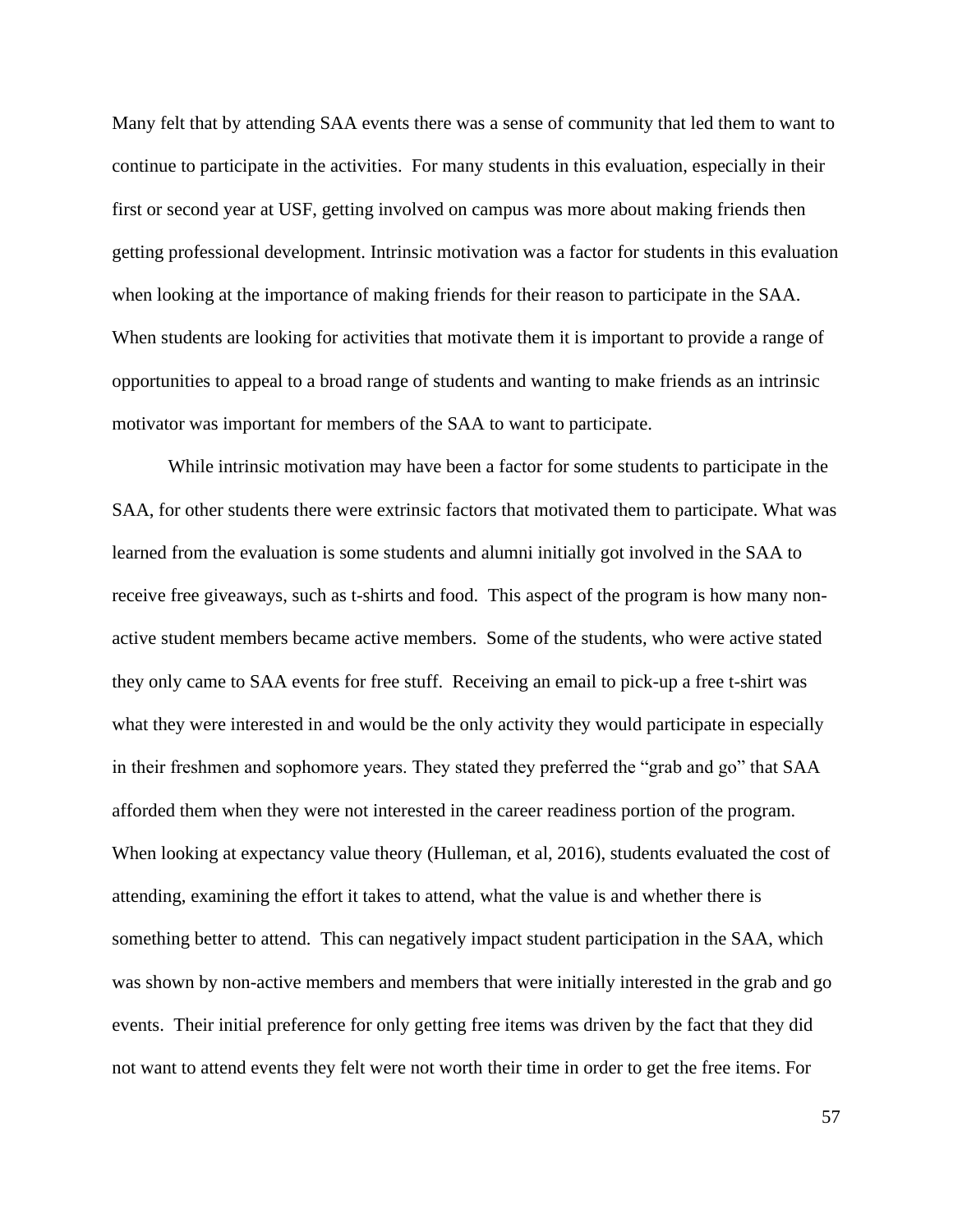some these external factors was the only motivation to keep participating in the SAA. What was also very interesting to learn was the extrinsic factors is what motivated students initially to participate but through attending the activities, eventually the intrinsic factors such as making friends and feeling a since of community is what motivated some students to continue that involvement with the SAA. Several students stated that once they came to an event for the free food or item and engaged with other students and gained valuable advice or insight from an alumnus is what made them want to come back again and while the free item was still something they wanted it became less important to them and the sense of community and the value they saw in the events became more important and the main reason for attending. Compared to students in their first or second year at the University who were influenced by extrinsic rewards, like free tshirts, upperclassman was more focused on the intrinsic value of attending to help with career goals. Once students saw the usefulness and relevance of the events, and their expectancy for success increased, they were more motivated to attend events because they were able to see how the program could help them be successful. The SAA provided several opportunities for students to be involved, engaged and connected, which is important overall for universities when seeking to retain students year after year. But once students begin to feel confident and determined and are motivated to succeed they will want to persist through college

#### *Recommendations*

When looking at the SAA, both student groups and alumni gave ideas that would enhance the program and help with increasing student participation. Marketing and Advertising were the biggest concerns for recruiting members. Flyers should be clear and concise on what the events are and what students will gain from attending. Students want to know if the event is meaningful and has a purpose that will serve them, whether for professional or social reasons. Both students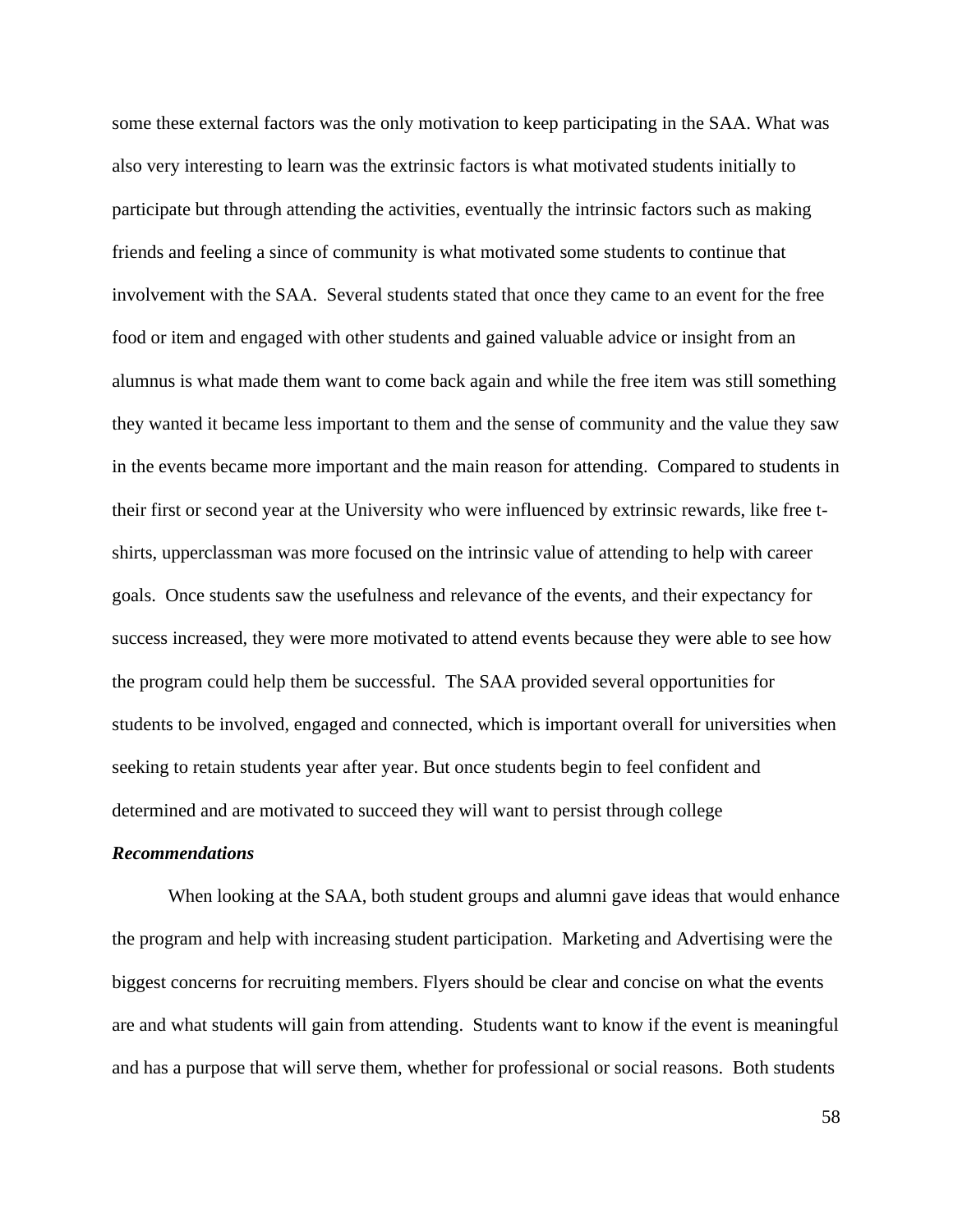and alumni interviewed agreed that without a clear message of what the event entails, students are not going to attend.

Students should continue to utilize other students to broaden the reach to get more students to participate. What was evident is that friends encouraging friends to attend events works and for many SAA members, that is what got them to attend and to get involved in leadership roles within the organization. Sharing pictures from events on social media and having student testimonials will increase the likelihood of students participated as they would be seeing other students involved and would spark their interests to get involved with SAA as well.

In terms of events, the SAA should diversity the events further by including more alumni from different backgrounds. Instead of a panel with alumni from one career, have alumni from multiple careers to get more students to attend and repeat workshops in for fall and spring so students who missed the workshop in one semester would have a second chance in the next semester. The SAA may consider providing more hand-on events like resume writing workshops, mock interviews, and elevator speech practices; these are the type of events that would motivate students to attend and would help a lot of other students who may not have access to this through their colleges. Based on the findings, it is evident students closer to graduation would feel more motivated to attend career readiness events than a student at the beginning of their college journey.

Social and spirted events continue to be important to increase participation, especially with first- and second-year students. These events allow students to interact and get to know one another better. While free food is important at events and gets many in the door, most students in the evaluation indicated they are motivated by having meaningful interactions and those are what keeps them coming back.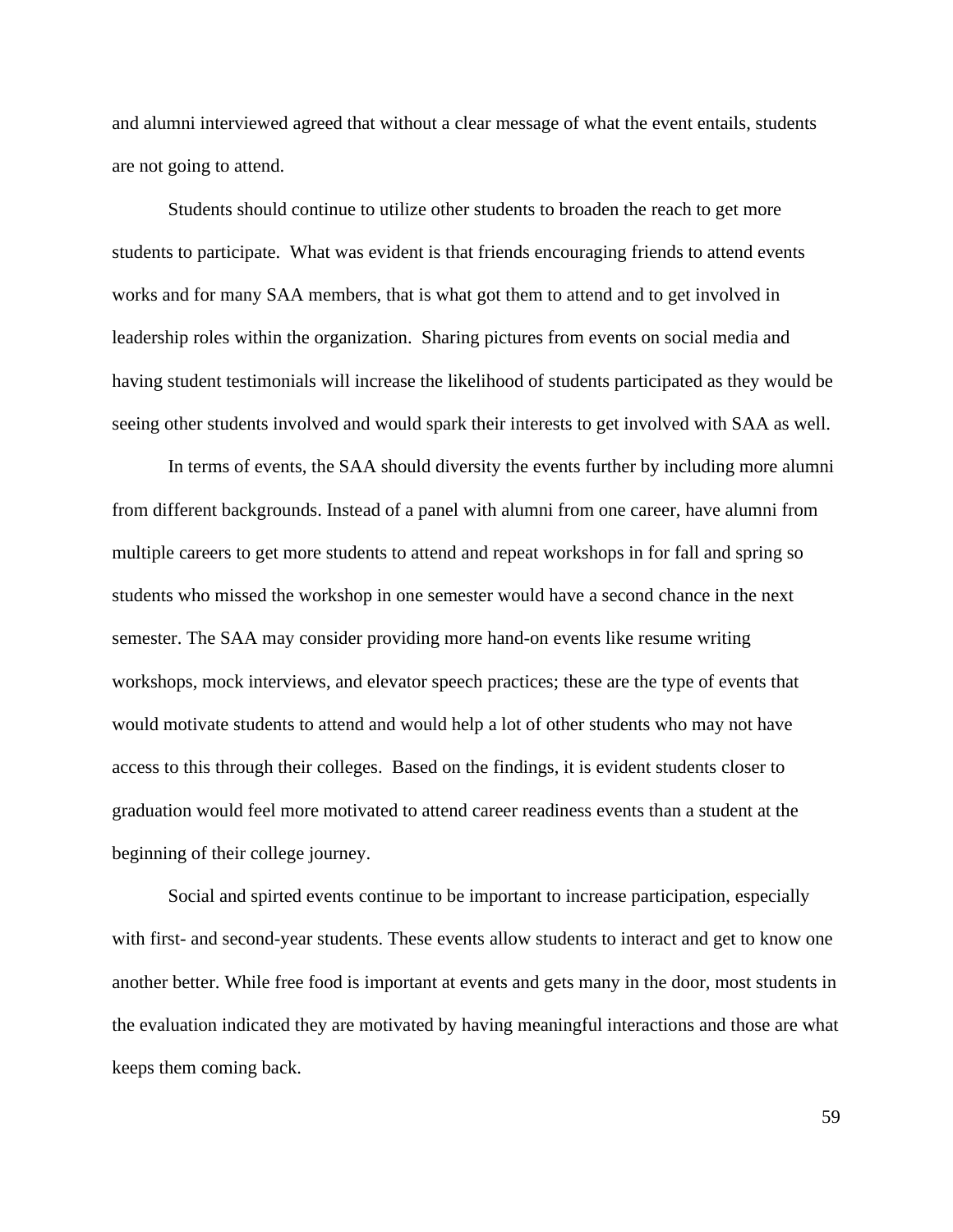Some of the limitations of the evaluation were having to conduct interviews virtually. There were no tangible incentives for attending the focus groups, which may have limited participation. In addition, serving in a dual role of evaluator and employee may have hindered some participation in the evaluation as students may not have felt as comfortable. Lastly, the world was in the midst of the Covid-19 pandemic and the university had moved all classes and events virtually, so several students were experiencing covid fatigue and were not as eager to participate in virtual events, which the SAA solely relied on for the 2020-2021 academic year.

The implications from this evaluation are the responses received will be used to improve the program to increase participation at events. The evaluation will serve as guiding tool for making future decisions that will impact the program overall. The findings from the evaluation have already had implications on decisions that are being made in regard to the SAA going into the 2021-2022 academic year. The Alumni Association hired a new Student Program Coordinator, who will work directly with the Director of Student Programs to manage the SAA. This person has a skill set in social media marketing and graphic design to improve marketing and advertisement of events. Because marketing and advertising was an area that needed significant improvement, it has become a focus area for the SAA going into the new academic year. The suggestions recommended by the participants from the evaluation has been utilized, such as using various social media outlets to advertise, being clearer and more concise with the messaging on flyers so students know what to expect and how they can benefit from attending. In addition, the flyers are more graphically appealing to the eye. With social and spirited events being an important way for students to connect with each other, the SAA is now incorporating more social and spirited events for students to engage, which include socials that are being planned by students. Lastly, the growth of the program was noted from hearing from alumni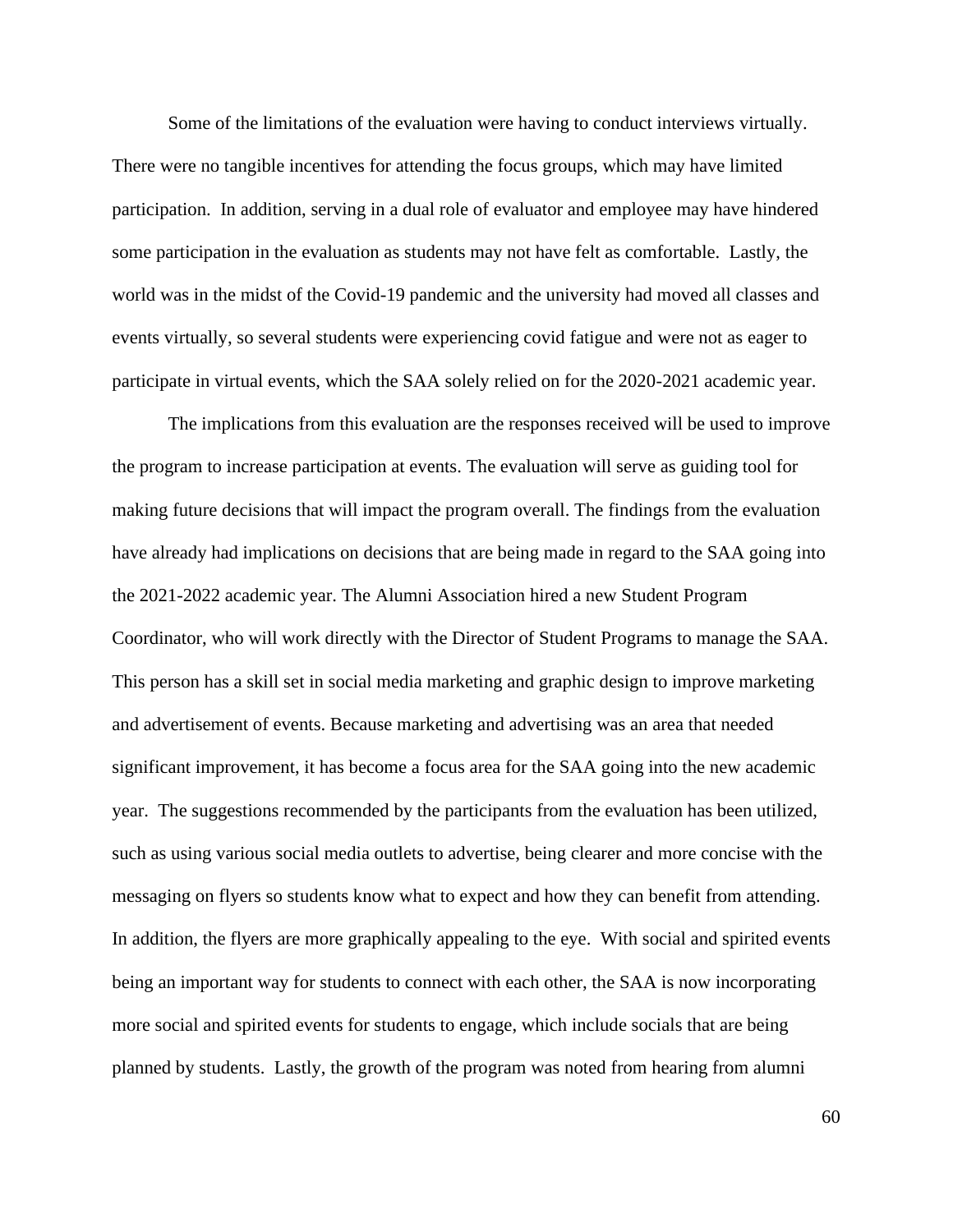about the benefits of being involved and having alumni who were once SAA members now serve as speakers at events. Having alumni come back and serve as speakers at workshops shows the full circle of the program and the benefits of being involved with the SAA. Alumni know and understand the benefits of the SAA, and now they are sharing that valuable advice that was given to them to students.

# *Conclusion*

The SAA is a program with a mission to engage and connect students in a meaningful way. Based on the evaluation, students who feel a connection to their university and are involved in activities throughout their college career are more likely to continue that involvement after graduation. Participation in programs like the SAA grow a student affinity to their university and will prompt them to want to give back, whether that be of their time by coming to activities as an alum, their talent by participating in programs to help students or their treasure, by supporting programs financially. Student participation is important not only for the student to help with personal and professional growth, but also for the university in keeping its alumni base involved and contributing to the continued growth of the university.

In looking at Self-Determination Theory, the authors discuss "one's inherent growth tendencies and innate psychological needs that are the basis for self-motivation" (Ryan & Deci 2000). The nature of motivation can be internal or externa, which contributes to one's motivation and reasons for achieving goals. Students involved in the SAA were motivated by both external and internal factors for participating. With some having authentic motivations, others were motivated by external factors that are controlled for an action, such as receiving a t-shirt if you attend an event. Many students in this evaluation were initially motivated by extrinsic rewards, such as t-shirts and free food. Over time, these same students looked at getting involved in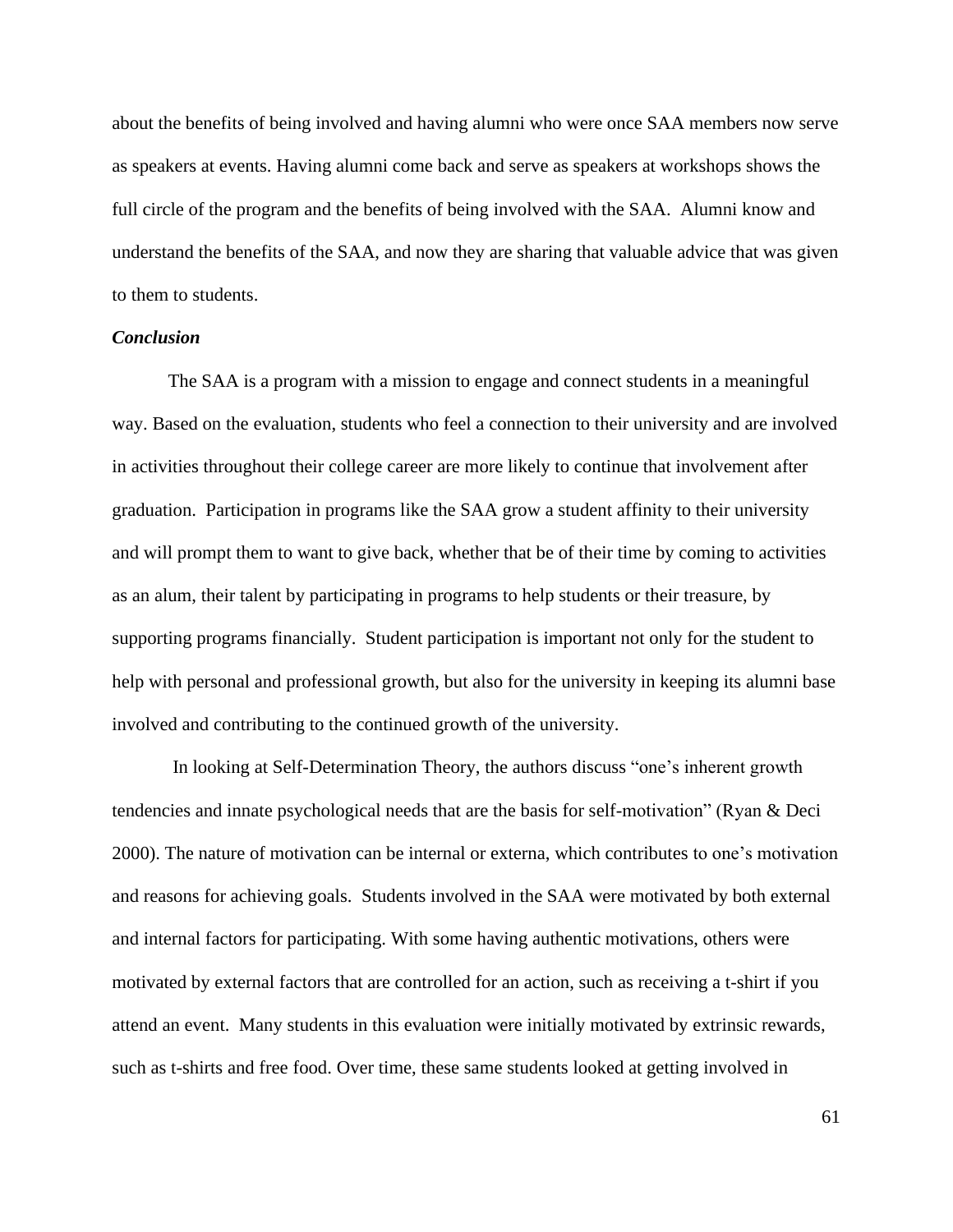activities that could help them with their career and the SAA was a program that provided them with opportunities to gain advice and hear perspectives from alumni who could help them advance in their chosen profession. A sub theory of Self Determination Theory is Cognitive Evaluation Theory (CET) wherein environmental and social factors contribute to intrinsic motivation (Ryan & Deci, 2000). Tangible rewards certainly affect student motivation, but students were also interested in being able to relate and feel competent in their ability to be successful. The SAA provided opportunities for students to be motivated by extrinsic factors, such as through free items, and by intrinsic factors such as making connections and professional development. Some students may have experienced a motivational shift from wanting the free items to wanting to learn and gain skills to help with career goals. Many students voiced that they felt confident – as their expectation for success increased, so did their self-efficacy.

This evaluation served as a mechanism to look at participation in college students and why they are or are not involved and what motivates them. Based on this evaluation, students were satisfied with the programs being offered in the Student Alumni Association. They felt the career readiness workshops were beneficial and supported their long-term career goals. The students felt the events helped to build their self-confidence and made they feel more comfortable when preparing for job interviews and networking events. The program did help them focus more in classes to see the importance and value of doing well in school. Lastly, the students felt the SAA helped them to feel more connected to USF, make friends, and build a sense of community.

Students choosing to participate in the SAA did so because they felt the program benefited them in ways other activities had not. The interactions with alumni and events to help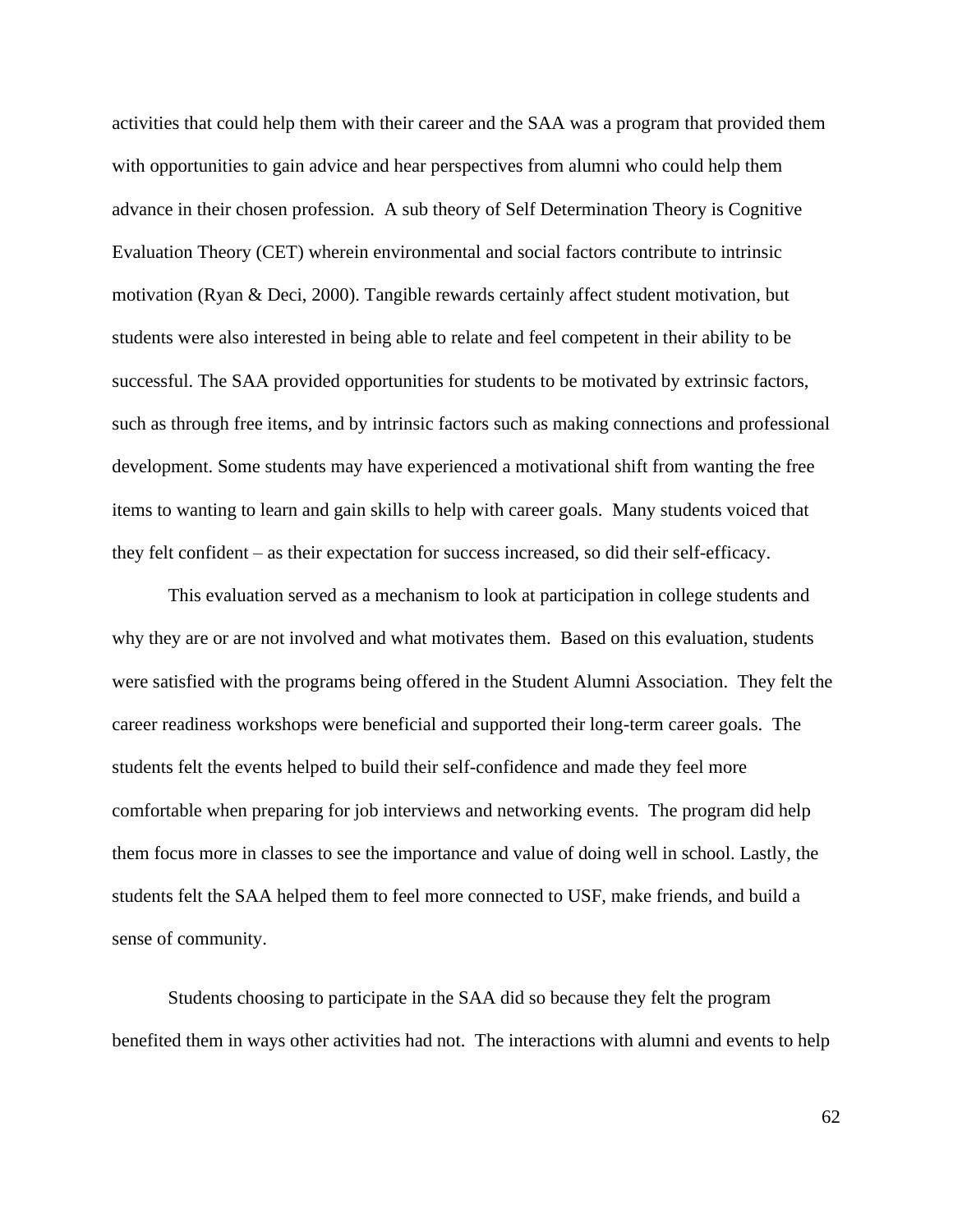them in their career were like none other on campus. Students also wanted to connect socially and were enthusiastic to receive free items as a part of membership.

Students who were not active in the SAA were mainly not active because the marketing and adverting of the program benefits was not clear. Students did not know what they were attending and if it would be beneficial to them, therefore they choose not to participate. Many students and alumni also felt that having their friends encourage them to attend is what made them participate.

Participation in the SAA is important for our students to engage and connect with alumni and with other students. The SAA enhances student's personal and professional development, by building self-efficacy, career readiness and community among other students. Participation in programs like the SAA helps to create opportunities for students to be active and engage who then become active and engaged alumni**.**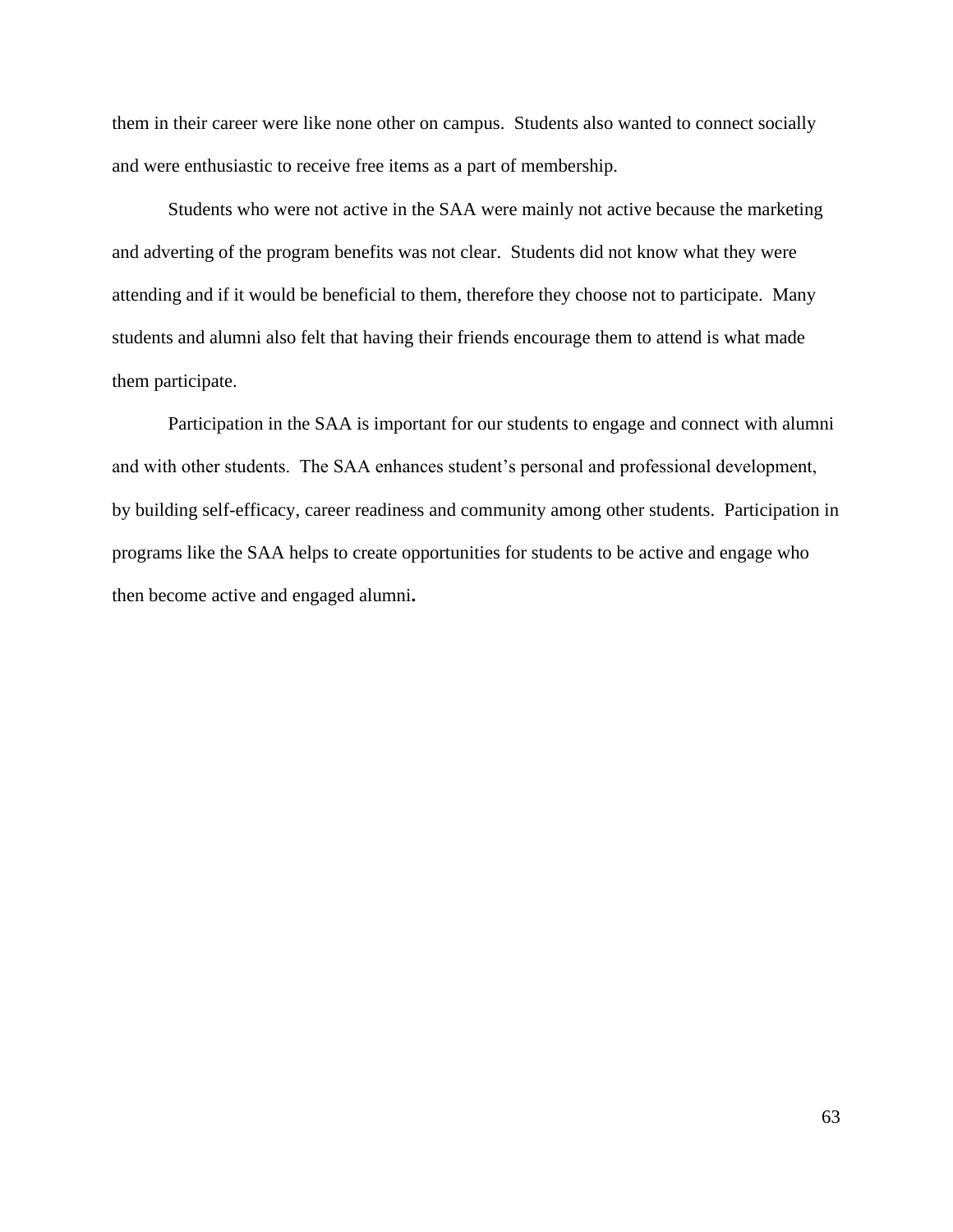#### **References**

- Alt, D. (2018). Students' wellbeing, fear of missing out, and social media engagement for leisure in higher education learning environments. *Current Psychology*, *37*(1), 128-138.
- Astin, A. W. (1999). Student involvement: A developmental theory for higher education. *Journal of College Student Development, 40*(5), 518–529.
- Bialek, S. C., & Lloyd, A. G. (1998). Post-graduation impact of student leadership (Report No. 1998-03-00). *Madison, WI: University of Wisconsin. (ERIC Document Reproduction Service No. ED 417 669)*.
- Bowman, Richard (2011) Rethinking what motivates and inspires students, The Clearing House: A Journal of Educational Strategies, Issues and Ideas, 84:6, 264-269.
- Brouwer, J., Jansen, E., Hofman, A., & Flache, A. (2016). Early tracking or finally leaving? Determinants of early study success in first-year university students. *Research in Post-Compulsory Education*, *21*(4), 376-393.
- Brown, E. J., Dunlop, L., & Scally, J. (2020). 'It's about not achieving the outcomes that you necessarily expected': Non-formal learning in higher education. *Teaching in Higher Education*, *25*(1), 52-67.
- Caruth, G. D. 1. gaildianna@flash. ne. (2018). Student Involvement, Retention, and Motivation: Assessing Academic Success in Today's College Students. *Participatory Educational Research*, 5(1), 17–30.
- Coker, J. S., Heiser, E., Taylor, L., & Book, C. (2017). Impacts of experiential learning depth and breadth on student outcomes. *Journal of Experiential Education*, *40*(1), 5-23.
- Gaier, S. E. (2001). Increasing Alumni Involvement and Alumni Financial Support through a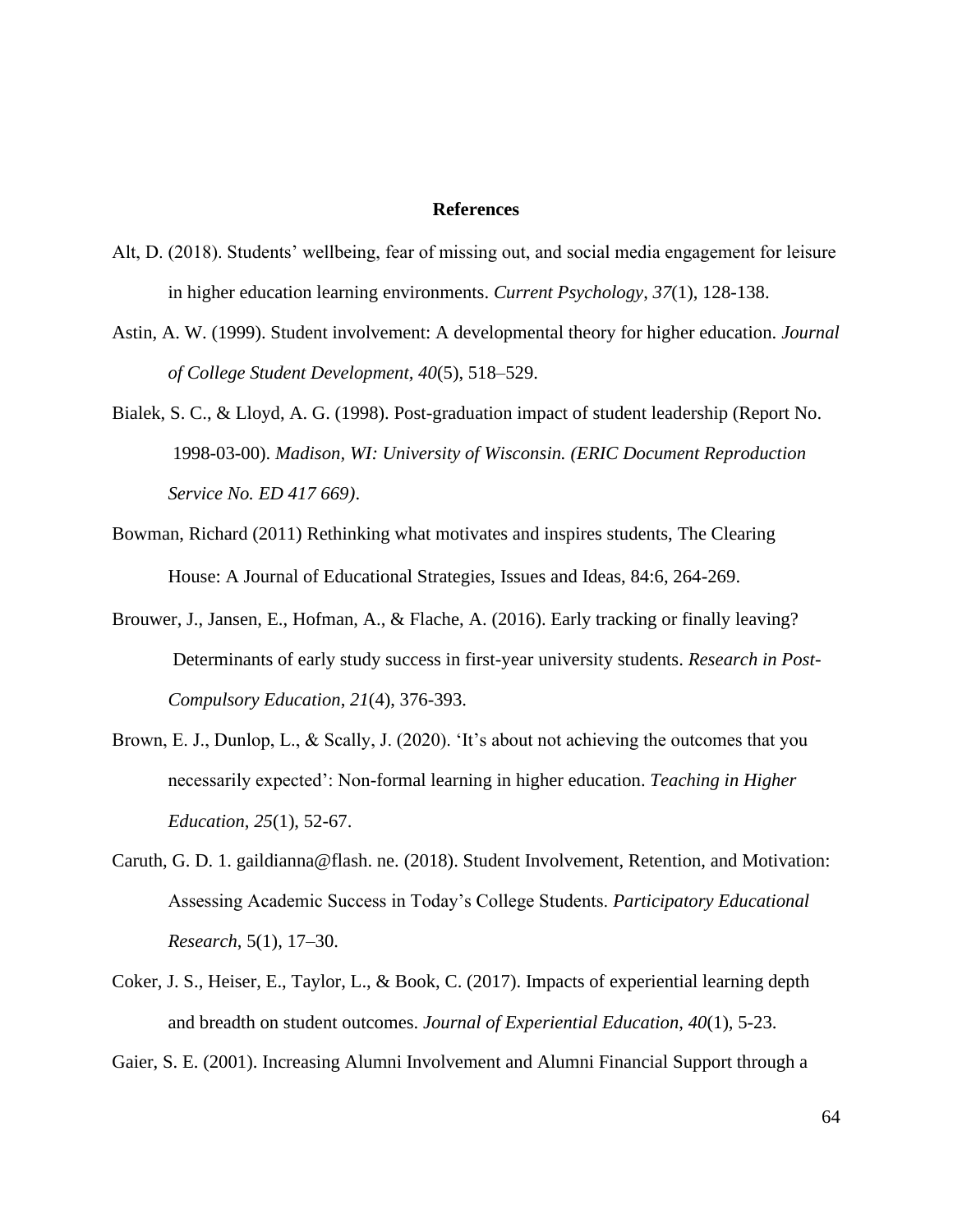Student Alumni Association (Doctoral Dissertation, Purdue University).

- Gannouni, K., & Ramboarison-Lalao, L. (2018). Leadership and Students' Academic Success: Mediating Effects of Self-Efficacy and Self-Determination. *International Journal of Leadership in Education*, 21(1), 66–79.
- Gutiérrez, M., & Tomás, J.-M. (2018). Original: Motivational Class Climate, Motivation and Academic Success in University Students. *Revista de Psicodidáctica (English Ed.),* 23, 94–101.
- Hanousek-Monge, M. B. A., & Hegarty, N. (2015). The Measurement of Student Motivation: Does one Scale do it All? *Journal of Higher Education Theory and Practice*, *15*(1).
- Hill, A. P. (2013). Motivation and university experience in first-year university students: A selfdetermination theory perspective. *Journal of Hospitality, Leisure, Sport & Tourism Education*, *13*, 244-254.
- Hulleman, C. S., Barron, K. E., Kosovich, J. J., & Lazowski, R. A. (2016). Student motivation: Current theories, constructs, and interventions within an expectancy-value framework. In *Psychosocial skills and school systems in the 21st century* (pp. 241-278). Springer, Cham.
- Johnson, M. L., Taasoobshirazi, G., Clark, L., Howell, L., & Breen, M. (2016). Motivations of Traditional and Nontraditional College Students: From Self-Determination and Attributions, to Expectancy and Values. *Journal of Continuing Higher Education*, 64(1),  $3 - 15$ .

Krueger, R. A. (2015). *Focus groups: A practical guide for applied research*. Sage publications. Lichtman, M. (2012). *Qualitative research in education: A user's guide*. Sage publications.

Lincoln, Y.S., Lynham, S.A. & Guba, E.G. (2011). *The SAGE handbook of qualitative research*.  $(4<sup>th</sup>$  ed.). SAGE Publications, Inc.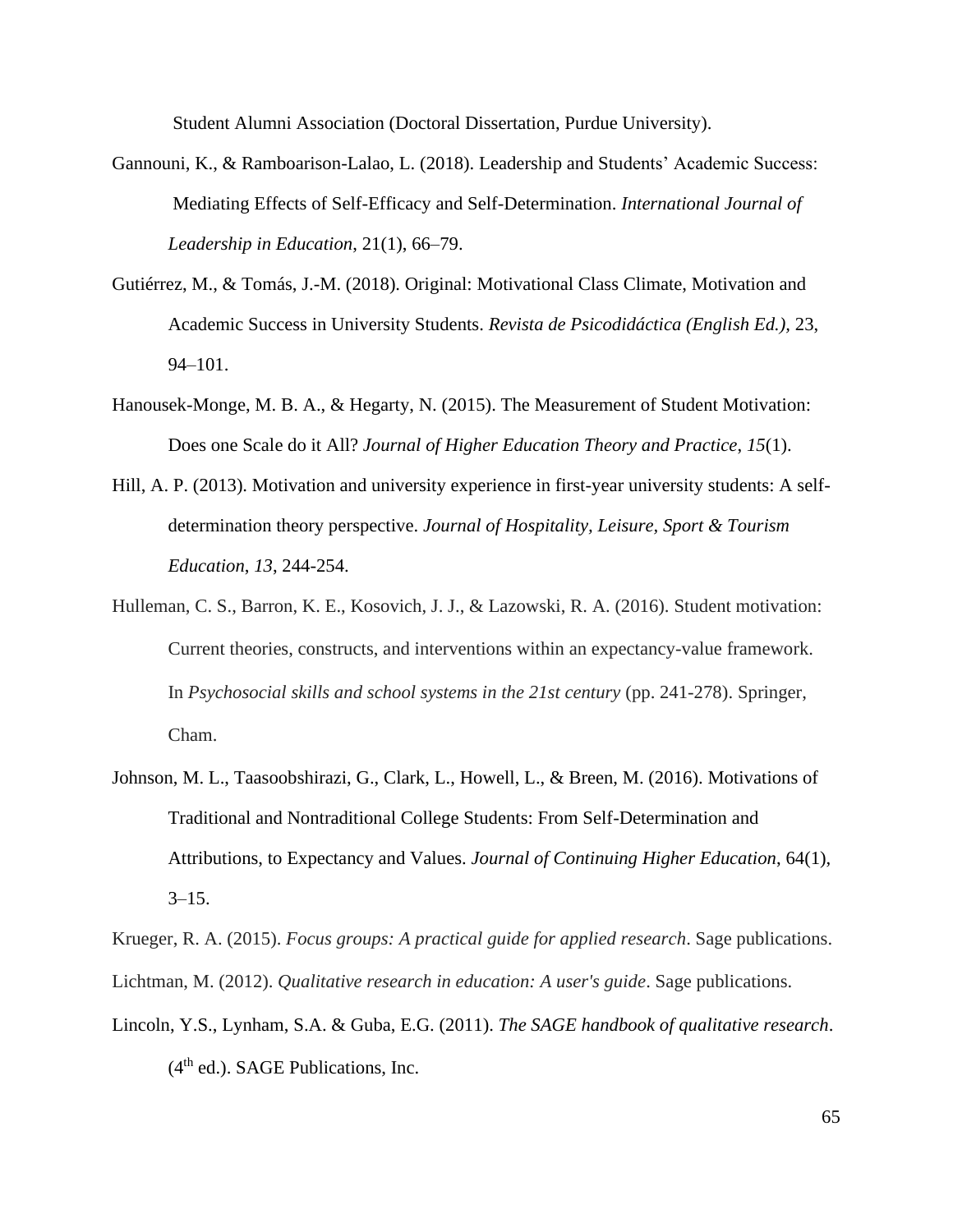- Marshall, C. B. (2009). Exploring the Functions of Alumni Associations at Selected Urban Universities (Doctoral dissertation, University of Cincinnati).
- Newbold, J. J., Mehta, S. S., & Forbus, P. R. (2010). Examining Student Identification with the Alumni Organization at a 4-Year Commuter Campus. *Contemporary Issues in Education Research*, *3*(4), 47-54.
- Nowell, C. (2017). The influence of motivational orientation on the satisfaction of university students. *Teaching in Higher Education*, *22*(7), 855-866.
- Ryan, R. M., & Deci, E. L. (2000). Self-Determination Theory and the Facilitation of Intrinsic Motivation, Social Development, and Well-Being. *American Psychologist*, *55*(1), 68-78.
- Schweinle, A., & Helming, L. M. (2011). Success and motivation among college students. *Social Psychology of Education*, (4), 529.
- Singer, T. S., & Hughey, A. W. (2002). The role of the alumni association in student life. *New directions for student services*, *2002*(100), 51-68.
- Tasgin, A., & Coskun, G. (2018). The Relationship between Academic Motivations and University Students' Attitudes towards Learning. *International Journal of Instruction*, 11(4), 935–950.
- Tinto, V. (2002). Enhancing Student Persistence: Connecting the Dots, Optimizing the Nation's Investment: Persistence and Success in Postsecondary Education. In *A conference sponsored by the Wisconsin Center for the Advancement of Postsecondary Education, The University of Wisconsin, Madison, October 23-25*.
- Tyner, A., & Petrilli, M. J. (2018). The Case for Holding Students Accountable: How Extrinsic Motivation Gets Kids to Work Harder and Learn More. *Education Next*, (3), 26.
- University of South Florida Alumni Association (2020). Student Alumni Association membership data.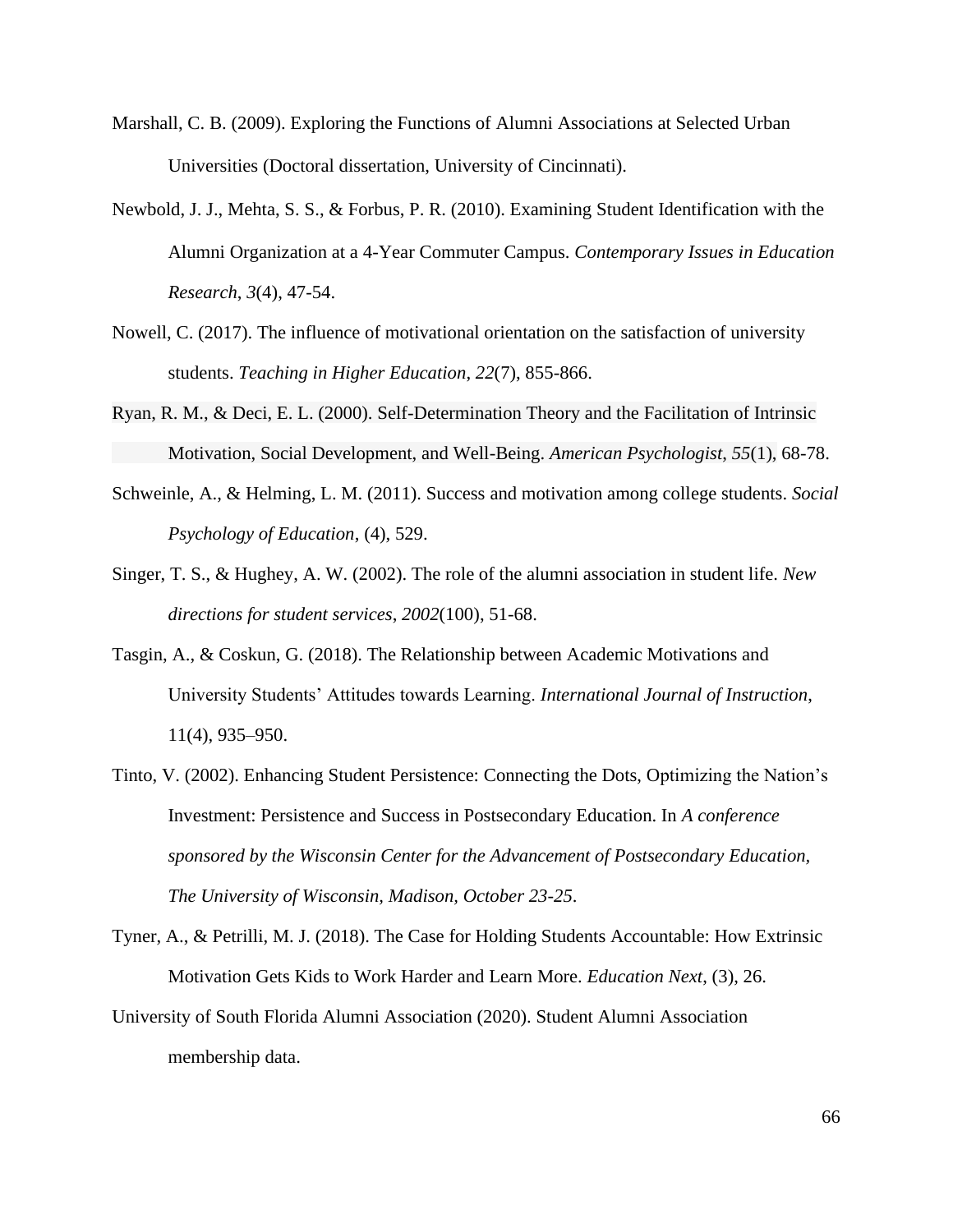- Volin, J. (2016). The Relationship Between Undergraduate Student Involvement and Subsequent Alumni Engagement (Doctoral dissertation, Northern Illinois University).
- Williams, W., & Winston, R. B., Jr. (1985). Participation in organized student activities and work: Differences in developmental task achievement of traditional aged college students. NASPA Journal, 22 (3), 52-59.
- Wu, F., & Fan, W. (2017). Academic procrastination in linking motivation and achievementrelated behaviors: A perspective of expectancy-value theory. *Educational Psychology*, *37*(6), 695-711.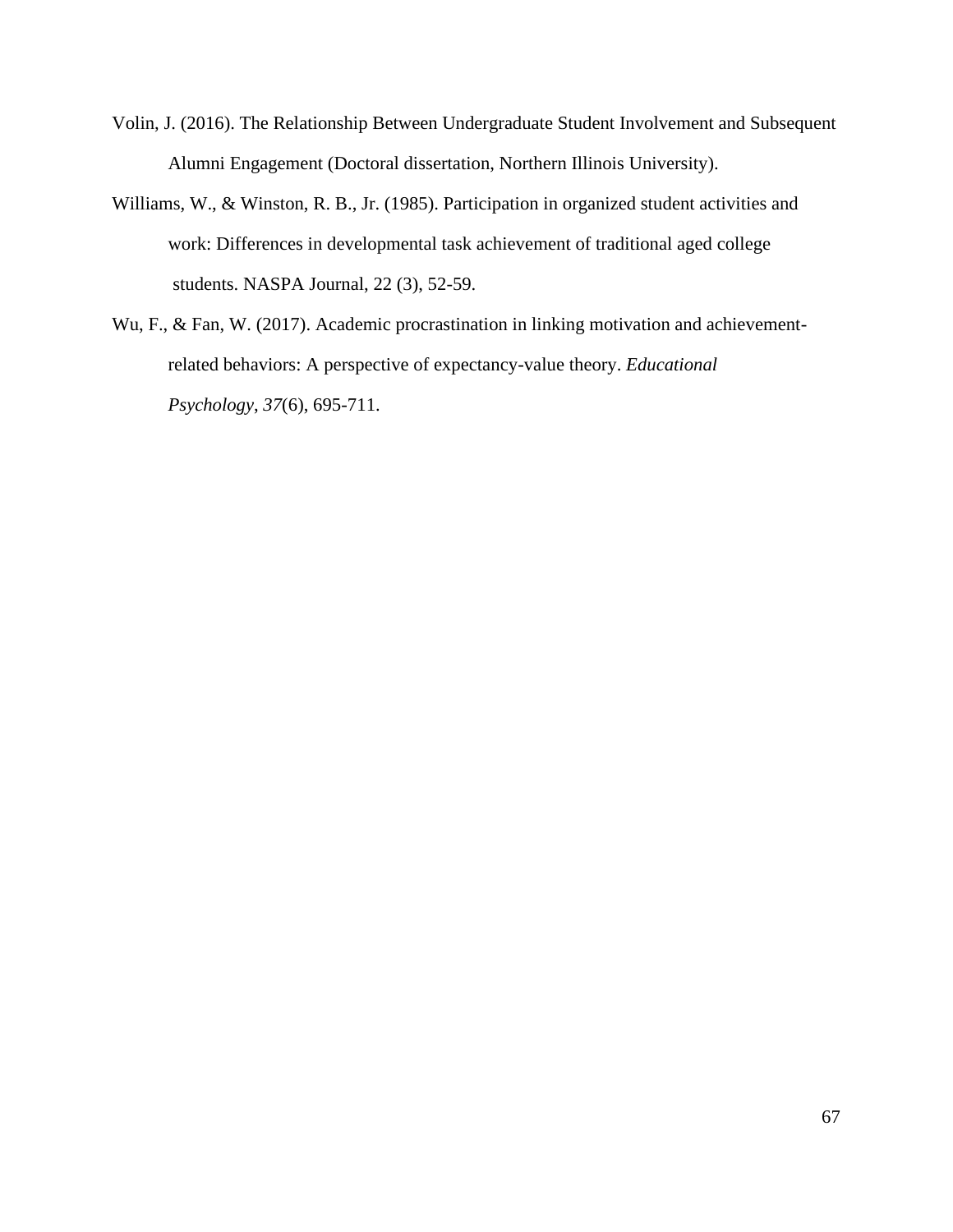## **Appendix A**

### **Focus Group Questions- Active SAA Members**

#### **Introduction**

Hello and thank you all for being here today to participating in this focus group. My name is LaToya Wider and I work for the University of South Florida Alumni Association. I am also a doctoral student at USF. I am having this focus group to conduct research for my doctoral dissertation. I am doing a program evaluation on the Student Alumni Association to look at why students to participate in the program and what are the benefits of attending the various events/activities.

From this focus group discussion, I will be able to see the factors for students to participate in the SAA and the benefits of participating in the program, if any. This study will explore if the SAA is providing valuable events and activities that current students need and want to be successful at USF and if there are other resources the Student Alumni Association should be providing.

You all were invited to participate in this focus group because you are members of the Student Alumni Association and can provide insight into your understanding of the Student Alumni Association and why you participate in the events/activities.

Before we begin, I have a few guidelines to help our discussion run smoothly:

• This focus group will be audio recorded, so I can make sure I get everyone's comments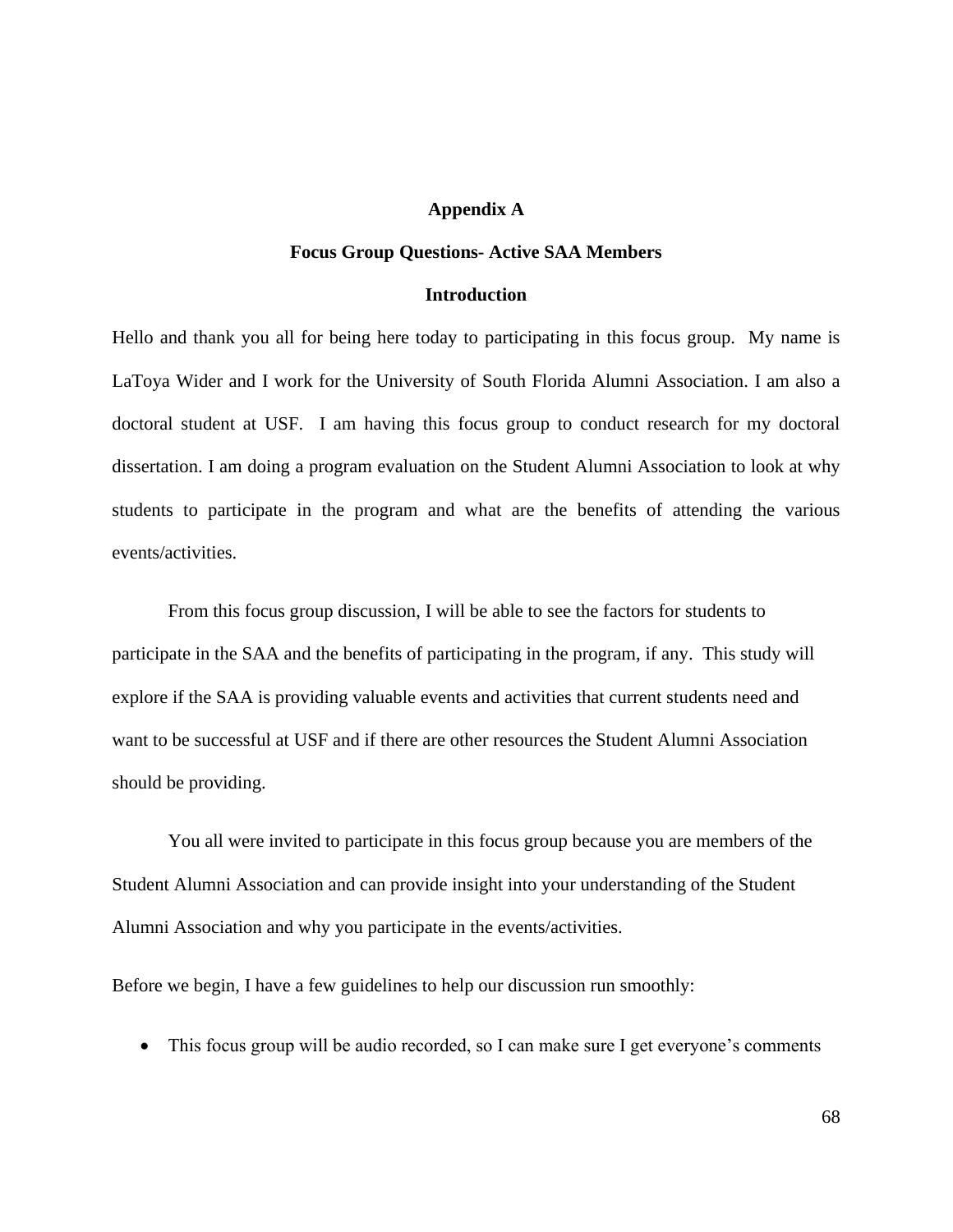- This is an informal discussion, so let's use first names only. No names will be used in my report, what you say remains confidential.
- I have a few questions to ask to keep the conversation going, but I do ask that only one person speaks at a time. This will help us to hear everyone's feedback and opinion and keep the audio recording clear. But feel free to chime in if you have a similar or different experience or view that you want to share with the group. There are no judgements in this group.
- There are no wrong answers to any of the questions asked tonight, only different opinions and different experiences.
- If you could silence your phones, that would be great. If you need to respond to call or text, please excuse yourself quietly and return to the group as soon as you can.
- My role in this discussion is guide the discussion, so at times I may need to interrupt to keep the discussion moving and to get through all the questions. My apologies in advance if this occurs.
- As I mentioned before this is an informal discussion so feel free to give me your honest opinion on the resources provided on campus and your usage of them.
- Let's get started: Tell me your name and what year you are in at USF?

# *Type of focus groups:* **Student Alumni Association (SAA)**

*What is the purpose of the FGs:* To evaluate college student motivation to participation in the SAA and the benefits of participating in the program

*Describe participants:* Undergraduate students at the University of South Florida who are members of the Student Alumni Association.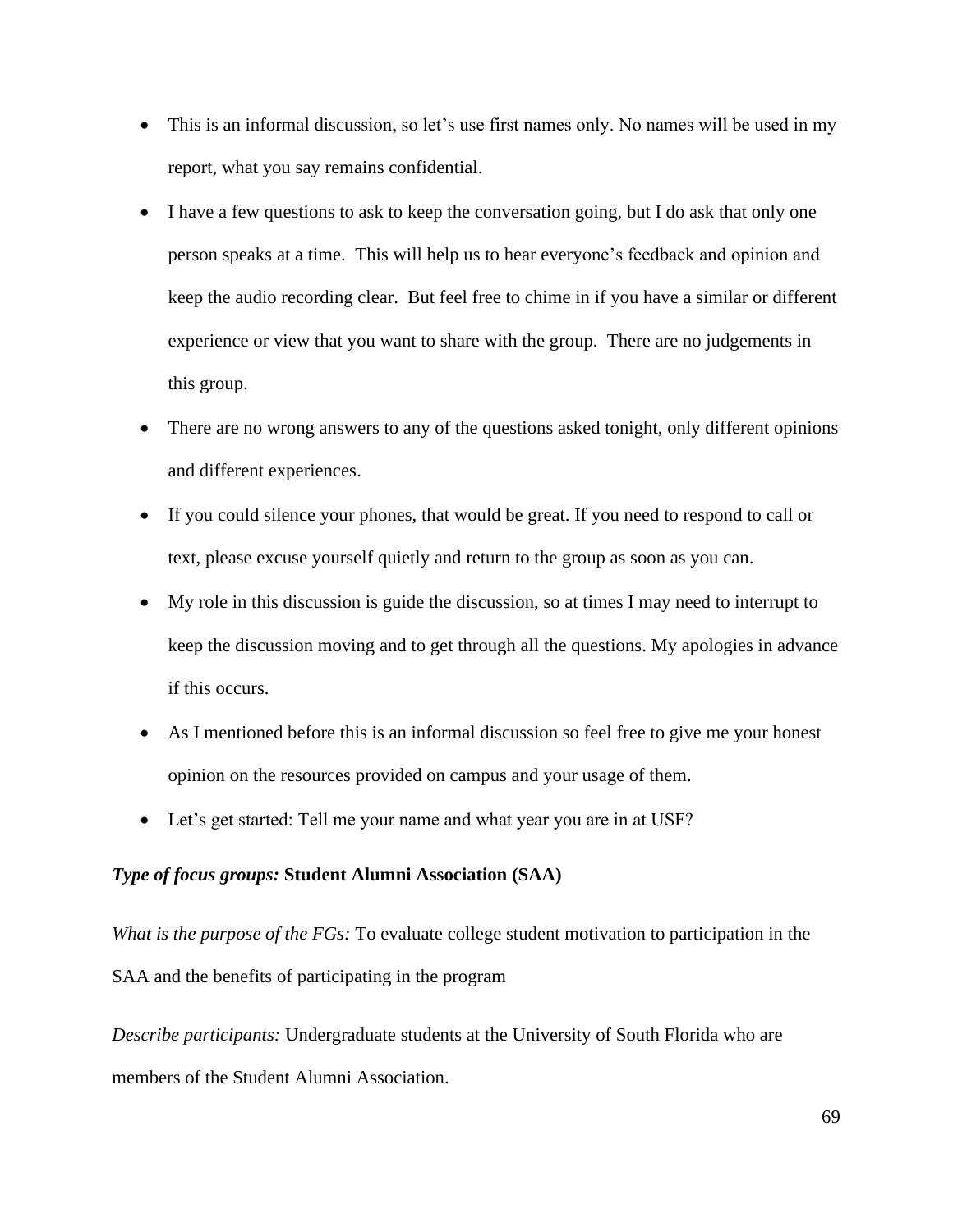| Category                                                                      | <b>Question</b>                                                                                                                                                                                                                                                                                       | <b>Minutes</b> |
|-------------------------------------------------------------------------------|-------------------------------------------------------------------------------------------------------------------------------------------------------------------------------------------------------------------------------------------------------------------------------------------------------|----------------|
| Introduction<br>question/s                                                    | How did you become a member of the SAA? (Credit union, pay<br>fee)                                                                                                                                                                                                                                    |                |
|                                                                               | What do you know about the SAA                                                                                                                                                                                                                                                                        |                |
| Key question/s<br>and probes                                                  | What events have you participated in?                                                                                                                                                                                                                                                                 | 5              |
|                                                                               | Of those events attended which events did you like and why?<br>What events did you dislike and why?                                                                                                                                                                                                   | 15             |
|                                                                               | What factors contributed to you attending the events?                                                                                                                                                                                                                                                 | 10             |
|                                                                               | What have you gained from attending the events? Has it helped<br>with your classes or pursuit of your career? How?                                                                                                                                                                                    | 10             |
|                                                                               | What has been the best method of communicating<br>events/activities to you?                                                                                                                                                                                                                           | 5              |
| Ending<br>question/s                                                          | If you could add an event/activity to the SAA what would it<br>be?                                                                                                                                                                                                                                    | 5              |
|                                                                               | We wanted to know what motivates you to attend<br>events/activities with the SAA and if the SAA is providing<br>valuable benefits to you as a student. You all shared your<br>thoughts and insights on this topic. Is there anything else on<br>SAA that should have been discussed or that I missed? |                |
|                                                                               | ***Use transition statements or questions as needed***                                                                                                                                                                                                                                                |                |
|                                                                               | <b>Total minutes</b>                                                                                                                                                                                                                                                                                  | 55             |
| Debriefing<br>questions (look<br>at text and class<br>materials for<br>ideas) | Did the student share what they knew about SAA? Did the student share<br>their likes/dislikes and how SAA benefits them? Was enough information<br>given to explain factors for utilizing services?                                                                                                   |                |

|  |  |  |  |  | Table 1A: Active SAA Members Questions |
|--|--|--|--|--|----------------------------------------|
|--|--|--|--|--|----------------------------------------|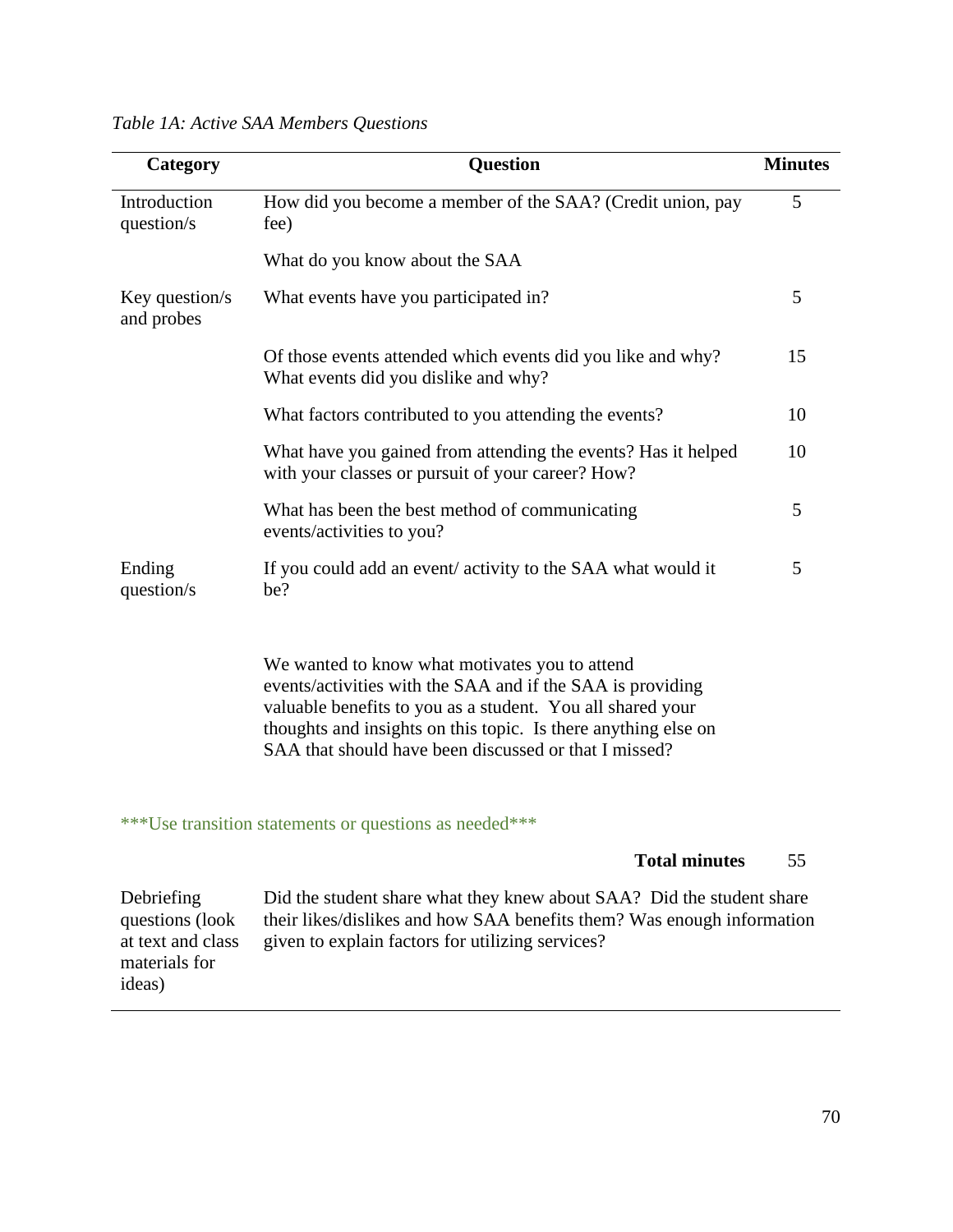### **Appendix B**

### **Focus Group Questions- Non-Active SAA Members**

#### **Introduction**

Hello and thank you all for being here today to participating in this focus group. My name is LaToya Wider and I work for the University of South Florida Alumni Association. I am also a doctoral student at USF. I am having this focus group to conduct research for my doctoral dissertation. I am doing a program evaluation on the Student Alumni Association to look at why students to participate in the program and what are the benefits of attending the various events/activities.

From this focus group discussion, I will be able to see the factors for students to participate in the SAA and the benefits of participating in the program, if any. I will also be able to see the factors that contribute to students not participating in the program and why. This study will explore if the SAA is providing valuable events and activities that current students need and want to be successful at USF and if there are other resources the Student Alumni Association could be providing to encourage students to participate.

You all were invited to participate in this focus group because you are members of the Student Alumni Association and can provide insight into your understanding of the Student Alumni Association and why you do not participate in the events/activities.

Before we begin, I have a few guidelines to help our discussion run smoothly:

• This focus group will be audio recorded, so I can make sure I get everyone's comments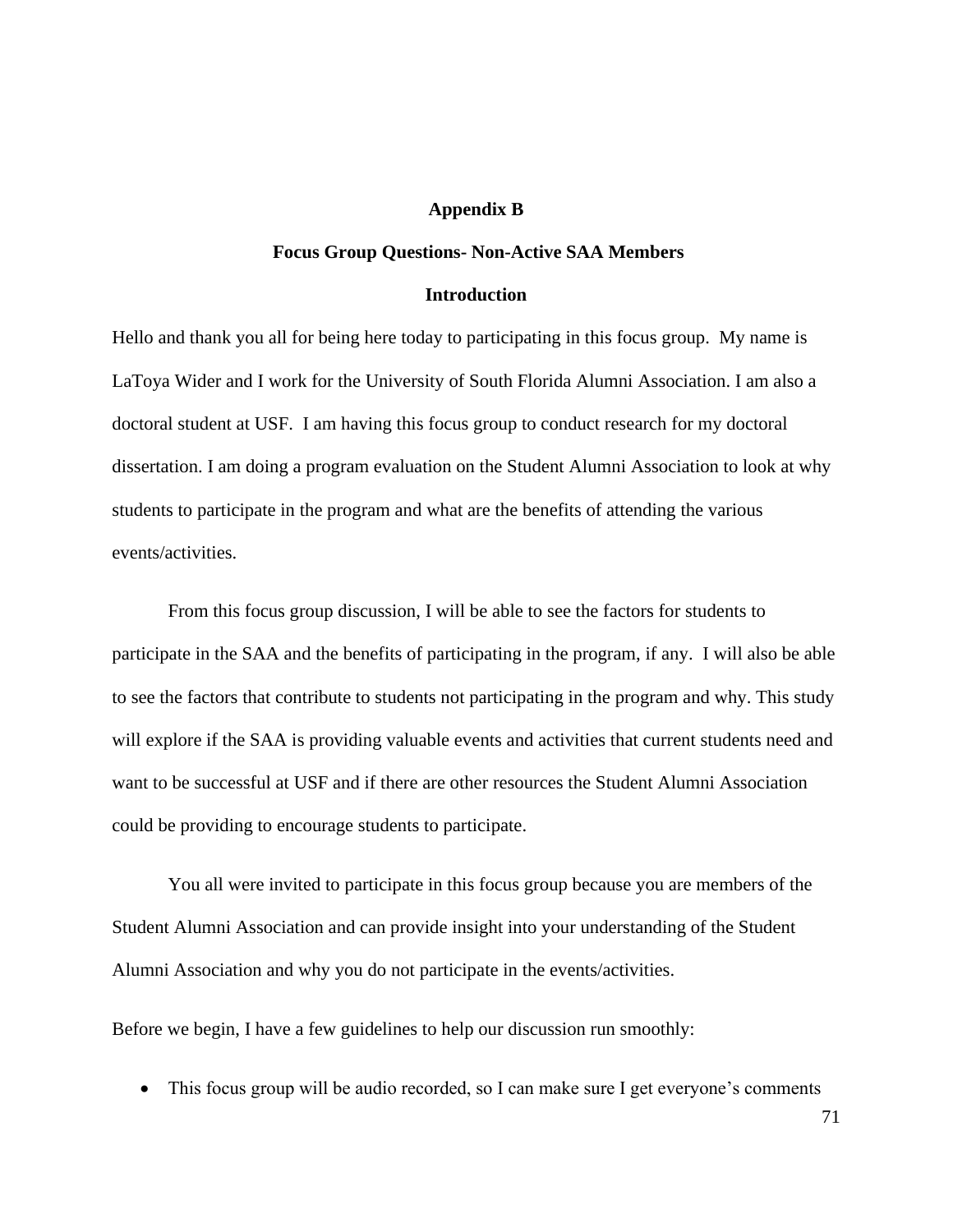- This is an informal discussion, so let's use first names only. No names will be used in my report, what you say remains confidential.
- I have a few questions to ask to keep the conversation going, but I do ask that only one person speaks at a time. This will help us to hear everyone's feedback and opinion and keep the audio recording clear. But feel free to chime in if you have a similar or different experience or view that you want to share with the group. There are no judgements in this group.
- There are no wrong answers to any of the questions asked tonight, only different opinions and different experiences.
- If you could silence your phones, that would be great. If you need to respond to call or text, please excuse yourself quietly and return to the group as soon as you can.
- My role in this discussion is guide the discussion, so at times I may need to interrupt to keep the discussion moving and to get through all the questions. My apologies in advance if this occurs.
- As I mentioned before this is an informal discussion so feel free to give me your honest opinion on the resources provided on campus and your usage of them.
- Let's get started: Tell me your name and what year you are in at USF?

# *Type of focus groups:* **Student Alumni Association (SAA)**

*What is the purpose of the FGs:* To evaluate why college students do not participate in the SAA and what factors could contribute to participation.

*Describe participants:* Undergraduate students at the University of South Florida who are members of the Student Alumni Association.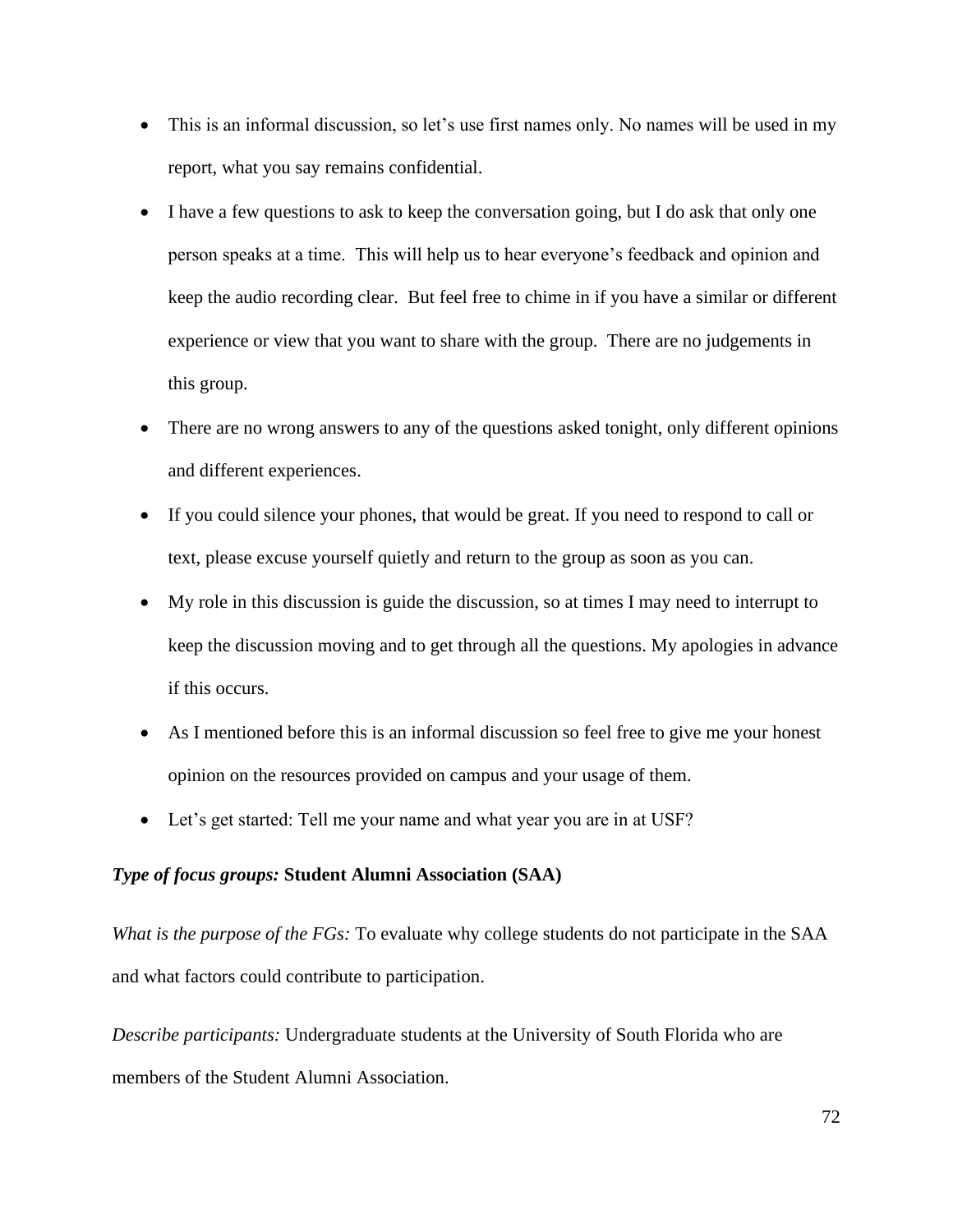| Category                                           | <b>Question</b>                                                                                                                                                                                                                                                                             | <b>Minutes</b> |  |  |  |
|----------------------------------------------------|---------------------------------------------------------------------------------------------------------------------------------------------------------------------------------------------------------------------------------------------------------------------------------------------|----------------|--|--|--|
| Introduction<br>question/s                         | How did you become a member of the SAA? (Credit union, pay<br>fee)                                                                                                                                                                                                                          | 10             |  |  |  |
|                                                    | What do you know about the SAA and have you participated in<br>any activities?                                                                                                                                                                                                              |                |  |  |  |
| Key question/s<br>and probes                       | Why are you not active in the SAA?                                                                                                                                                                                                                                                          | 15             |  |  |  |
|                                                    | What factors would contribute to you attending events?                                                                                                                                                                                                                                      | 10             |  |  |  |
|                                                    | If you could add an event/activity to the SAA what would it<br>be?                                                                                                                                                                                                                          | 10             |  |  |  |
|                                                    | What has been the best method of communicating<br>events/activities to you?                                                                                                                                                                                                                 | 5              |  |  |  |
| Ending<br>question/s                               | We wanted to know why you do not participate in<br>events/activities with the SAA and what factors would<br>contribute to you participating. You all shared your thoughts<br>and insights on this topic. Is there anything else on SAA that<br>should have been discussed or that I missed? | 5              |  |  |  |
|                                                    | ***Use transition statements or questions as needed***                                                                                                                                                                                                                                      |                |  |  |  |
|                                                    | <b>Total minutes</b>                                                                                                                                                                                                                                                                        | 55             |  |  |  |
| Debriefing<br>questions (look<br>at text and class | Did the student share what they knew about SAA? Did the students share<br>why they do not participate? Was enough information given to explain<br>factors for not utilizing services?                                                                                                       |                |  |  |  |

*Table 1B: Non-Active SAA Member Questions*.

materials for

ideas)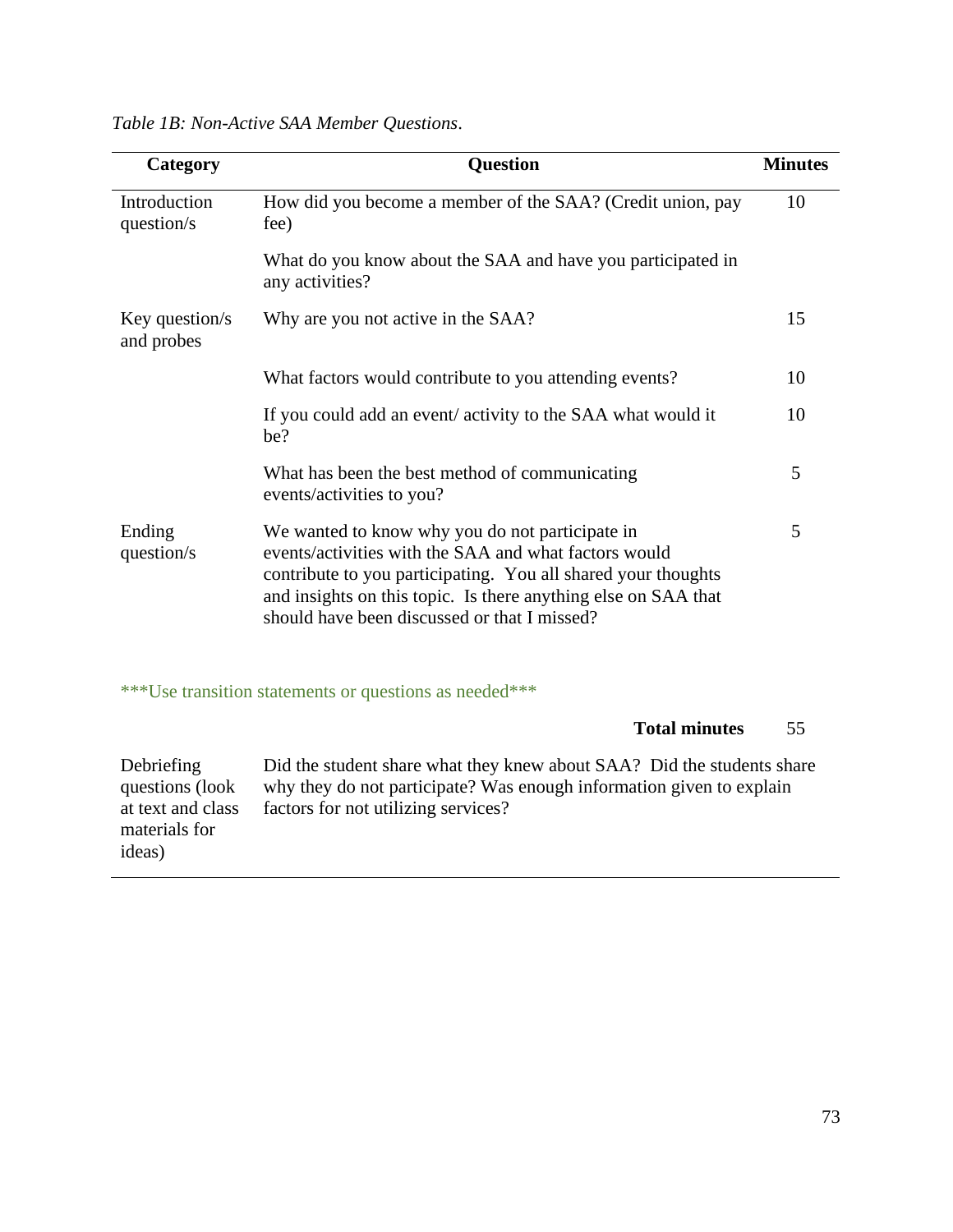# **Appendix C**

# **Interview Questions- Active SAA Members**

- 1. Briefly tell me about yourself as a student (major, grade, background, one's identity as a student; are they first generation or minority student?)
- 2. First let's talk about what activities you are involved in, and the events you attend on campus.
	- a. What activities are you involved in? How long have you been involved in each activity? Why are you involved in each activity?
	- b. What events do you attend? How often do you attend each type of event, and why?
- 3. Next, let's talk about your participation in the Student Alumni Association (SAA).
	- a. Why do you participate in the SAA?
	- b. To what extent do these activities/events help you with your major/career? To what extent are these activities/events more social in nature?
	- c. What activities do you find most important to your career or socially and why?
	- d. Is it important for you to attend these events? If so why?
	- e. What motivates you to attend these activities? (food, giveaways, professional/personal development)
	- f. What factors would make you want to attend an event outside of the classroom? Personal/professional gains, giveaway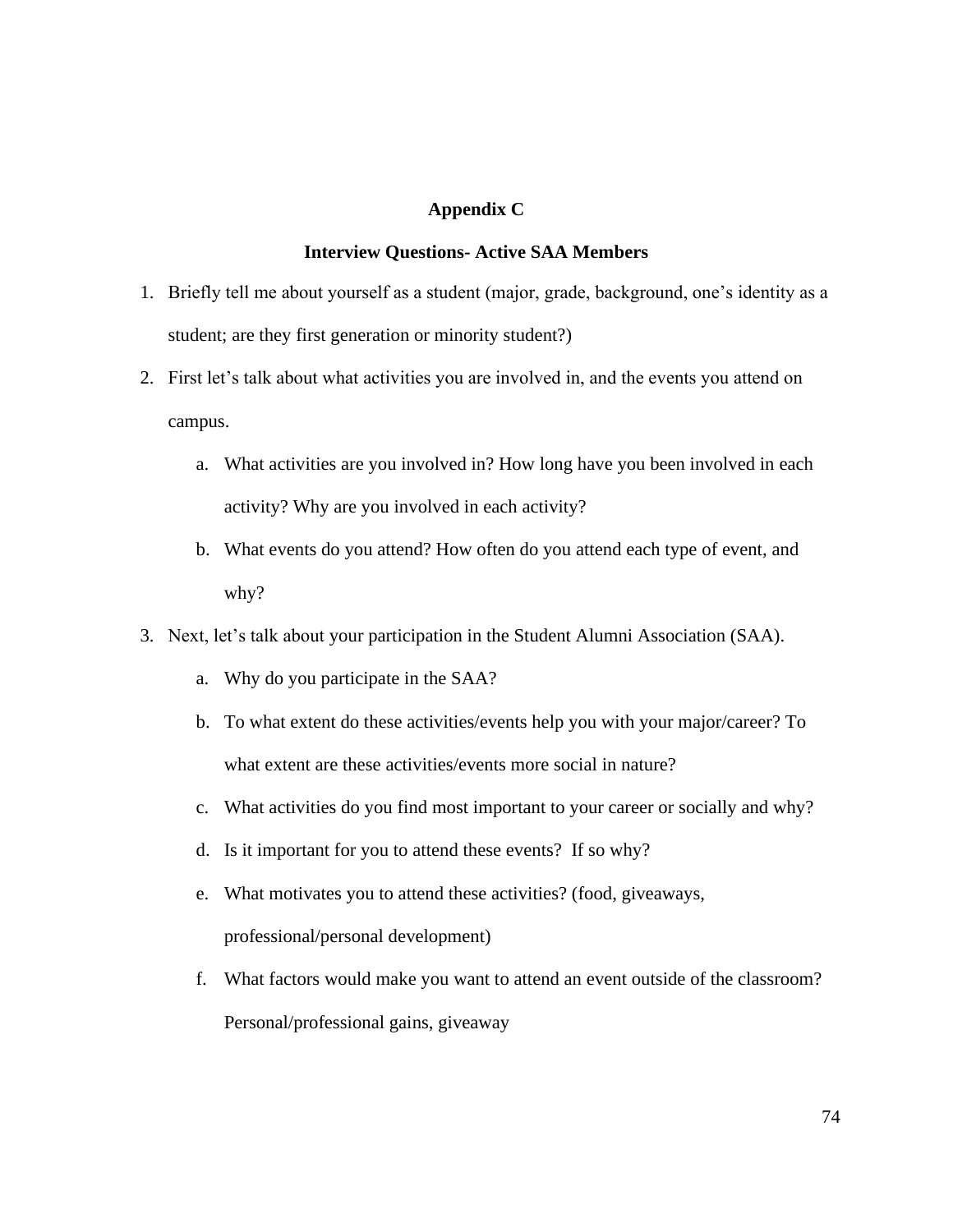- g. Do the activities/events help you to strive towards your long-term goals? If so, how? If not, why not?
- h. How confident do you feel when you attend these events?
- i. Do you perceive any barriers or challenges to participating in events/activities on campus? If so, what are they?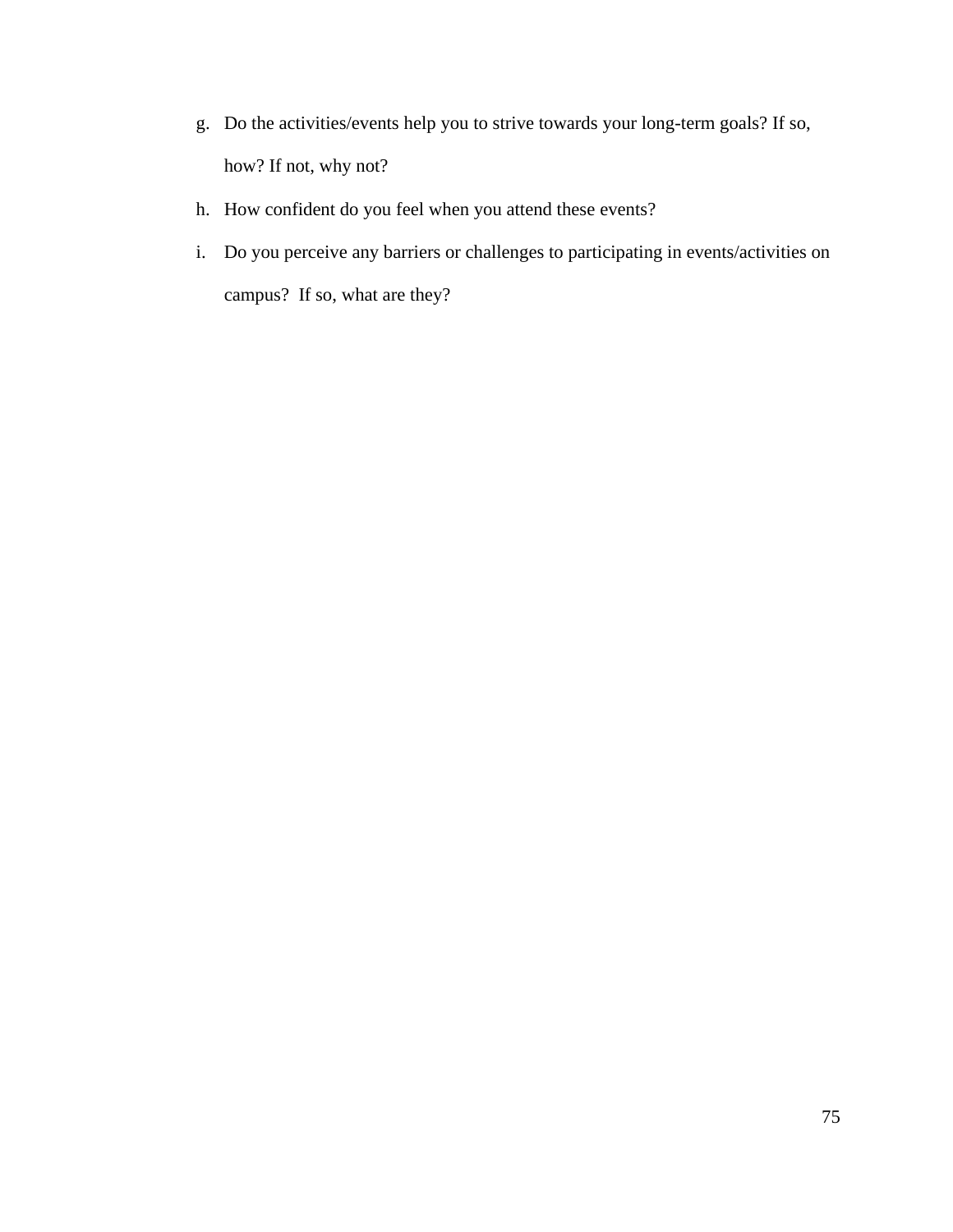# **Appendix D**

## **Interview Questions- Non-Active SAA Members**

- 1. Briefly tell me about yourself as a student (major, grade, background, one's identity as a student; are they first generation or minority student?)
- 2. First let's talk about what activities you are involved in, and the events you attend on campus.
	- a. What activities are you involved in? How long have you been involved in each activity? Why are you involved in each activity?
	- b. What events do you attend? How often do you attend each type of event, and why?
- 3. Next, let's talk about why you are not as active in the Student Alumni Association.
	- a. What are your reasons for not participating in the SAA
	- b. What programs and activities would increase your participation?
		- i. Does the marketing of the event affect you attending? Do you know what the event is about? What type of marketing would increase your interest in attending?
		- ii. What would be the best way to promote the event for you to attend? Please provide examples (social media, emails, etc.).
		- iii. Do you like the choices that offered to you through the SAA? Do you feel there are activities that are missing?